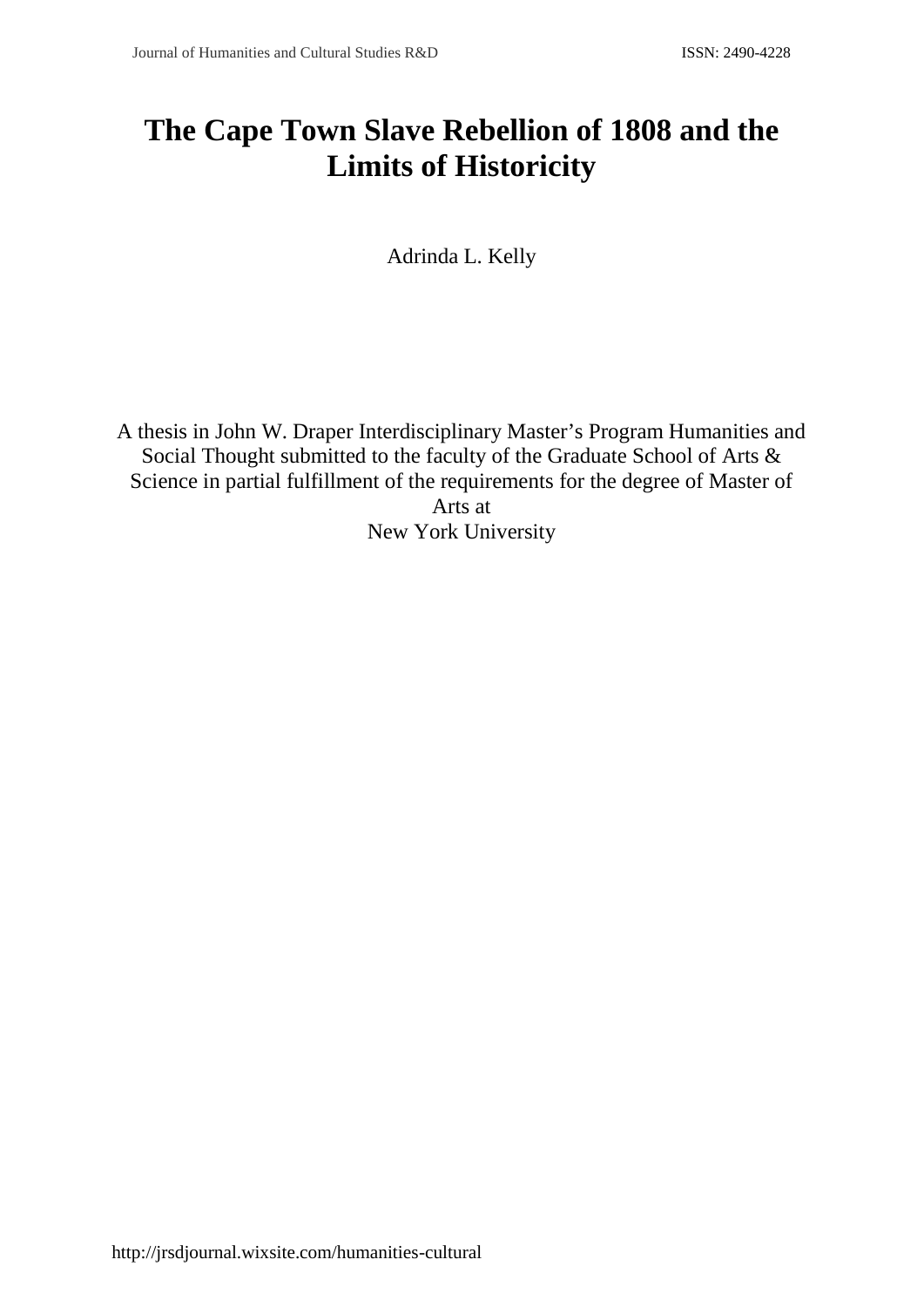### **Abstract**

This essay begins with an examination of the historiography of the Cape Town slave rebellion of 1808. What little writing there is on the rebellion treats it as disorganized, reactionary, and isolated from trans-Atlantic resistance movements of the period. These representations of the rebellion are complicit with the "New South Africa's" developing national discourse in which a sense of exceptionalism and tendency toward essentialism reproduces acts of erasure which can be linked to physical acts of violence in the country. This essay asks whether it is possible to create an alternative history of the 1808 rebellion that focuses on trans-national networks and connections in order to rebut the exceptionalism, essentialism, and erasures currently organizing the country's national discourse. A new poststructuralist orthodoxy which emphasizes the fluidity and contingency of all knowledge claims have prompted historians to question their epistemological positions and explore new methodologies for writing history. Oceanic history comes out of this effort. This essay goes on to explore whether an Oceanic history framework, and specifically Atlantic history, might be able to produce a "situated knowledge" of the 1808 rebellion that breaks with the constructions that are so problematic in the existing historiography. Though it is one of the most promising frameworks for writing the history of a connected, contingent world, an Atlantic history of the 1808 rebellion ends up reproducing some of the same erasures and essentialisms from which it seeks to depart. This begs the question of whether writing a history of the 1808 rebellion is possible and/or desirable. Given the relative dearth of archival sources, perhaps studies of the rebellion require tools cultivated in other disciplines. This essay concludes by asking whether literary studies, and specifically Kamau Brathwaite's conceptualization of magical realism (MR), offers a roadmap for the type of reading, writing, and interpretive strategies required to produce a history of the 1808 rebellion capable of transforming the national discourse. MR's ability to leverage the imagination as a historical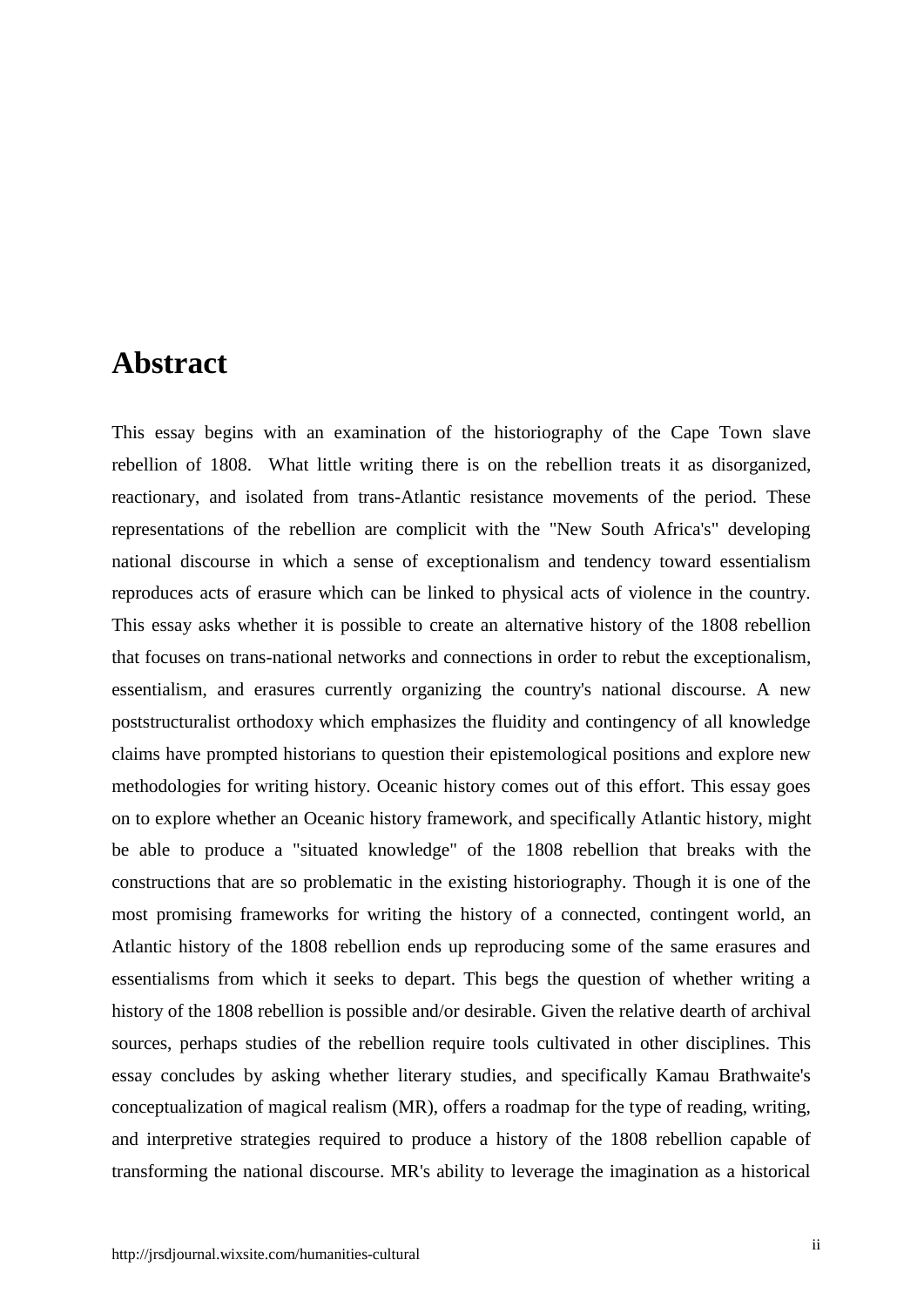tool enables it to construct a different kind of knowledge about the 1808 rebellion that may help rehabilitate the country's atmosphere of proliferating violence.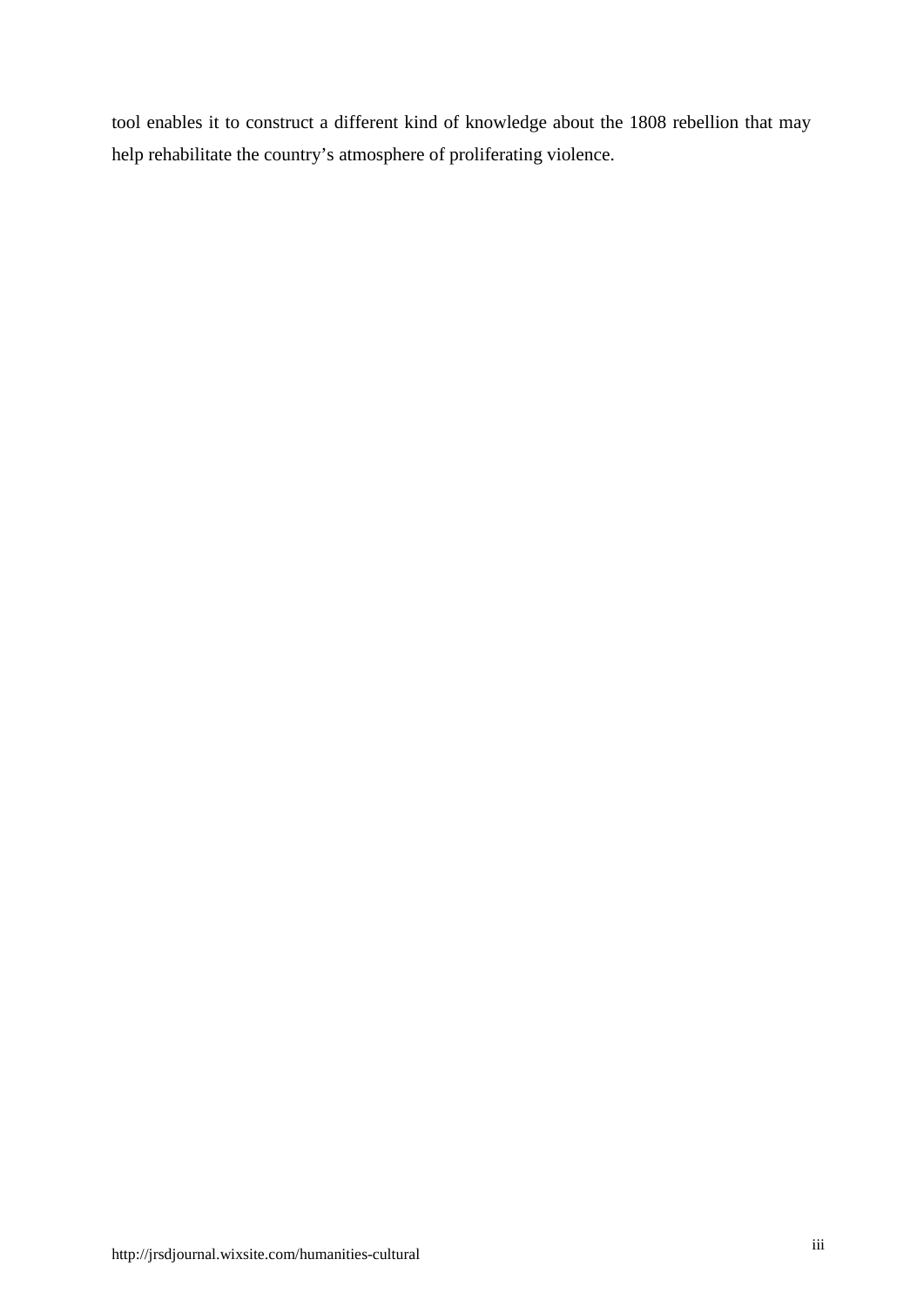# **Table of Contents**

| THE ATLANTIC AS A UNIT OF HISTORICAL ANALYSIS            | 27 |
|----------------------------------------------------------|----|
| AN ATLANTIC HISTORY OF THE 1808 REBELLION                | 29 |
| LIMITATIONS OF AN ATLANTIC HISTORY OF THE 1808 REBELLION | 36 |
| THE 1808 REBELLION IN A MAGICAL REALISM (MR) FRAMEWORK   | 40 |
| MR AS A HISTORICAL TOOL<br>40                            |    |
| AN MR HISTORY OF THE 1808 REBELLION                      | 46 |
| MR AND THE "NEW SOUTH AFRICA"                            | 49 |
|                                                          |    |
|                                                          |    |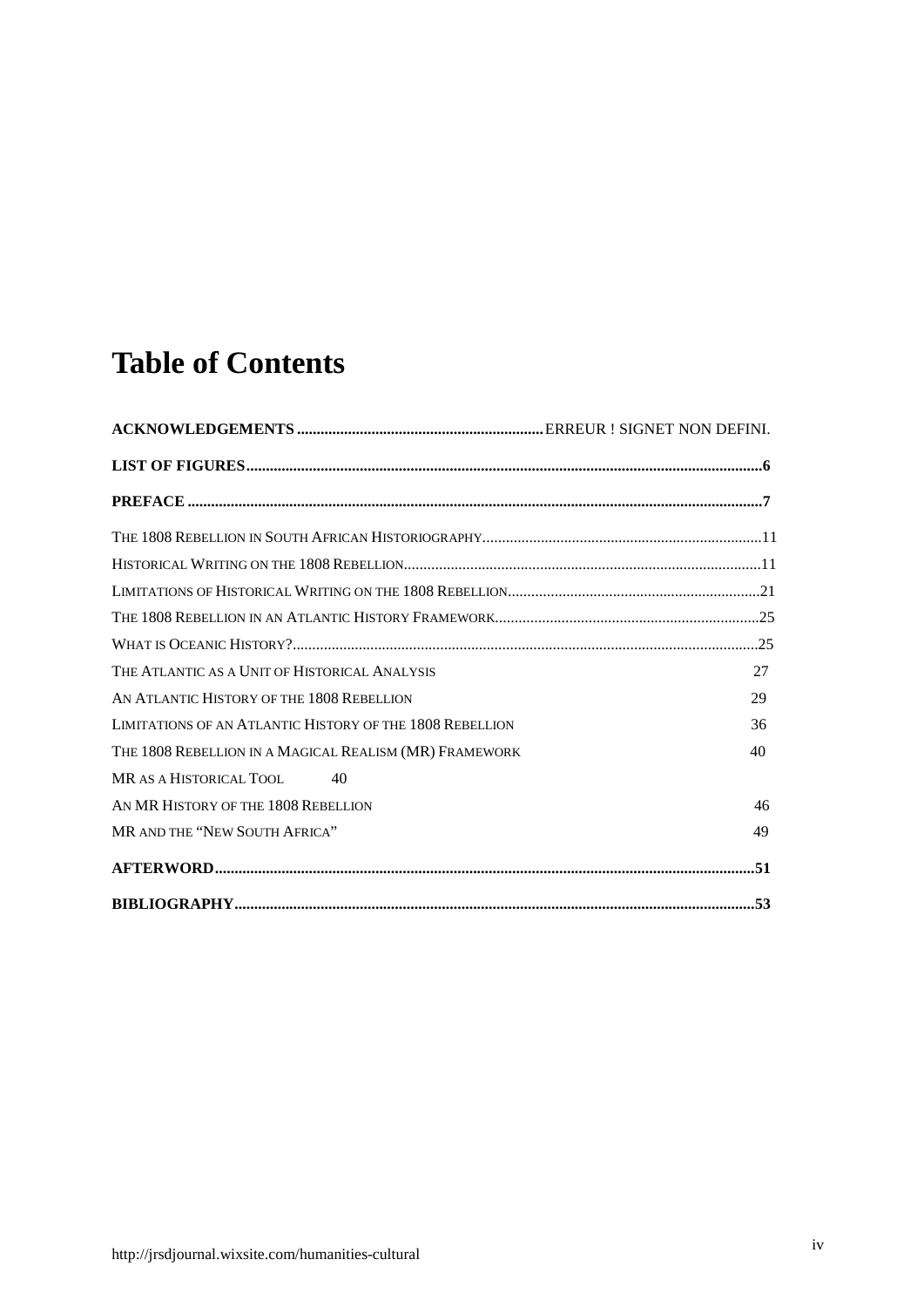# **Acknowledgements**

I would like to thank the staff and directors of the John W. Draper Interdisciplinary Program in the Humanities for the opportunity to present this thesis. I must also thank my professors at the University of Cape Town, especially Brenda Cooper, Nigel Worden, and Melissa Steyn, for contributing invaluable insight and expertise to my topic development and research. Most importantly, I would like to thank my advisor, Professor Pedro Machado, for patiently reading through several rough drafts and encouraging me to be fearless while remaining truthful in my writing. Finally, none of this would have been possible without the unwavering support of my husband, Alix Pierre, whose enthusiasm and passion for his work motivates me to settle for nothing less in mine.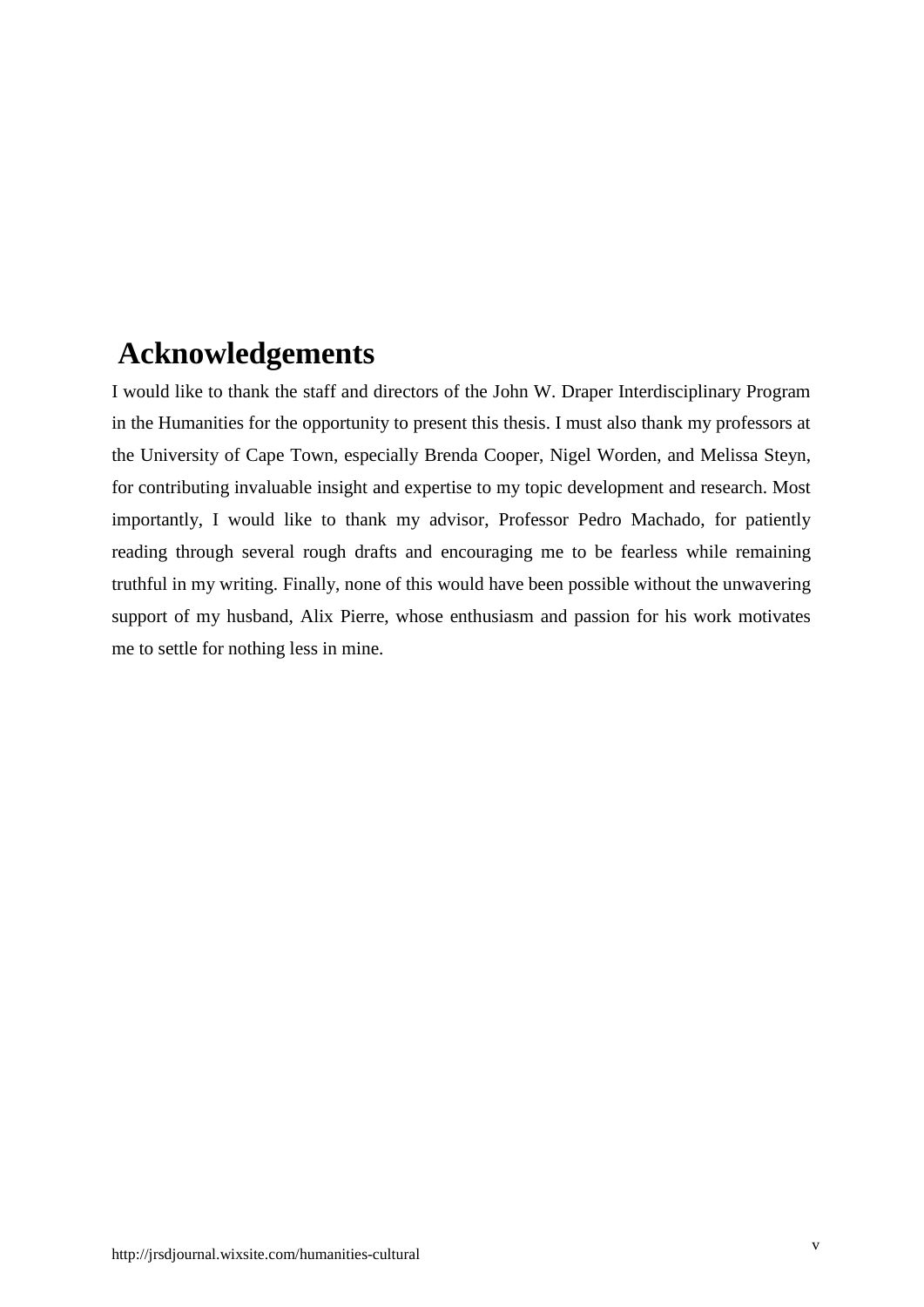# **List of figures**

Chapter 3. The 1808 Rebellion in a Magical Realism (MR) Framework Figure 3.1 Sailor's Round Robin (page 51) Figure 3.2 MR map of the cosmos (page 51)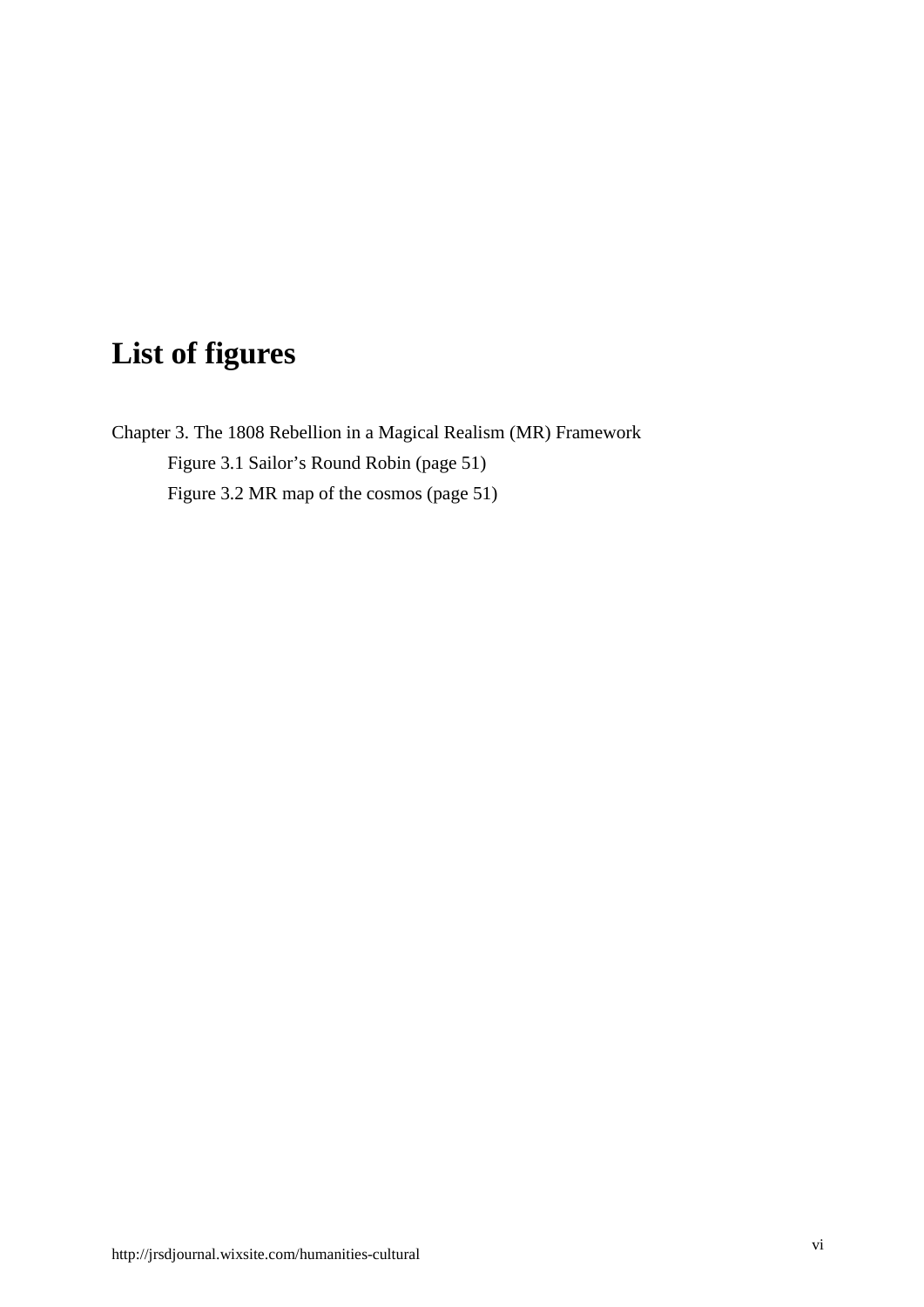## **Preface**

In 2003, developers of a new condominium community on Prestwich Street in Green Point, a rapidly gentrifying area of Cape Town, discovered an early colonial burial ground on their construction site. The bodies represented "a cross section of the underclasses of colonial Cape Town: slaves, free-blacks, artisans, fishermen, sailors, maids, washerwomen and their children, as well as executed criminals, suicide deaths, paupers, and unidentified victims of shipwrecks."<sup>1</sup> Following the guidelines established by the National Heritage Resources Act, the developer suspended construction for 60 days, notified the South African Heritage Resources Agency (SAHRA) of his findings, and appointed an archaeological unit led by experts from the University of Cape Town to exhume the remains. The archaeologists began their dig while a public hearing was held to discuss the relocation of the bodies and memorialization of the site. An intense debate ensued between supporters of the archaeological dig who emphasized "the scientific value of the remains as a source to access 'hidden histories'" and opponents of the dig for whom the archaeological molestations "recall[ed] a more recent past of apartheid and forced removals, as well as a deep past of slavery and colonialism."<sup>2</sup>

The public outcry surrounding the Prestwich Street burial ground reflects a deeper conflict over how to deal with the residue of colonialism and apartheid in the construction of the New South Africa. "As the state busily tries to memorialize and museumize, to build new monuments and historic landscapes that are supposed to bring together different fragments of the nation," the question of which pasts will be allowed to pertain to the new nationalist discourse is an urgent one for a country struggling to build cohesion around many contested

<sup>&</sup>lt;sup>1</sup> Nick Shepard, "Archaeology Dreaming: Post-apartheid urban imaginaries and the bones of the Prestwich

Street dead" Unpublished lecture. (University of Cape Town, 2006): 3

<sup>2</sup> Shepard, "Archaeology Dreaming": 14-15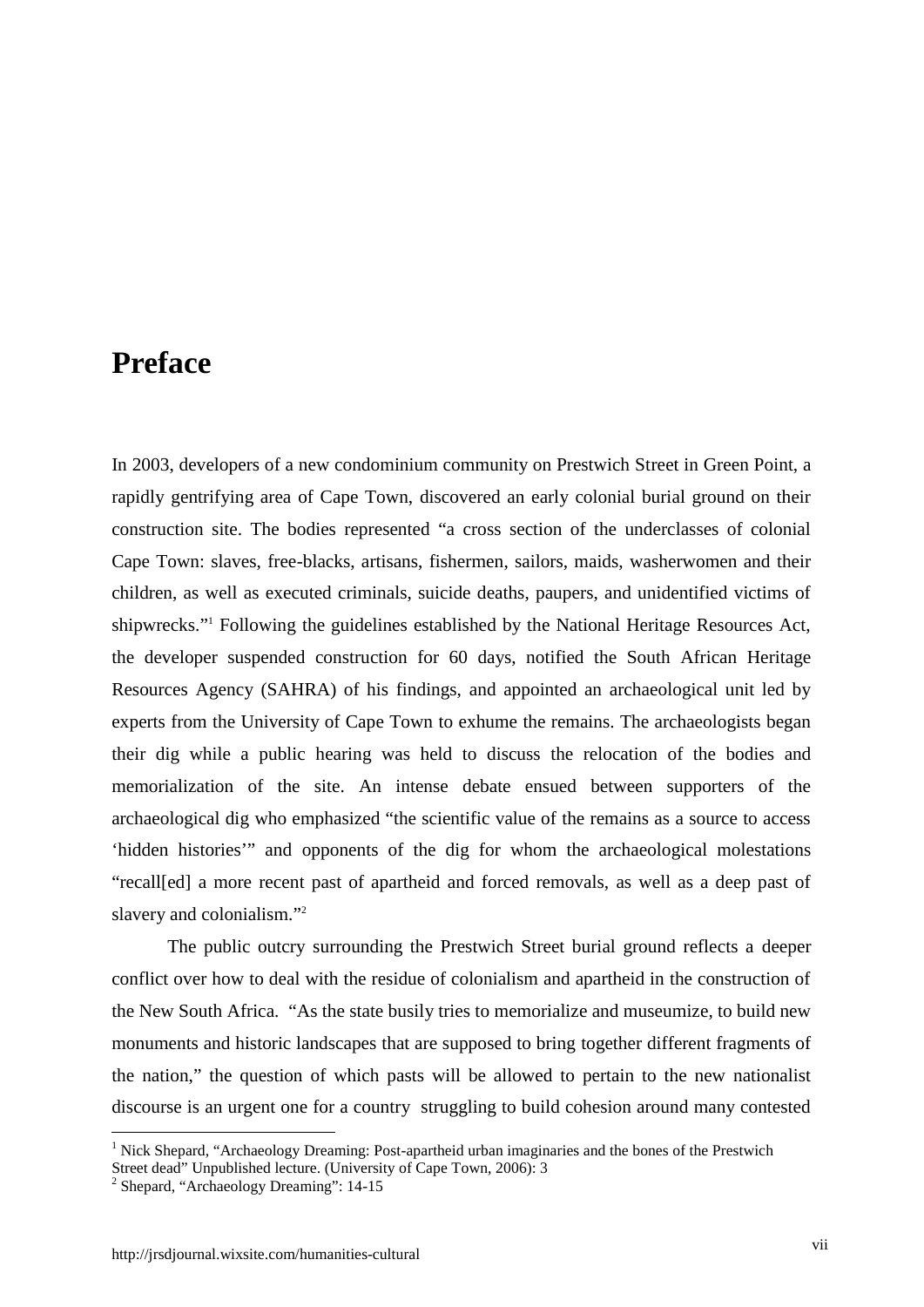heritages.<sup>3</sup> "Thus it is relevant that most of the archaeological contractors and students who worked on the site are white, and that many of the [anti-exhumation] activists. .are Coloured, just as it is relevant that the CEO of SAHRA . . . and the Minster of Arts and Culture are black and that the developer is white."<sup>4</sup> As a whole, they "represent a more complex convergence between new (black) and historical (white) elites and the continued marginalization of black and Colored urban working class histories."<sup>5</sup>

The history of the Cape Town slave rebellion of 1808, like the history of the Prestwich Street remains, is enmeshed in the effort to give shape to the post-apartheid, post colonial nation-state. Recent plans to commemorate the  $200<sup>th</sup>$  anniversary of the 1808 rebellion came about through the efforts of a small group of historians/activists to expand the terrain of public remembrance beyond commemoration of the British abolition of the slave trade in 1807. For this group of people, the commemoration events were about more than reconstructing the details of a little-known rebellion; it was about co-opting a legacy of resistance to buttress the claims of the New South Africa.

This is the background that has given rise to my investigation of how the construction of the 1808 slave revolt in South African historiography has helped produce a national narrative largely defined in terms of the "exceptionality" of its history of resistance and the essentialist "tropes of colonial discourse in which the 'blackness' of 'Africa' replaces the 'whiteness' of apartheid."<sup>6</sup> The Prestwich Street burial ground and the campaign for commemoration of the 1808 rebellion force the question of how to "mediate between the multiple possible ways of 'knowing the past'"; they also demonstrate that the violence of the past can be "disciplinary and epistemological, the violence of certain methodologies and of certain ways of knowing."<sup>7</sup> A new poststructuralist orthodoxy which emphasizes the fluidity and contingency of all knowledge claims have prompted historians to question their epistemological positions and explore new methodologies for writing history. Atlantic history and magical realism are two analytical frameworks which offer promising new methodologies for constructing the past. The question is whether Atlantic history and magical realism can produce an alternative history of the 1808 rebellion that focuses on transnational networks and connections in order to rebut the exceptionalism, essentialism, and erasures undergirding the country's national narrative.

<sup>&</sup>lt;sup>3</sup> Achille Mbembe, "Aesthetics of Superfluidity." Public Culture 16 (2004): 373-405. Ouoted in Shepard,

<sup>&</sup>quot;Archaeology Dreaming": 3

<sup>&</sup>lt;sup>4</sup> Shepard, "Archaeology Dreaming": 11

 $^{\rm 5}$  Ibid

<sup>6</sup> Shepard, "Archaeology Dreaming": 12

<sup>7</sup> Shepard, "Archaeology Dreaming": 16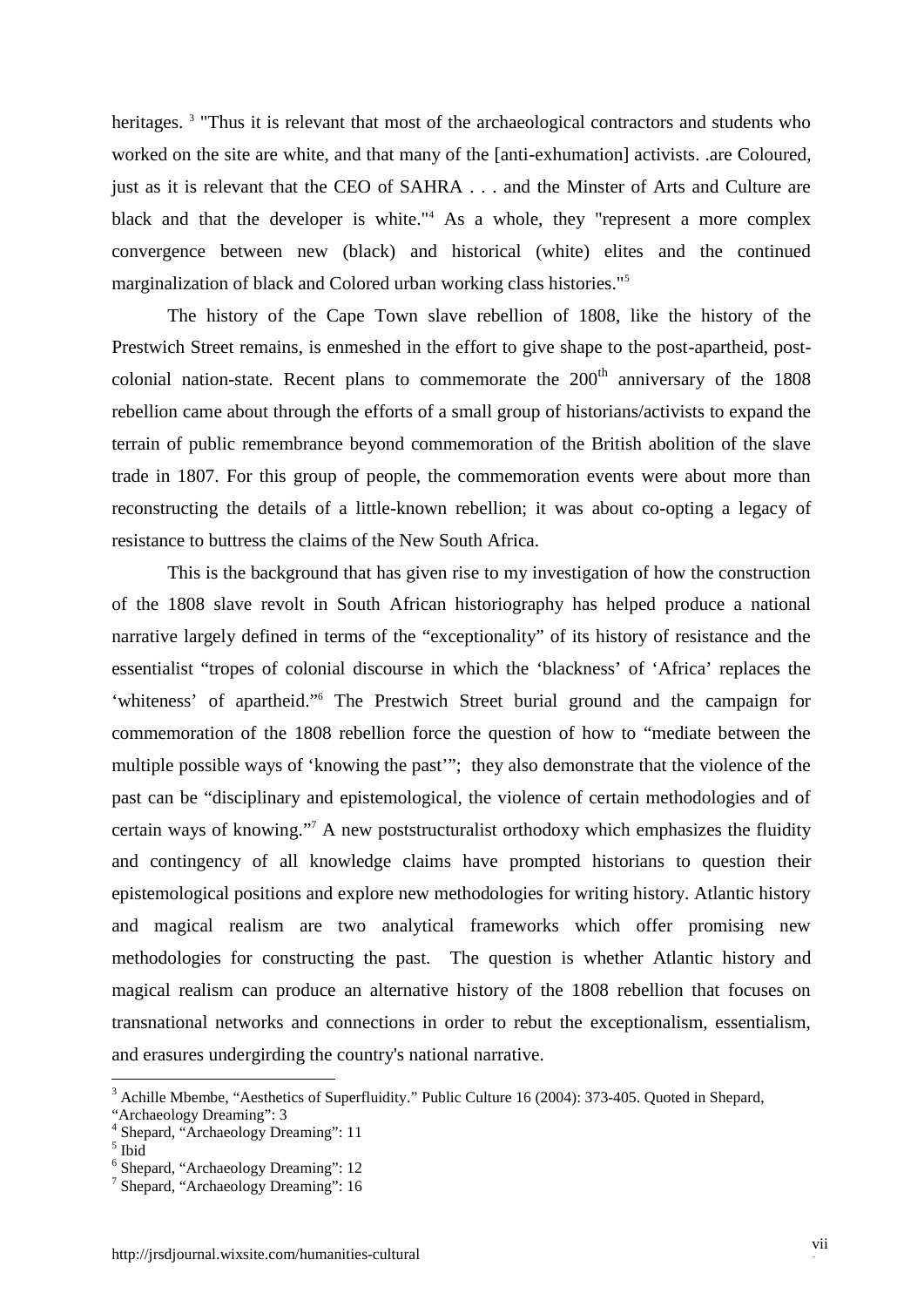In writing about the Prestwich Street remains, University of Cape Town archaeologist Nick Shepard cites the need for a mode of investigation that balances "the needs of community socio-cultural history, of collective remembering and of acknowledging the pain and trauma related to. .this history."<sup>8</sup> His call echoes Donna Haraway's proposition for a "situated knowledge" in which objectivity is defined as " a particular and specific embodiment" and not "false vision promising transcendence of all limits." This project asks whether it might be possible to use Atlantic history and/or magical realism to produce a "situated knowledge" of the 1808 rebellion, one which emphasizes local knowledge, networks of connection, heteroglossia, and ethnophilosophies.<sup>9</sup> To that end, Chapter 1 discusses the historiography of the 1808 rebellion in some detail, in order to discover why it does not explore the relationship between the 1808 rebellion and other incidences of slave resistance happening across the Atlantic during this period. On the whole, the historiography is comprised of richly detailed, localized accounts of the rebellion that reinforce static views of master/slave agency and power. The current academic milieu in which ideas of social constructivism are so much in favor has led to the creation of analytical frameworks which might help place the 1808 rebellion in a trans-national narrative of resistance to slavery and complex power flows. Oceanic history, and specifically Atlantic history, is among the most promising of these frameworks. In Chapter 2, I pose the question of whether Atlantic history is capable of producing an alternative history of the 1808 rebellion that breaks with the constructions, essentialisms, and erasures that are so problematic in the existing historiography. Despite its promise for producing a "situated knowledge" of the 1808 rebellion, ultimately Atlantic History reproduces some of the same silencings and reifications from which it seeks to break. This begs the question of what analytic framework can produce a "situated knowledge" of the 1808 rebellion, if not Atlantic history? Chapter 3 suggests that literature, and specifically Kamau Brathwaite's conceptualization of magical realism (MR), may be one such option. If "the imaginary and the rational—the visionary and objective vision—hover close together," then I ask whether Brathwaite's magical realism might provide a way to incorporate both in the same epistemological terrain in order to "have simultaneously an account of radical historical contingency for all knowledge claims. .a

<sup>8</sup> Shepard, "Archaeology Dreaming": 8

<sup>&</sup>lt;sup>9</sup> Donna Haraway, "Situated Knowledge: The Science Question in Feminism and the Privilege of Partial Perspective," Feminist Studies vol 14, issue 3 (1989): 575-99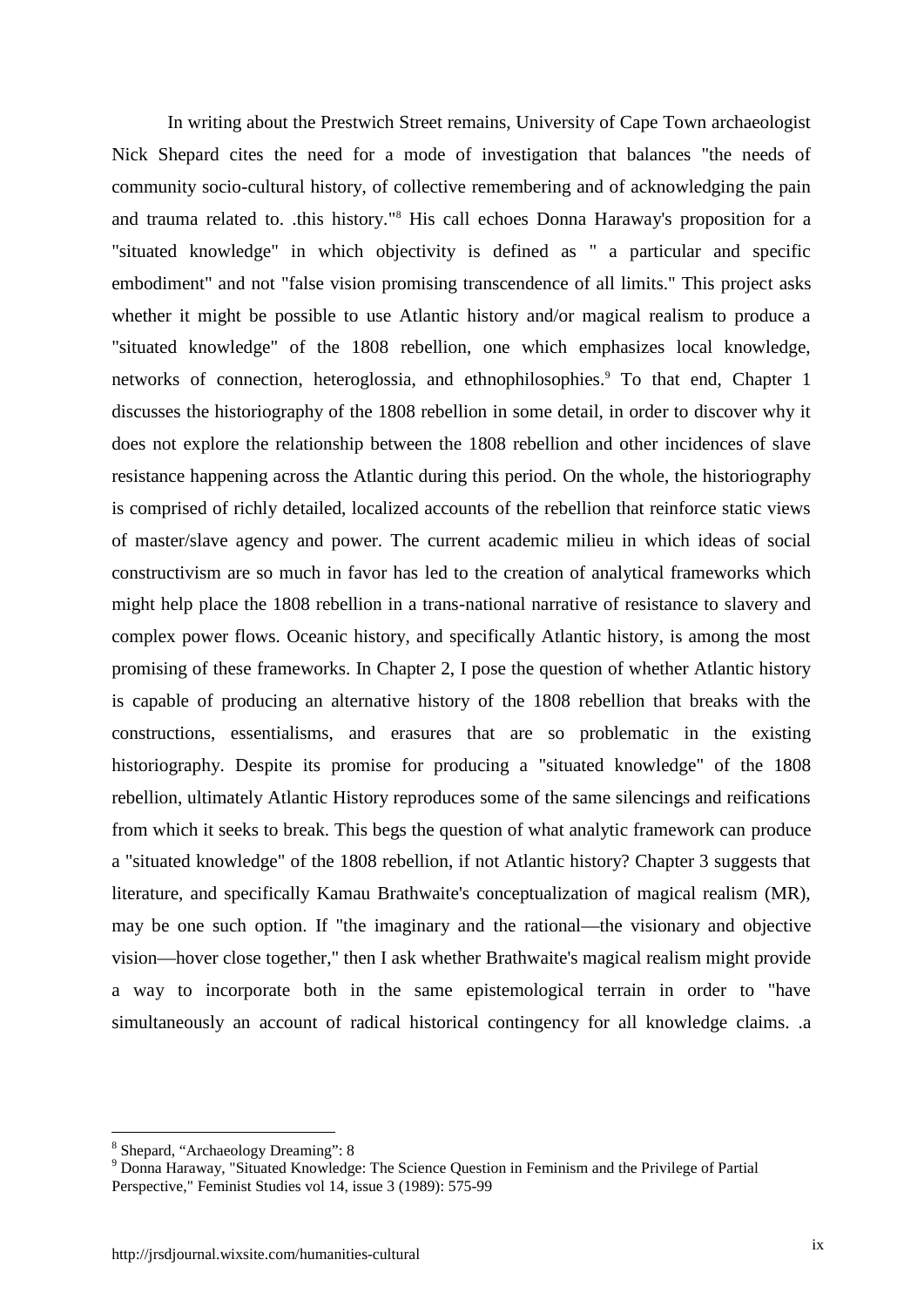critical practice for recognizing our own 'semiotic technologies' for making meaning, and a no-nonsense commitment to faithful accounts of a 'real' world."<sup>10</sup>

The Prestwich Street debates and the movement to commemorate the 1808 rebellion reflect a larger need for a paradigm of history writing capable of writing against a "simple fable of racial antagonism" and overcoming the limitations of an evidence-based approach to constructing knowledge. <sup>11</sup> At stake is the ability to produce a better account of the world "in order to live in it well and in critical, reflexive relation to our own as well as others' practices of domination and the unequal parts of privilege."<sup>12</sup> This is not simply a matter of uncovering the "hidden history" of the 1808 rebellion in order to critique hegemony and/or reify the perspectives of the subjugated/silenced. It is about constructing a different kind of knowledge about South Africa's past in order to "learn to see faithfully from another's point of view" so that the national narrative becomes accountable for the visibility and survivability of all of its members.<sup>13</sup>

<sup>&</sup>lt;sup>10</sup> Haraway, "Situated Knowledges": 579

 $^{11}$  Ibid

<sup>&</sup>lt;sup>12</sup> Haraway, "Situated Knowledges": 579

<sup>&</sup>lt;sup>13</sup> Haraway, "Situated Knowledges": 583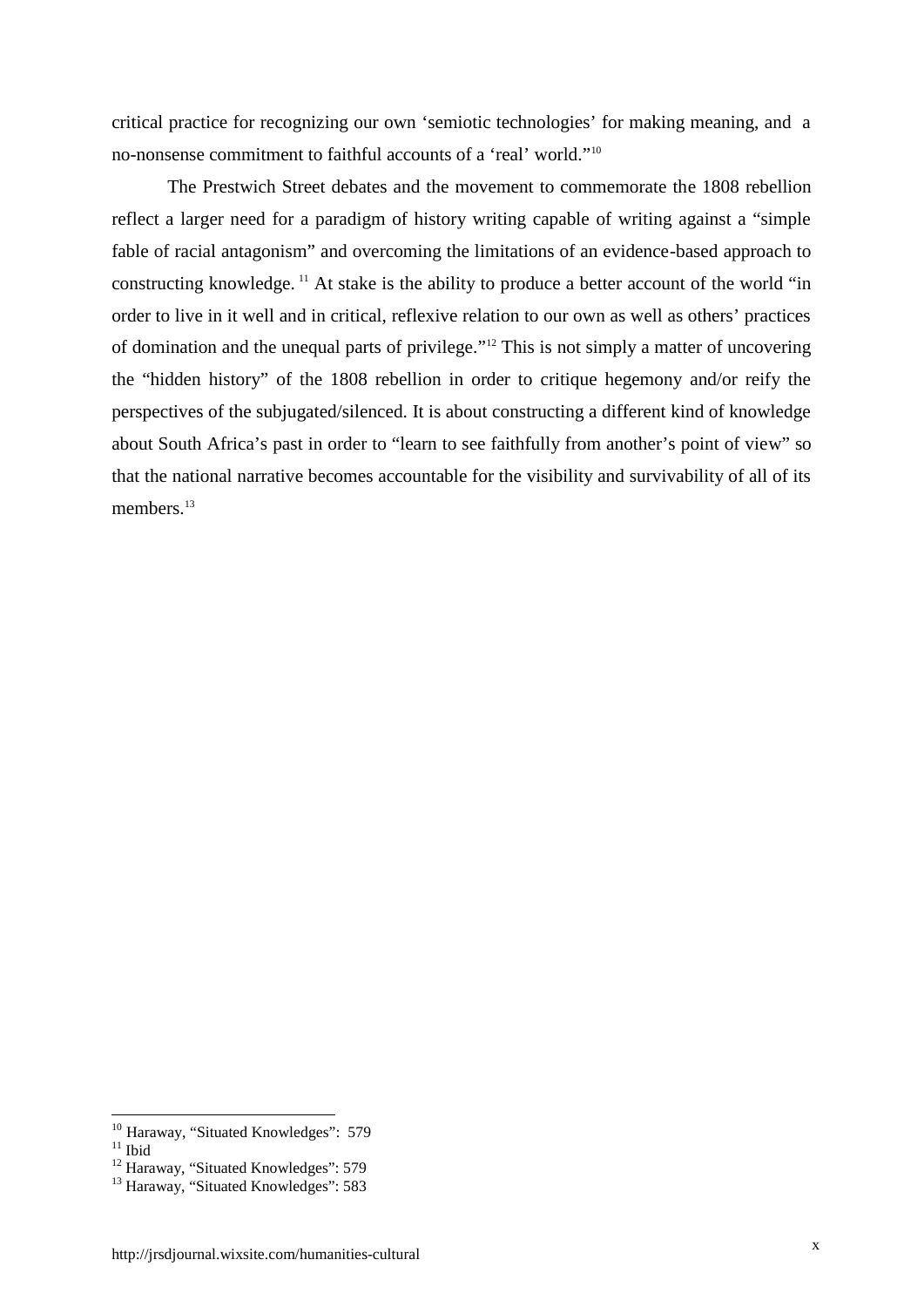The 1808 Rebellion in South African Historiography

#### **Historical Writing on the 1808 Rebellion**

October 2008 marked the  $200<sup>th</sup>$  anniversary of the 1808 Cape Town slave rebellion, with scholars and heritage management organizations busy revisiting efforts to excavate this history. A small body of historical writing largely based on court documents and trial proceedings have helped reconstruct the details of the insurrection, though historians' interpretations as to its significance and ideological content vary widely. Here's what we know: the revolt was led by a Cape Town slave, Louis of Mauritius, who conspired with two Irish sailors to incite rebellion after learning from them that there were no slaves in Scotland, England, or America. Their plan was to march on Cape Town and declare Louis governor of the blacks. The revolt began in Salt River and spread to over thirty farms in the outlying Swartland district. White slave-owners and overseers were rounded up and tied to a wagon and some property was destroyed, though the insurrectionists are said to have shown a surprising amount of restraint in this regard. By the time the Cape Calvary had been mobilized against the insurrectionists, their numbers had swelled to over 300. Ninety-eight slaves were held for questioning, forty-five were brought to trial, and in the end, only five were executed, including the four leaders and one slave who had raped the wife of a slave owner during the uprising.

Historical writing on this event has been informed by a number of discourses which obscure some insights and illuminate others. Robert Ross, Karen Harris, Hugo DeVilliers, and Nigel Worden constitute the tiny group of South African historians who have undertaken a serious study of the rebellion. Their interpretations reflect influences from various schools of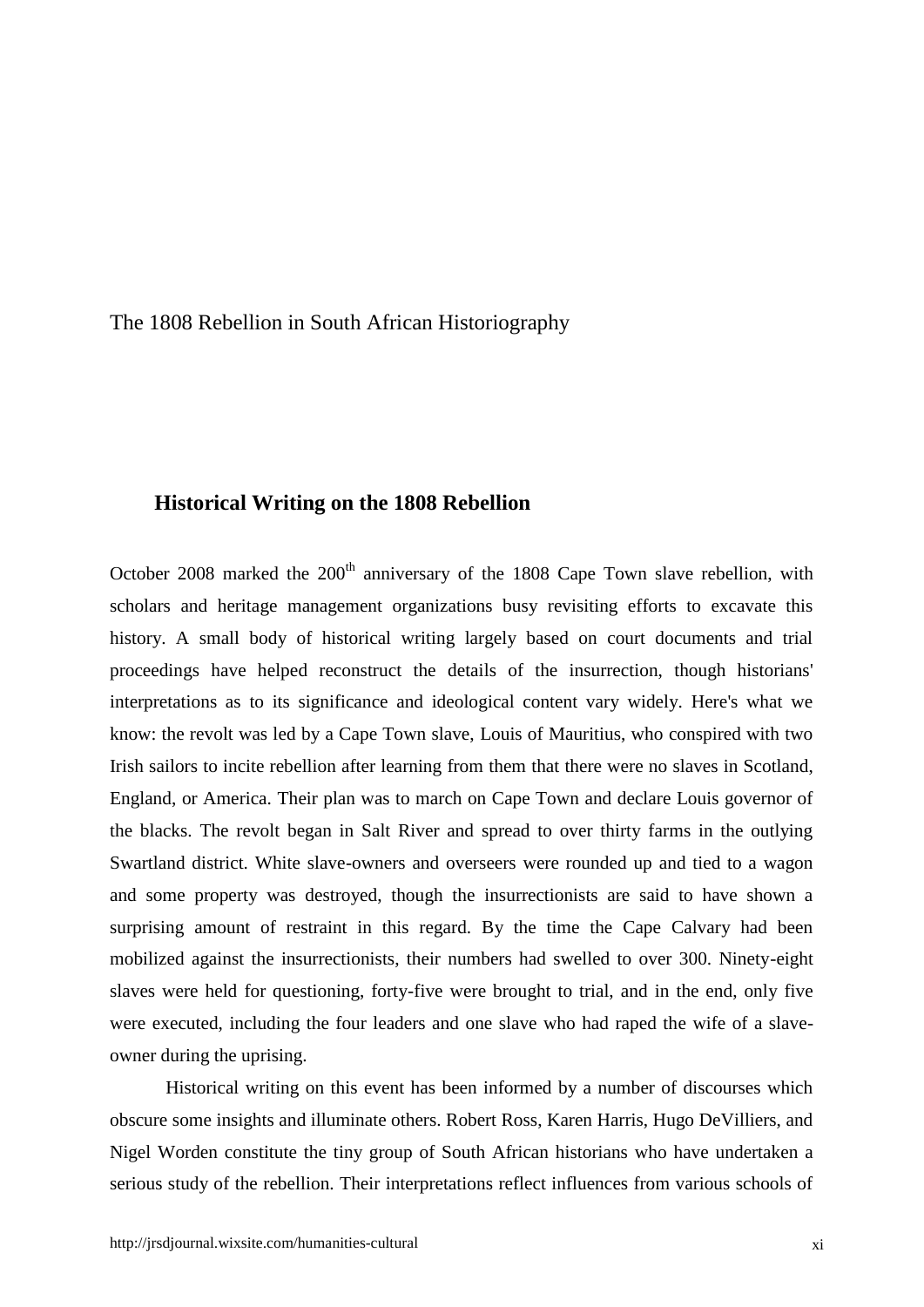thought regarding the significance of Cape slavery in South African history and the extent to which North American slavery paradigms can be utilized to understand the Cape's particularities.

Robert Ross offers the most extensive treatment, devoting a chapter in his book, Cape of Torments, to a discussion of the two slave rebellions that occurred at the Cape. Ross is concerned with slaves' response to their condition and has a clear Marxist-influenced interpretation that slips into hyperbole at times. When Ross writes, "the petals of the protea are as poisonous as those of the magnolia," the influence of the North American slavery school is clear. Ross' argument is constructed around the idea that class consciousness is a prerequisite to collective resistance and that this was completely absent at the Cape, though "it could be claimed that this situation is an artifact of the information available to historians."<sup>14</sup> In fact, Ross is acutely aware of the limitations of the Cape slavery archive and its almost complete absence of slave narratives, oral testimony, and plantation records that could be used to recreate "the world that the slaves made."<sup>15</sup> Instead, Ross relies heavily on the available court records while acknowledging that "the problem is that for an event to be recorded in the judicial record it must have been something out of the ordinary."<sup>16</sup> While I think this is debatable, it does point to the larger problem of methodology when studying the history of slave resistance. Ross circumvents this difficulty by defining his analysis as descriptive rather than analytical, anecdotal rather than theoretical, and proceeds to offer some fascinating details about the many actions that constituted slaves' petit subversions of the Cape slaveholding regime.

Ross struggles to demonstrate the brutality of the Cape slaveholding regime and slaves' resistance to it alongside the temptation "to see resistance, proto-rebellion and the stirrings of class consciousness in every action by a slave against his master."<sup>17</sup> To that end, the resistance activities he describes are highly contextualized. Ross argues that desertion was a key weapon of slave resistance at the Cape and devotes an entire chapter to the relationship between sailors and slaves for whom, "the opportunities to escape their bondage by water were unrivaled by any others elsewhere in the world. Up to 189 ships of a dozen different nationalities put into Table Bay in the course of a year. . .After 1772, over half of all the ships in Table and False Bays were not Dutch."<sup>18</sup> As Peter Linebaugh and Marcus Rediker point

<sup>&</sup>lt;sup>14</sup> Robert Ross, Cape of Torments (London, Boston: Routledge and Kegan Paul, 1983), 96

<sup>&</sup>lt;sup>15</sup> Robert Shell, Children of Bondage (Johannesburg: Witwatersrand University Press, 1994), 410

<sup>&</sup>lt;sup>16</sup> Ross, Cape of Torments, 7

<sup>&</sup>lt;sup>17</sup> Ross, Cape of Torments, 9

<sup>&</sup>lt;sup>18</sup> Ross, Cape of Torments, 74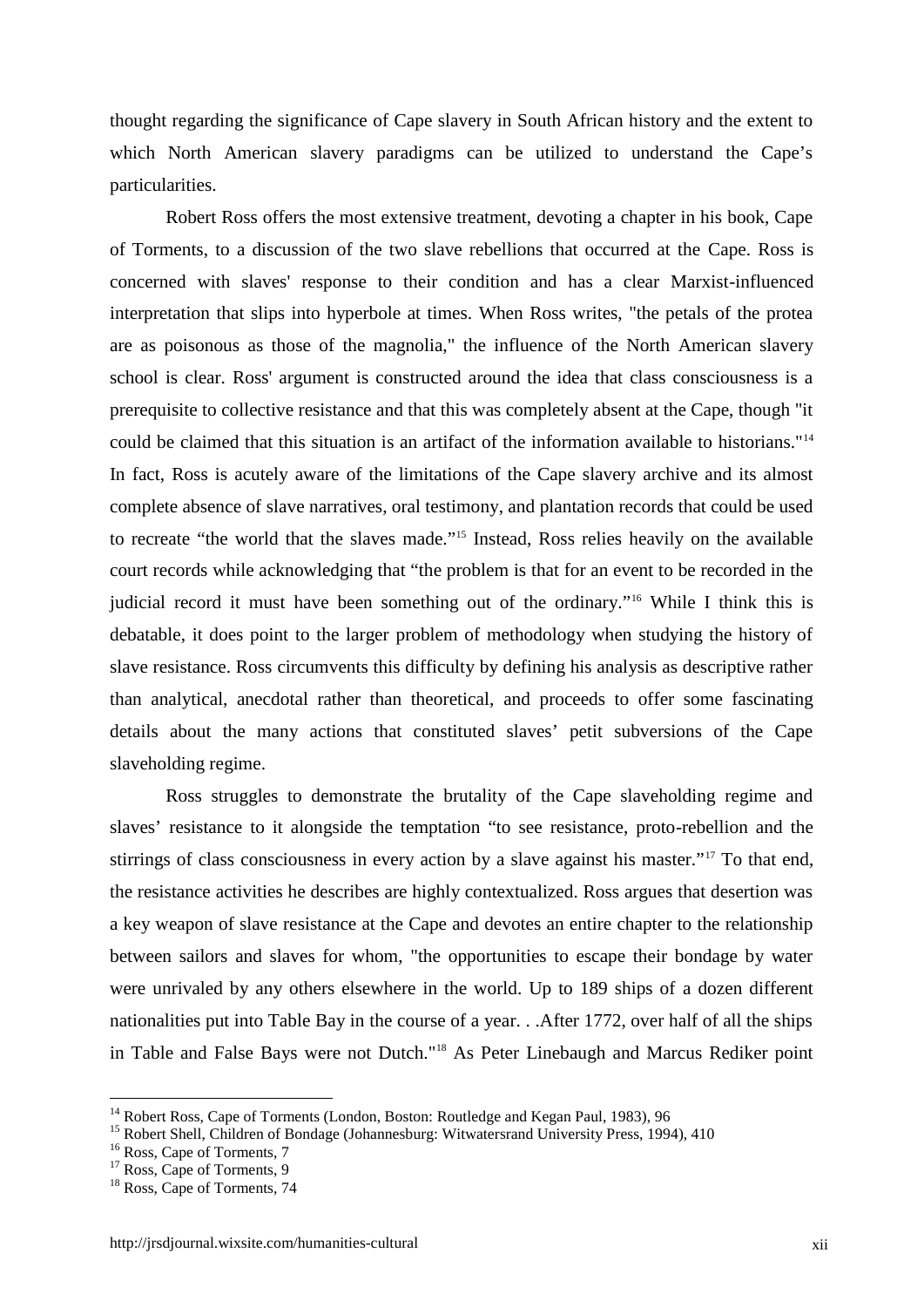out, a chronic sailor shortage and a series of Impressment Acts made it relatively easy for an enterprising slave to gain his freedom by signing ship articles with captains operating under a different kind of "don't ask, don't tell" policy.<sup>19</sup> Ross suggests that slaves and sailors, along with Company soldiers, constituted a readily exploitable underclass at the Cape that posed a threat to the VOC slaveholding regime. Evidence of class polarization among whites at the Cape who, though they "had come from a rather simpler background in Europe had generally married into the ruling elite and. .turned their backs on the ordinary soldiers and sailors of the VOC," makes the notion of an underclass solidarity among soldiers, sailors and slaves even more likely.<sup>20</sup> VOC officials tried to police these interactions, but the fact that white sailor/soldier deserters were frequently aided and abetted by slaves is evidence of the limits of their authority to keep these groups apart. Moreover, the particular circumstances of the 1808 rebellion in which a Cape slave conspired with two Irish sailors to take over the colony prove that VOC officials had reason to be concerned about the subversive potential of these contacts.

Ross lists Eugene Genovese's eight criteria for large-scale slave rebellion to explain why a revolt of this kind did not and could not occur at the Cape. Though Ross problematizes the notion of the 1808 uprising as a slave revolt under the terms set forth by Genovese, he explores the possibility that this act of resistance was ideologically framed by changes taking place in the British empire at the time.<sup>21</sup> He makes much of the fact that Cape Town's first slave rebellion happened after the British takeover in 1806 and Britain's abolition of the slave trade in 1807. Ross suggests that "the tensions caused by the tentative moves towards the reform of the slave system throughout the British Empire gave the slaves the impetus to move from almost entirely individual forms of resistance to more collective action."<sup>22</sup> This would seem to support his somewhat dubious point that "rebellions occurred when they did because of a perceived change in the coherence and ideology of the masters, not because of a sudden surge of militancy on the part of the slaves."<sup>23</sup> Ross' analysis of the rebellion emphasizes the following: Louis' prestige and relative freedom of movement as an artisan in Cape Town married to a free black woman; a plan concocted in consultation with two Irish sailors (Michael Kelly and James Hooper) that consisted of posing as government emissaries

<sup>&</sup>lt;sup>19</sup> Peter Linebaugh and Marcus Rediker, The Many-Headed Hydra: Sailors, Slaves, Commoners and the Hidden History of the Revolutionary Atlantic (London: Verso, 2000), 239

<sup>&</sup>lt;sup>20</sup> Ross, Cape of Torments, 75

<sup>&</sup>lt;sup>21</sup> Eugene Genovese, Roll Jordan Roll: The World the Slaves Made (New York: Pantheon, 1975) Quoted in Ross, Cape of Torments, 96

<sup>22</sup> Ross, Cape of Torments, 96

 $23$  Ibid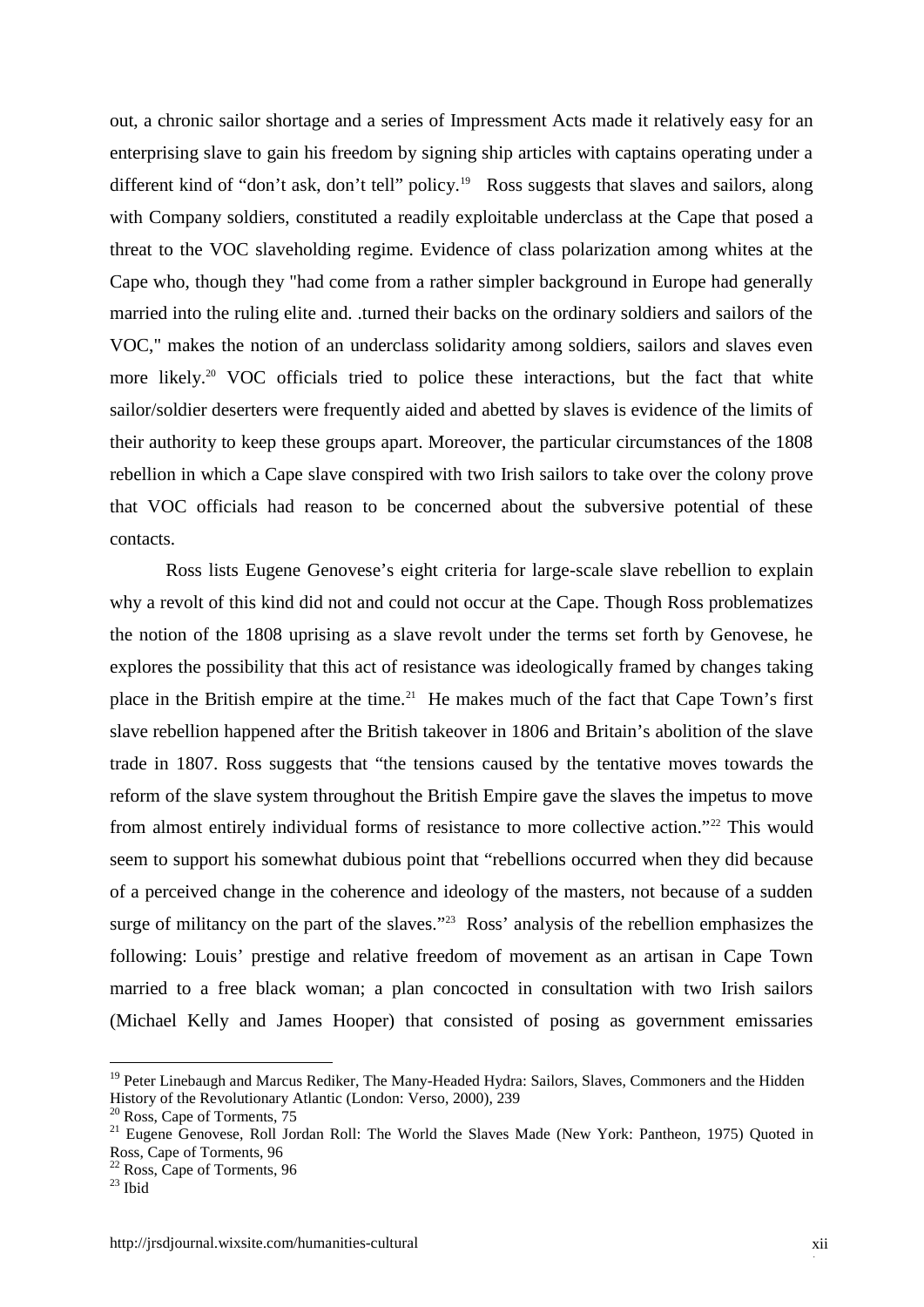carrying news of Britain's decision to free the slaves and eject the white settlers from the colony; the moderate action of the insurrectionists for whom "arresting" white slave-owners and seizing guns, ammunition, and victuals constituted the scope of their pillage; and trial proceedings which ended in five death sentences.

Relatively rich in detail, Ross' analysis is extremely suggestive on more than just the question of the type and tenor of the Cape slaves' resistance. For example, we learn that the two Irish sailors were both low on the totem pole in terms of ship hierarchy with Hooper occupying a position (captain's servant) normally held by blacks. Furthermore, recent British legislation to investigate antecedents of all slaves who had changed hands in the last six months and setting those with questionable documentation free suggests that Louis' forged proclamation may have seemed very viable to both blacks and whites. The specific wording of that proclamation--"all the Christians should be bound and brought to Cape Town, where they would be sent overseas, and the land belong to the slaves"—offers a fascinating glimpse of the religious dynamics that may have factored into the slaves' resistance activities. In reference to judicial records in which insurrectionists testified that they held no specific grievances against their masters, Ross writes: "Clearly the slaves. .knew what the whites wanted to hear, but, against this, there are enough complaints of maltreatment in the criminal records for it to be obvious that slaves were rarely so terrified that they did not report their real grievances. The motives behind the uprising were not local and specific. Rather, the slaves were attempting to change the entire structure of the society in which they lived." $24$ Ross leaves us with no doubt about slaves' resistance to their condition, but with many lingering questions about whether that resistance may rightfully be understood in terms of a collective action by an aggrieved underclass.

Karen Harris offers a pithy account of the rebellion which essentially describes the insurrection as a non-event. Harris wrote at a pivotal historiographical moment when the violence of South Africa's liberation struggle was at its height. Given this social and political context, her analysis may be seen as an attempt to restore balance to an increasing apologist historiography. Harris quite usefully outlines the stakes informing revisionist historians' (Robert Ross among them) reading of the 1808 revolt for whom the question of resistance/non-resistance was intimately tied to attempts to dismantle a discourse which implied that Cape slavery was a milder version of the American plantation system. For historians heavily invested in demonstrating the brutality of Cape slavery and the impact of its

<sup>24</sup> Ross, Cape of Torments, 100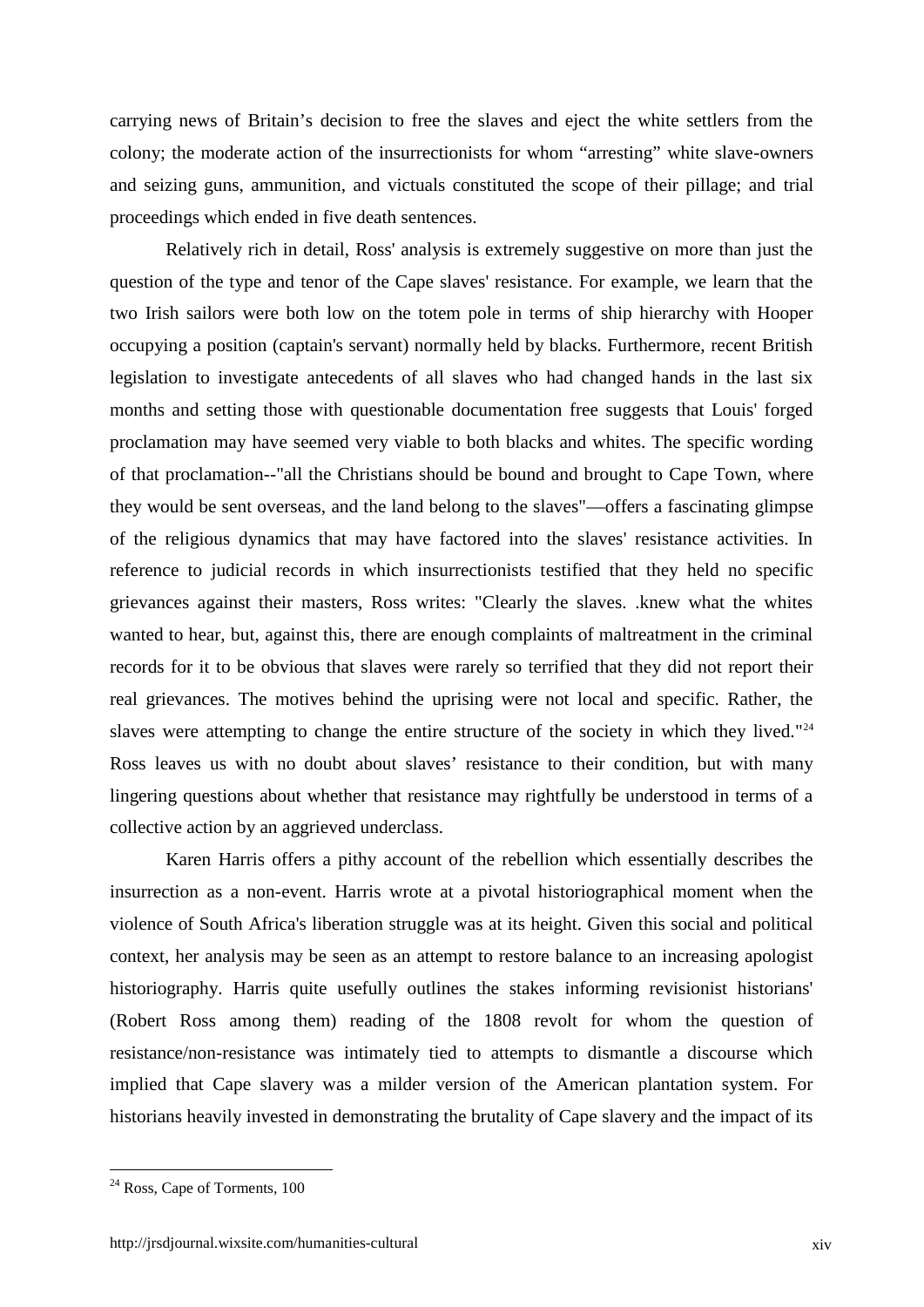legacy on modern-day race relations in South Africa, excavating the history of the 1808 rebellion meant challenging the prevailing assessment that slavery at the Cape was mild.<sup>25</sup> Harris argues that this agenda has helped imbue what was essentially a highly localized and reactionary skirmish with ideological content that it simply did not possess. Harris instead argues that "the uprising was in effect, not a rebellion in the full sense at all, and as such rather serves to exemplify the rigidity of the slave system."<sup>26</sup>

To demonstrate her point, Harris begins by noting that it took a century and a half for the first slave rebellion to occur at the Cape. Lest we read too much into the timing of the first insurrection, Harris is quick to dismiss the argument that the second British occupation of the Cape colony and Britain's subsequent abolition of the slave trade in 1807 raised hopes among the slaves: "The degree to which the slaves at large were aware of this new development on an administrative and legislative level is debatable, both on grounds of demographic isolation and communication barriers."<sup>27</sup> While Harris may be overly reluctant to view these watersheds in British imperial policy as causal factors for the 1808 insurrectionists, she usefully reminds us to pay attention to the particularities of Cape slavery when discussing the probability of ideological contagion among slaves. Slavery at the Cape was highly differentiated with at least three different modes present: Company-owned slaves, town slaves, and rural slaves. Each of these modes came with its own set of labor conditions, domestic relations, and opportunities for independence. Louis was a Cape Town slave who had both free and enslaved persons in his occasional employ. For Harris, the implications of this should not be lost on historians of this event: "The conspirators were not representative of slave society. They were consequently not as rigidly curtailed as most slaves in respect of freedom of movement or rights of association, and could thus initiate an insurrection."<sup>28</sup> Moreover, "the slaves were being called to join the movement on the grounds of this being 'the orders of the fiscal or governor', with Louis posing, not as a fellow slave, but as a delegate of administrative authority."<sup>29</sup>

For Harris, the fact that Louis and his co-conspirators had to resort to coercion to get slaves to accompany them on their march to Cape Town provides the strongest evidence of the "non-mildness" of Cape slavery and the rigidity of a system which rendered rebellion impossible: "[E]ven on the one farm where the idea was known, the slaves failed to create a

<sup>&</sup>lt;sup>25</sup> Karen Harris, "The slave 'rebellion' of 1808," African Historical Review, 20, no. 1 (1988): 54-65

<sup>&</sup>lt;sup>26</sup> Harris, "The slave 'rebellion' of 1808," 57

 $27$  Harris, "The slave 'rebellion' of 1808," 57

<sup>&</sup>lt;sup>28</sup> Harris, "The slave 'rebellion' of 1808": 64

 $29$  Harris, "The slave 'rebellion' of 1808": 63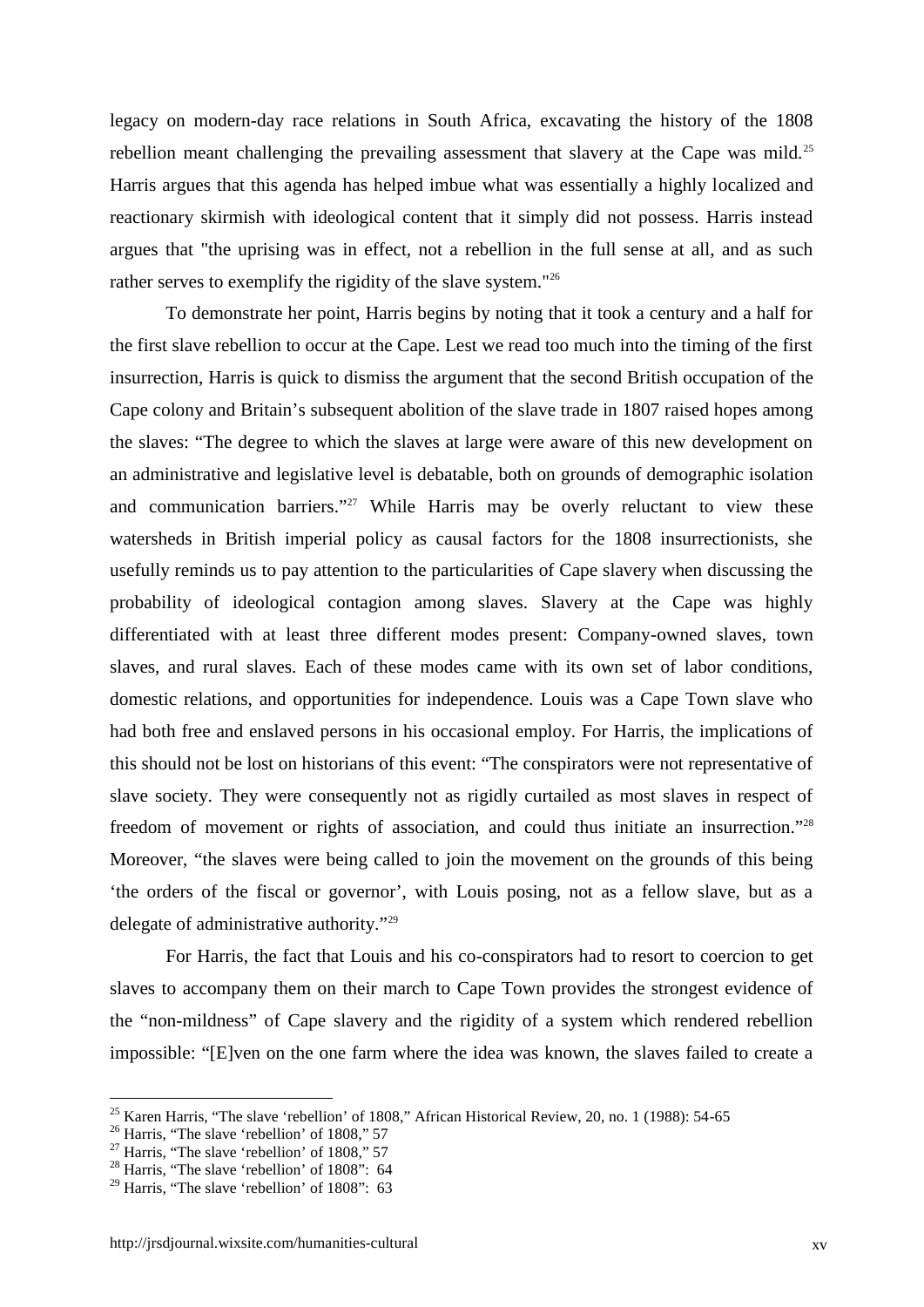feeling of solidarity. . .the one slave of the small unit of ten, who had to be physically forced to go along with them was the only Cape-born slave on the farm, reflecting the extent and impact of ethnic heterogeneity."<sup>30</sup> In her analysis, Harris emphasizes the leaders' haphazard planning, poor organization, and thwarted execution of the rebellion; absence of a collective identity among slaves capable of mediating against feelings of affection and protectiveness felt by some slaves towards their captive slave-owners; and judicial records which demonstrated participants' uncritical obeisance in the face of the trappings of authority. For Harris, to call the 1808 event a "rebellion" is more than just a matter of semantic misrepresentation. It is to grossly miscast the actions of slaves who were just carrying out what appeared to be a very congenial command from one whom they looked upon as the "harbinger of their good fortune."<sup>31</sup>

Ultimately Karen Harris is writing against a trend to imbue Cape slave resistance with the noble character of an ideological struggle for freedom. In the process, she makes a solid argument that the coming together of the four conspirators was merely coincidental and this is reflected in the haphazard, poorly organized and coercive elements of their "rebellion." But Harris makes the mistake of accepting that slaves lived in a vacuum and yields too much authority to the archival record when she writes: "nowhere in the archival evidence do any of the major or minor insurgents make mention of legislative developments" as a source of inspiration for their actions. An important subtext of microcontacts is present in what Harris calls the historically insignificant but "colorful" details of Louis' costuming as a Spanish sea captain, payment for a rented wagon to carry the insurgents into the interior, and employment and boarding of James Hooper, Michael Kelly, and their "interpreter," Abraham. Harris' analysis and its underlying assumption of static power relations between slave-owners and slaves, is not flexible enough to make sense of the way in which slaves fought to "build lives in the crevices of colonial power and to deflect, appropriate, or reinterpret the teachings and preachings thrust on them."<sup>32</sup> Therefore, Harris' conclusion that the actions of Louis and his co-conspirators were anomalous, does not consider how the continuous negotiations which define even the most unequal of relations could have led to an event that demonstrated the limits of the slaveholders' authority, rather than its omnipotence.

Hugo DeVilliers, writing almost twenty years after Karen Harris in an academic milieu enamored with ideas of the constructed-ness of seemingly natural social structures like

 $30$  Harris, "The slave 'rebellion' of 1808": 64-65

<sup>&</sup>lt;sup>31</sup> Harris, "The slave 'rebellion' of 1808": 64

<sup>&</sup>lt;sup>32</sup> Frederick Cooper, "Postcolonial Studies and the Study of History" in Postcolonial Studies and Beyond, ed. Ania Loomba and others (Duke University Press, 2005), 403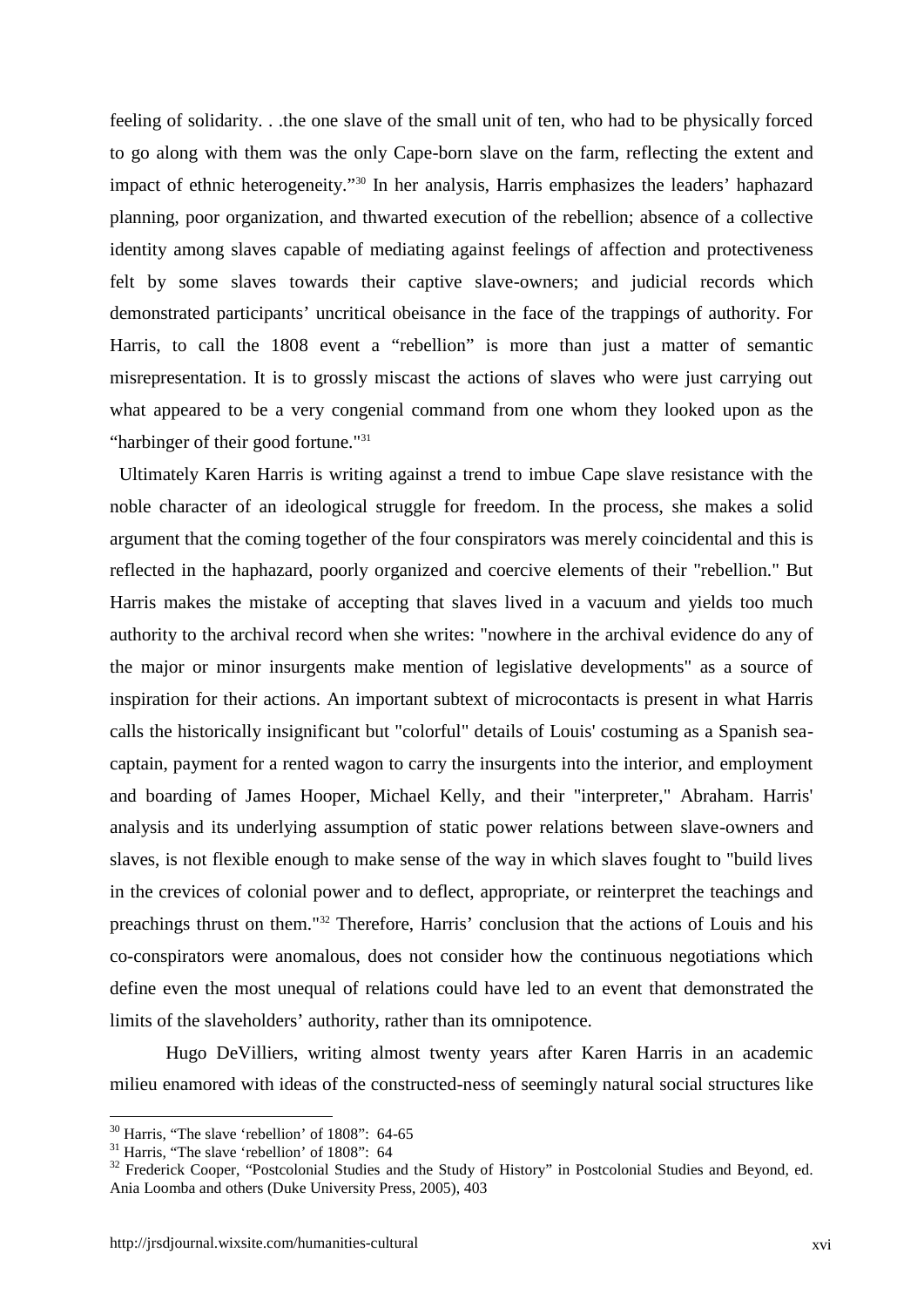the nation-state, observes that a militaristic discourse pervades the archival record of the 1808 revolt and that this has tended to create conditions which favor certain interpretations of the event over others. DeVilliers' point is a provocative one: "The records would suggest that this was no trivial disagreement between a few slaves and their masters, but was in actual fact a highly organized coup against the government. These slaves did not only wish to be free but planned on freeing all the slaves and prisoners in the colony and appointing themselves as leaders of the Cape."<sup>33</sup> Clearly, this is a much different interpretation of the event than Karen Harris sets forth. But DeVilliers, unlike Harris, is not concerned with proving or disproving an ideological subtext for the 1808 rebellion. Rather, his aim is to interrogate the very construction of the archive that was able to produce certain interpretations of the rebels' actions.

DeVilliers' starting point is an analysis of the form rather than the content of the archival text. For DeVilliers, historical context is not just an awareness of the subjectivity of the historian, but also an awareness of the institutional and ideological sources which shaped the record: "The documenting of the slave rebellion in the year 1808, i.e. the detailed court records dealing with the specific episode, should be analyzed and interpreted not for their inherent content, but according to how people—situated at a particular point in time—made sense of an event as outlandish as a slave rebellion."<sup>34</sup> DeVilliers proposes that the epistemological tools available to the people who lived and recorded this history were circumscribed by the militaristic nature of the government of the time. DeVilliers observes that "the court records are inundated with references to military structures and a need to organize the rebellion along with a hierarchical pattern of authority. .prevalent in the colonial military configuration."<sup>35</sup> He then goes on to make the provocative assertion that without this militaristic discourse, it would be impossible for colonial officials to make sense of the slave rebellion at all. In effect, "the military government 'gave birth' to the way in which the slaves understood authority and to the way in which we are now able to perceive the rebellion in hindsight."36

To demonstrate his point, DeVilliers focuses on the language of the archival court records. The rebellion took place during the second British occupation of the Cape colony and many of the primary court records of the rebellion were translated from Dutch into English.

<sup>&</sup>lt;sup>33</sup> Hugo DeVilliers, "Commanding the Archives: A Discourse Analysis of the 1808 Slave Rebellion," Unpublished paper. (University of Cape Town, 2007): 2-3

 $34$  DeVilliers, "A Discourse Analysis of the 1808 Slave Rebellion": 4

 $35$  Ibid

<sup>36</sup> DeVilliers "A Discourse Analysis of the 1808 Slave Rebellion": 4-5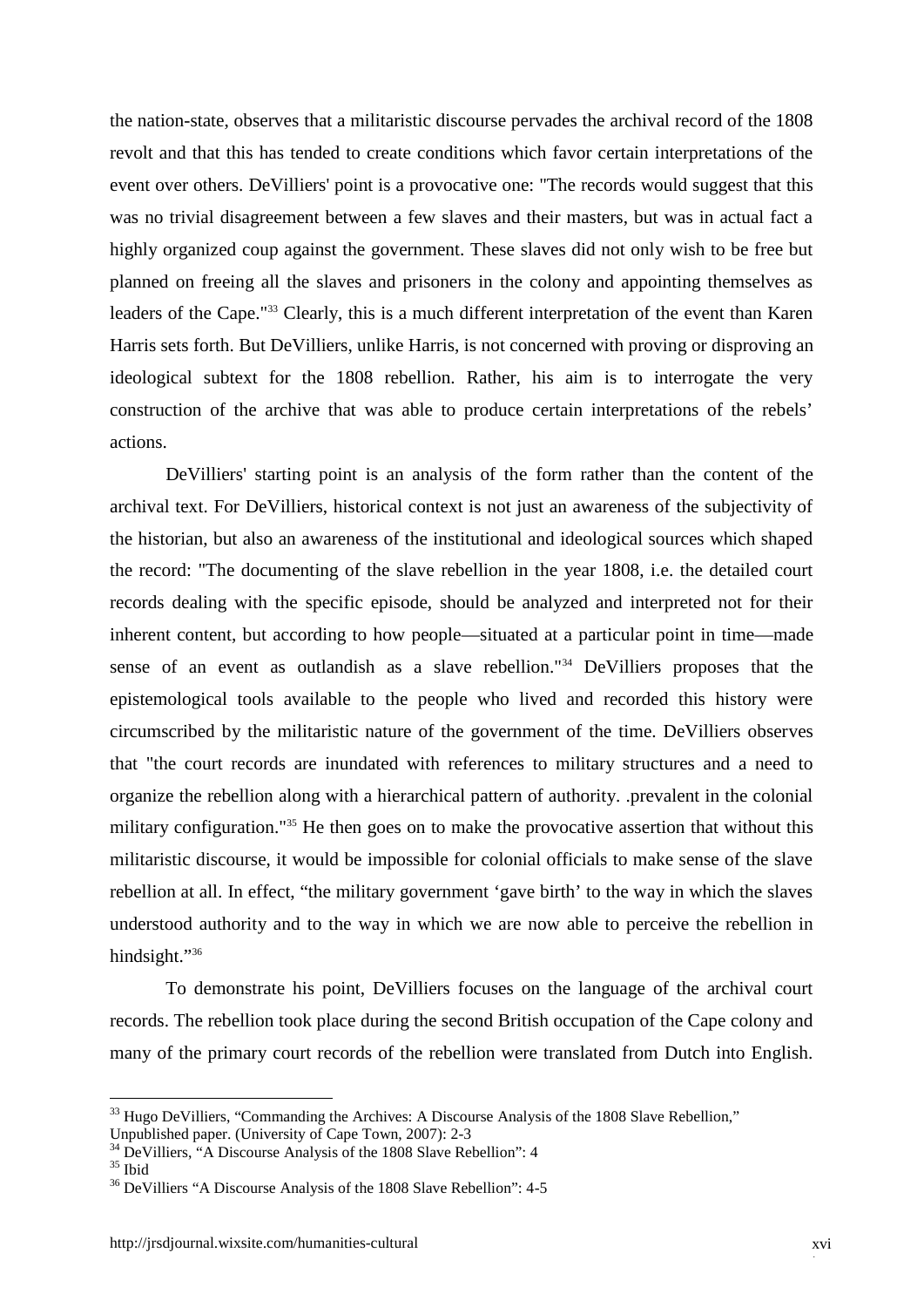DeVilliers points out that the English translation seemed to exacerbate the militaristic discourse even further. For example, "where the Dutch transcripts still refer to the slaves regularly as bands taking part in a conspiracy, (key words being 'bende' and 'Complot') the English translation makes use of more loaded terms such as insurgents and commanders."<sup>37</sup> The English records describe the route the slaves followed from the interior into Cape Town as the "march route." The slaves had split up more than once as they made their way back to Cape Town: "This is repeatedly referred to as 'commandos' being subdivided into strategic pockets of resistance. . . The documents go so far as to identify the first and second captain of each commando. Even the first and second lieutenants and corporals are labeled."<sup>38</sup>

The result of this "preponderance of military terminology," is to impose a meaning on the archival text that from DeVilliers' point of view seems rather anachronistic.<sup>39</sup> "The use of language, therefore, highlights the infringement of the slave, not only taking ownership of material possessions, but also entering the domain of language conventionally associated with the free burghers."<sup>40</sup> The records suggest that the 1808 rebellion was a well-organized military coup—while DeVilliers asks whether the rebellion was as structured and well-organized as it appears to be he is more interested in the possibility that the rebellion could only be understood by imposing a military narrative onto it, however anachronistic.

Though DeVilliers convincingly argues that a militaristic discourse has overdetermined archival representations of the rebellion, he does not ask what other discourses/interpretations may have been available to make sense of the event or why they were ultimately deemphasized in the surviving records, despite providing some titillating evidence. The scepter of the Haitian Revolution had begun to haunt colonial officials across the Atlantic and in a letter to a colonial administrator during the first British occupation in 1795, two British officials warned of the danger awaiting the Cape colony should it ignore British rule:

. . .a Government on French Principles of Jacobinism… Liberty, Equality and Fraternity, possibly under the protection of the French force—with the dissemination of the too captivating idea of universal freedom and the rights of man among your

<sup>&</sup>lt;sup>37</sup> DeVilliers, "A Discourse Analysis of the 1808 Slave Rebellion": 14

<sup>&</sup>lt;sup>38</sup> DeVilliers, "A Discourse Analysis of the 1808 Slave Rebellion": 10

<sup>39</sup> DeVilliers "A Discourse Analysis of the 1808 Slave Rebellion": 10-11

<sup>40</sup> DeVilliers, "A Discourse Analysis of the 1808 Slave Rebellion": 10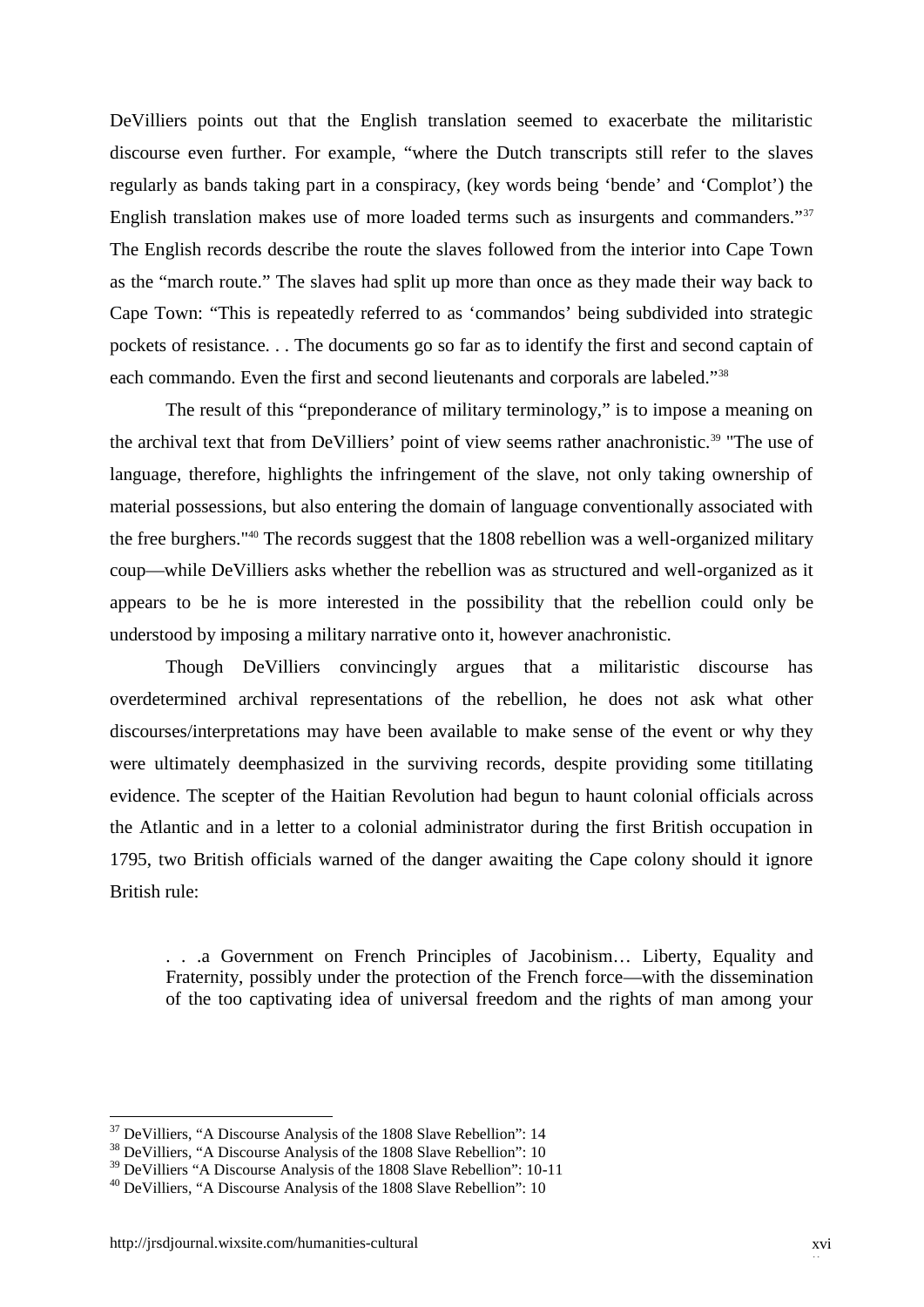Slaves (the universal practice of the French, by which they have already laid waste the finest islands of the West Indies).  $\cdot$ .<sup>41</sup>

Clearly, the Haitian Revolution and its Jacobin-influenced ideology were one way for the colonial officials to make sense of the slaves' actions. Instead, the abolition of the slave trade in 1807 is often cited as a causal factor of the 1808 rebellion and DeVilliers makes the dubious claim that the British were "most likely influenced by the Enlightenment" to take this action. DeVilliers doesn't ask why the discourse informing the archive isn't one concerned with the ideological reach of the Haitian revolutionaries who were rewriting the terms of the Enlightenment supposedly credited with lifting their brethren out of bondage. Moreover, while he makes the important point that prosecuting Louis as the first and main defendant seems like a rather strategic judgment since "having an Irishman at the head of a slave rebellion at the Cape could be construed as a rather troubling notion if you consider the Irish Revolution that happened just seven years prior to the slave rebellion," he does not ask further questions about how this discourse may have shaped the colonial archive by its very absence. While DeVilliers avoids the pitfall of trying to prove/disprove the revolt's mass, the ideological character he is ultimately limited by the textuality of his analysis. In focusing so much on reading the archival documents, he fails to read the absences in the archive and ask crucial questions about the forces and processes which enabled the co-conspirators to come together at this particular juncture and time.

Nigel Worden's detailed study of how order and authority were produced and performed by the insurrectionists during the rebellion is a sophisticated and probing addition to the historiography. Worden frames his discussion by asking then dismissing one by one previous interpretations of the event as a mass revolt, as a manifestation of the "reforming and revolutionary ideas sweeping the Atlantic world at the time," and as a localized, random event reflecting "the limitations of collective slave consciousness at the Cape and the isolation of the rebels from wider influences."<sup>42</sup> Rather, Worden suggests that "the revolt may have been brief and ineffectual in bringing about liberty, but it was certainly not random."<sup>43</sup>

In order to interpret the historical significance of the 1808 rebellion Worden examines the material and symbolic markers which were integral to it. He suggests that "examination of

<sup>&</sup>lt;sup>41</sup> Elphinstone and Craig to Sluykens and the Raad van Politie, 29 June 1795, RCC, I, 95 – 6. This excerpt is quoted in Robert Ross, Status and Respectability in the Cape Colony (Cambridge: Cambridge University Press, (1999), 41. <sup>42</sup> Nigel Worden, "Armed with Ostrich Feathers: Order and Disorder in the Cape slave uprising of 1808." Paper

presented at War, Empire and Slavery Conference, Centre for Eighteenth Century Studies, University of York,

<sup>16-18</sup> May 2008. <sup>43</sup> Worden, "Order and Disorder in the Cape slave uprising of 1808": 2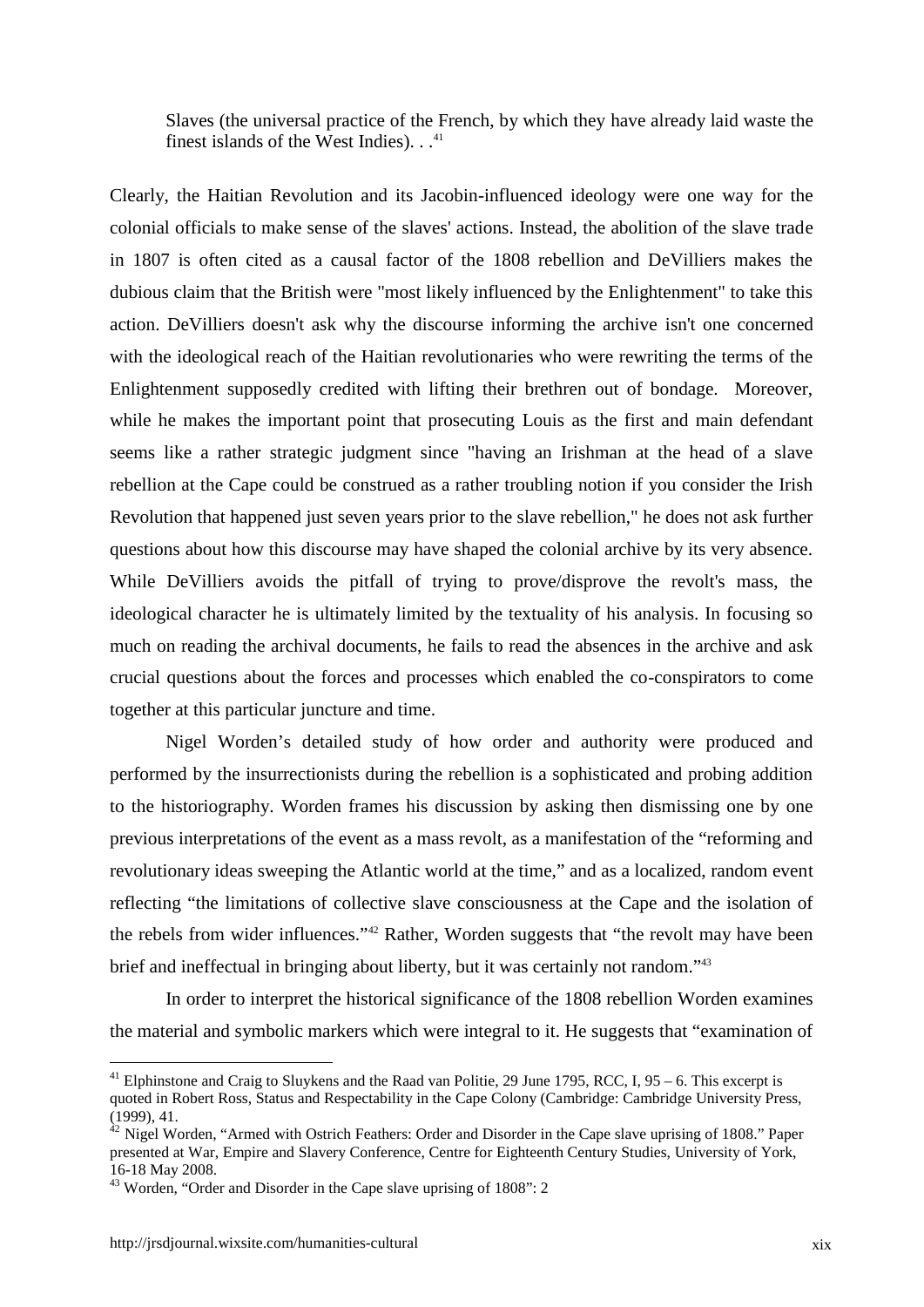features such as language, gesture, dress, use of space, reveal militarized patterns and ritualized cultural reversals that were an integral part of the era of war and revolution in the Atlantic world."<sup>44</sup> In this respect, Worden's argument follows DeVilliers' very closely, albeit to a more nuanced end. Where DeVilliers demonstrates the pervasiveness of a militaristic discourse in the archival record, Worden examines the implications of that discourse on the destabilized social order it helped produce. As Worden points out, "Alongside the expected emphasis on the records of finding out who were the leaders and of assessing the extent of violence done to farmers and their property, the authorities nonetheless spent much time on concerns which today might seem inconsequential or even bizarre. Pages are taken up with details of what people wore, where physically they positioned themselves and how they spoke and gestured to each other."<sup>45</sup> Prosecuting officials' obsession with the way authority was staged among the insurrectionists—who was on a horse; who used the familiar and derogatory jii to give orders to the captured slave-owners; who held a sjambok, the quintessential symbol of the slave-owner or overseer; who entered the settler homesteads, etc., all suggest that the 1808 rebellion was a deeply threatening reversal of the accepted social order. The rebel leaders' mimesis of Cape slaveholding authority casts the "rebellion" in a less poetic light: "Uniforms, swords, horses and guns all gave the rebel leaders symbolic as well as actual power. .many of the slaves who joined the march to Cape Town followed Louis because of their 'ingrained habits of obedience' as much as 'their latent desire to mutiny'."<sup>46</sup>

Worden introduces many gray areas into our understanding of the 1808 rebellion. Harris' point about Louis' lack of stature among the slave community is supported by Worden's observation that Louis had been taught the rudiments of the Christian faith and did not, in his own words, associate with the "Mohamatens" who comprised most of the rest of his class. And yet he carried "orders" to bound up all the Christians and expel them from the colony, with plans to install himself as Governor subsequently. Clearly, the historiography of the 1808 rebellion would benefit from a close look at the role of Christianity and Islam in creating communities of dissent at the Cape. Worden also alerts us to an interesting disparity between Cape Governor Caledon's report to British officials and the actually recorded testimony regarding the use/non-use of force to roundup slave-owners. How restrained were the actions of the rebels actually? Worden suggests that "humbling threats to the bodies of the farmers and their allies were frequent" though Caledon's report emphasizes the coercive

<sup>&</sup>lt;sup>44</sup> Ibid

<sup>45</sup> Worden, "Order and Disorder in the Cape slave uprising of 1808": 3

<sup>46</sup> Jackie Loos, Echoes of slavery (Cape Town: David Philip, 2004) Quoted in Worden, "Order and Disorder in the Cape slave uprising of 1808": 20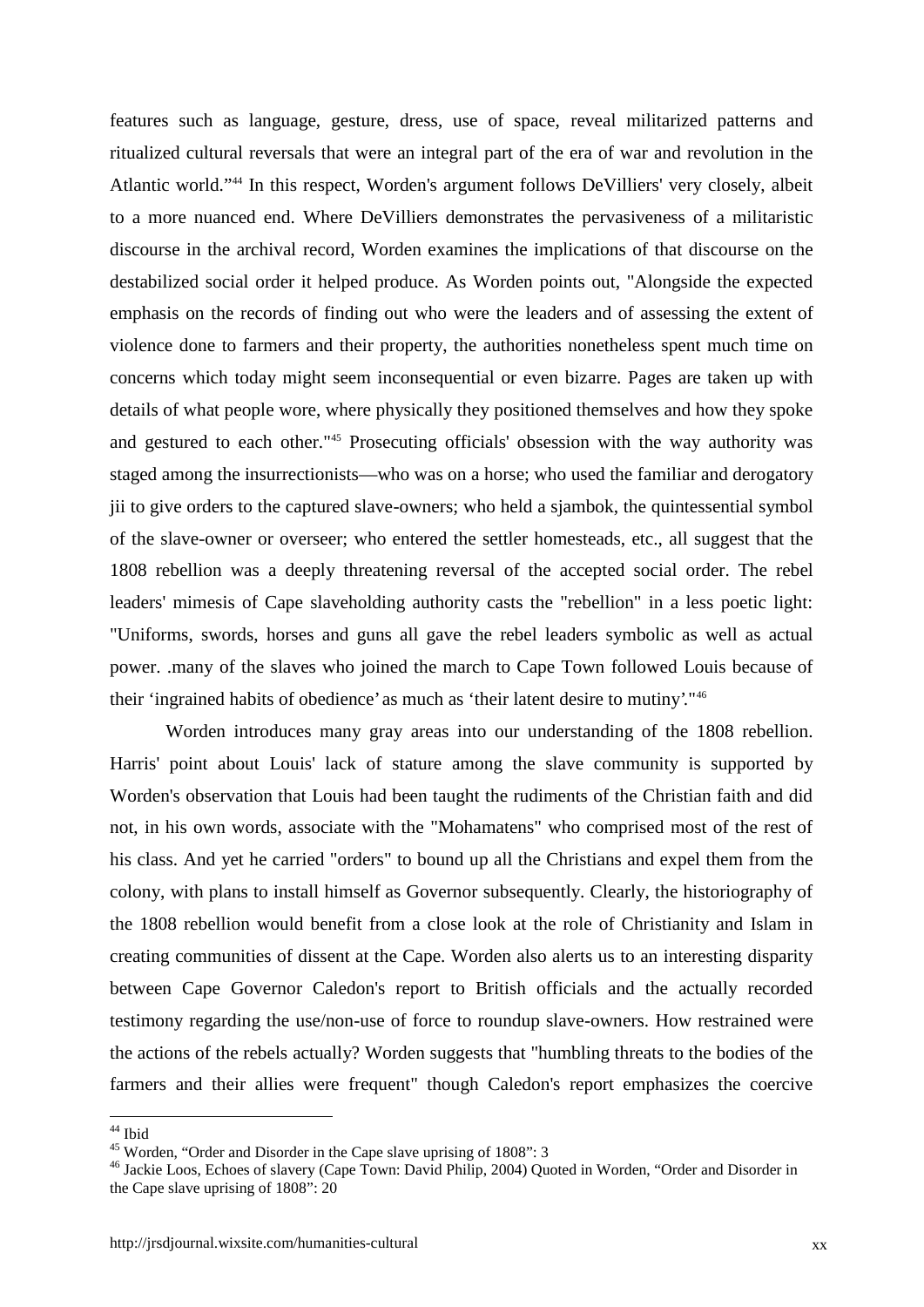elements of the rebellion and the restraint exercised by its passive and largely unwilling participants.<sup>47</sup> Worden suggests that Caledon's version of events enabled Cape authorities to "fix the blame on Louis" and reassure both the colonists and the Colonial Office that they were not facing a "Haitian-style revolution."<sup>48</sup>

Finally, Worden brings up the question of the legacy of the 1808 rebellion. While most of the participants were returned without punishment to their owners (although who knows what disciplinary measures they faced once back on the homestead), "another thirtyfour slaves received sentences ranging from life imprisonment on Robben Island, hard labour for fifteen years, public whipping or a combination of these."<sup>49</sup> Just seventeen years later in 1825, a second, the far more violent rebellion would occur at the Cape. How did public memories of the 1808 rebellion influence the 1825 insurrection? To what extent do arguments that the 1808 rebellion was "insignificant" and "ineffectual" fail to consider the impact of the 1808 legacy? Though this paper focuses on the 1808 rebellion, the question of how this event reverberated across time and space is an urgent one that Ross, Harris, DeVilliers, and Worden do not address.

#### **Limitations of Historical Writing on the 1808 Rebellion**

Donna Haraway reminds us that "Vision is always a question of the power to see—and perhaps of the violence implicit in our visualizing practices."<sup>50</sup>The question is what "visualizing practices" have constructed the historiography of the 1808 rebellion and what acts of violence do these constructions produce?

Ross' study positions itself as an attempt to examine slaves' resistance to efforts by the ruling class to extract surplus value. He is heavily influenced by the North American slavery school as evidenced by his reliance on the Genovese thesis. Harris, on the other hand, is influenced by a discourse of slave rebellion as local and reactionary. She summarily rejects Ross' suggestion that changes in the British imperial system may have provided the ideological background for the insurrection, instead pointing out the absence of any mention of legislative developments in the slaves' recorded testimony. She views the costuming of Louis as a Spanish sea-captain as of no real historical significance and regards the moderate

<sup>&</sup>lt;sup>47</sup> Worden, "Order and Disorder in the Cape slave uprising of 1808": 16

<sup>48</sup> Worden, "Order and Disorder in the Cape slave uprising of 1808": 27

<sup>49</sup> Worden, "Order and Disorder in the Cape slave uprising of 1808": 26

<sup>50</sup> Haraway, "Situated Knowledges": 585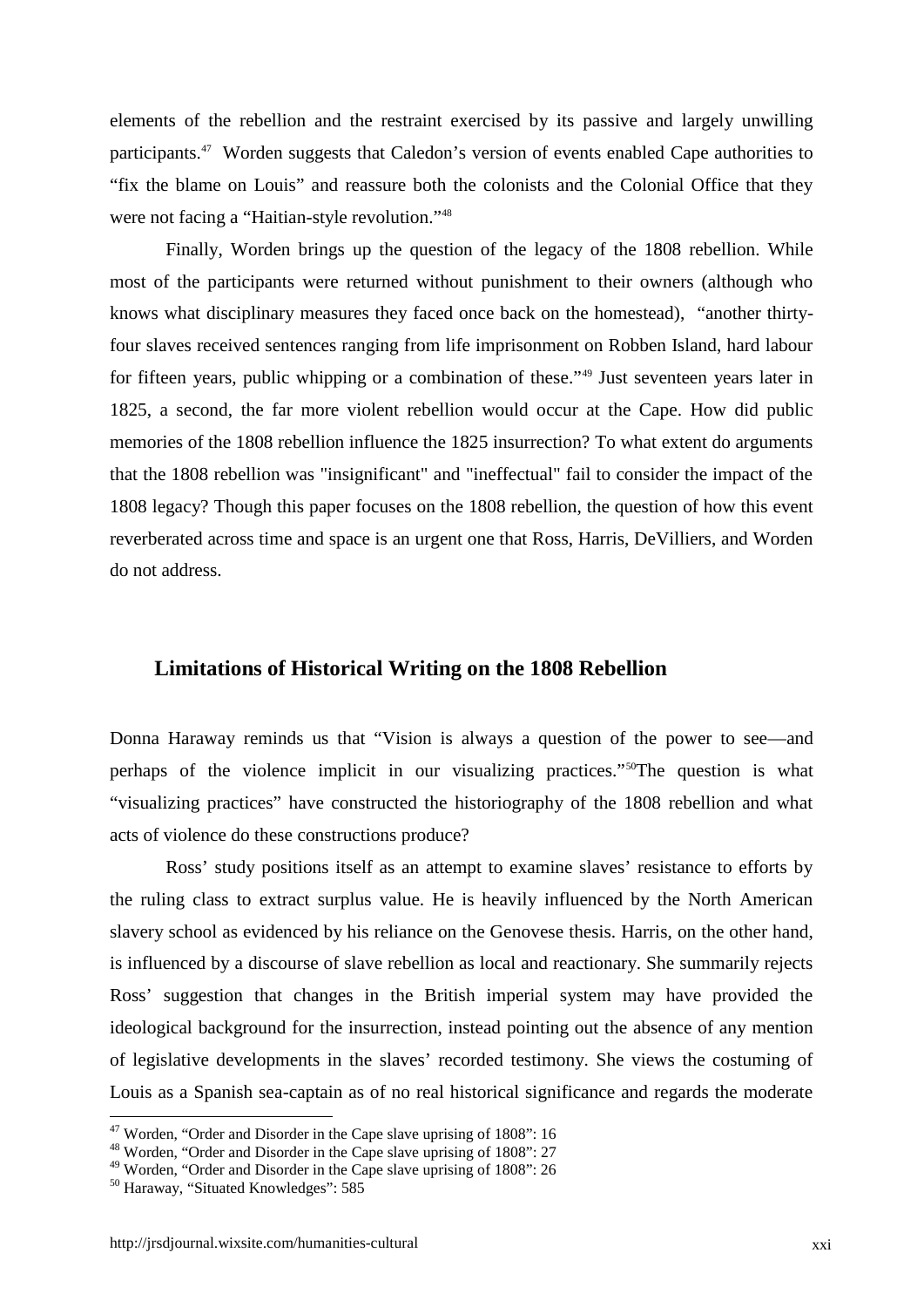nature of the insurrectionists' behavior as evidence of both the intimate nature of Cape slavery in which master and slave often forged close bonds and the rigor of the slaveholders' authority over their slaves. DeVilliers and Worden offer fresh perspectives on the event that engage with previous discourses to offer truly unique interpretations. Their focus on the production of order and authority during the rebellion is enabled by close archival research and the use of micro-narrative as a historiographical technique. DeVilliers' and Worden's analyses are very much located in the post-structuralist move away from a "single category" kind of history sustained by artificially constructed boundaries to more nuanced analyses that use discourse and social identity construction as a way of exploring the experiences of people who fell between the cracks of the categories that historians had previously focused on.<sup>51</sup>

It would be a mistake to suggest that these historians are not sensitive to the limitations of historical research methods when it comes to excavating the history of the 1808 rebellion. Ross cites the dearth of first-person testimony in the form of slave narratives, folktales, stories, and songs; Harris admits the limitation of archival documents in which victims' testimony may have been circumscribed by the politics of courtroom interrogation; DeVilliers is aware of the problems of translation and the need for colonial officials to downplay the ideological reach of the Cape rebellion; and Worden is sensitive to the biases inherent in judicial records written by officials of the colonial state with little sympathy for the accused and translated from the slaves' vernacular languages into formal Dutch. <sup>52</sup> Though their analyses are not uniformly flawed, taken as a body of historical writing they reveal how the techniques of micro-history, the influence of North American slavery paradigms, and the discourses of slave-owner authority as ultimate and slave resistance as local, reactionary, and inevitably frustrated have overdetermined historians' construction of this event. Micro-history, in reducing the scale of observation, enables highly localized readings of the 1808 rebellion that fail to account for "the productive structurings that force unequal translations and exchanges."<sup>53</sup> When the rebellion is viewed in comparison to resistance activities in North America it appears unremarkable, leading historians to conclude that the unique nature of Cape slavery made large-scale resistance impossible. This construction of Cape slave resistance is fraught with visualizing practices which assume that

<sup>&</sup>lt;sup>51</sup> Nigel Worden, "Introduction," in Nigel Worden (ed) Contingent Lives: Social Identity and Material Culture in the VOC World (Cape Town: Historical Studies Department, University of Cape Town, 2007), x

<sup>52</sup> Ross, Cape of Torments, 6; Harris, "The slave 'rebellion' of 1808":58; Worden, "Order and Disorder in the Cape slave uprising of 1808": 2

<sup>53</sup> Haraway, "Situated Knowledges": 588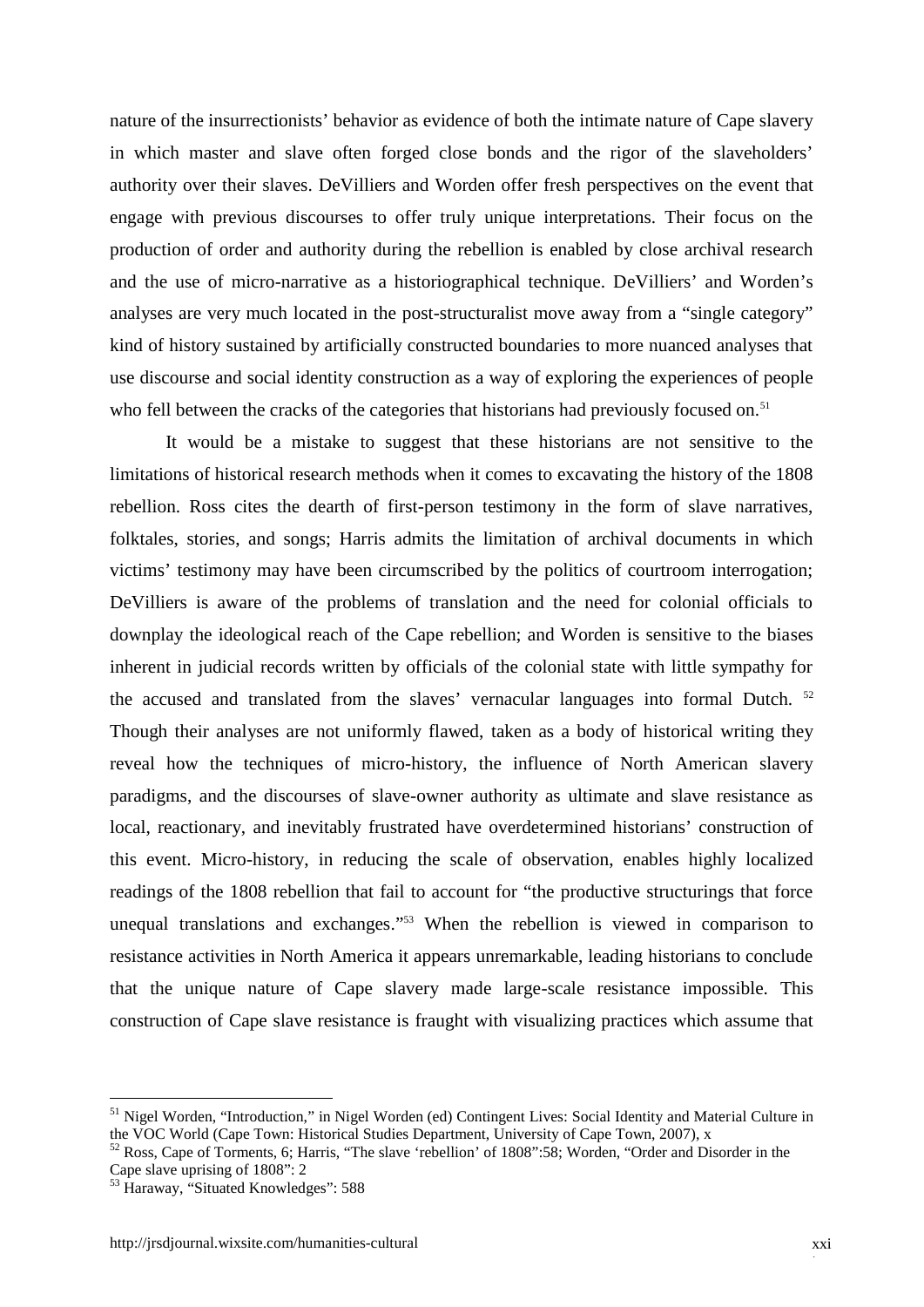the 1808 script has already been written and merely needs to be read; the assumption that a cohesive narrative of the rebellion exists and is knowable remains intact.

In fact, how much do we actually know about slave resistance in South Africa, North America, or elsewhere? Often the picture of resistance against servitude is too In fact, how much do we actually know about slave resistance in South Africa, North America, or elsewhere? Often the picture of resistance against servitude is too simplistic "and it is sometimes difficult to discern resistance against systems of unfree labour per se from other sentiments of animosity: inter-status, inter-ethnic; anti-state; anti-imperial, etc."<sup>54</sup> Though he was speaking of slave resistance in the "New World," John Thornton points out that early eighteenth century revolts were organized around ethnic networks, and that one such revolt the Coramantee revolts in Jamaica (1760-1765)—"were carried out with complete disregard for non-Coramantees."<sup>55</sup> Moreover, many slave-owners would arm their slaves during periods of revolt to protect their property against the rebels.<sup>56</sup> This suggests that the decision by slaves to revolt "was often a subject of long debates between rebel leaders and the slave leaders on the estates."<sup>57</sup> Slave resistance was a highly entangled process subject to complex loyalties, reversals, negotiations, and abortions. Interpretations of slave resistance that tend toward one of two ends—slaves either resisted as part of a noble effort to actualize ideologies of the "Rights of Man" birthed in the metropole or they resisted as a reaction to cruel treatment, poor living conditions, and excessive work—are both totalizing claims that "deny the stakes in location, embodiment, and partial perspective."<sup>58</sup> It is not enough to use the techniques of micro-history to create an endlessly localized history of slave resistance from below and neither is it sufficient to demonstrate the applicability of that history in a global narrative of progress and change. Instead what is needed is a practice of knowledge construction about slave resistance "that privileges contestation, deconstruction, passionate construction, webbed connections, and hope for transformation of systems of knowledge and ways of seeing."<sup>59</sup> Oceanic history may be capable of responding to this call.

<sup>&</sup>lt;sup>54</sup> Edward Alpers, Gwyn Campbell, and Michael Salman, Resisting Bondage in Indian Ocean Africa and Asia (London and New York: Routledge Taylor & Francis Group, 2007), 2

<sup>&</sup>lt;sup>55</sup> John Thornton, Africa and Africans in the Making of the Atlantic World 1400-1800, 2ed (Cambridge) University Press, 1998), 331

<sup>&</sup>lt;sup>56</sup> Thornton, Africa and Africans in the Making of the Atlantic World, 332

<sup>57</sup> Ibid

<sup>58</sup> Haraway, "Situated Knowledges": 584

<sup>59</sup> Haraway, "Situated Knowledges": 585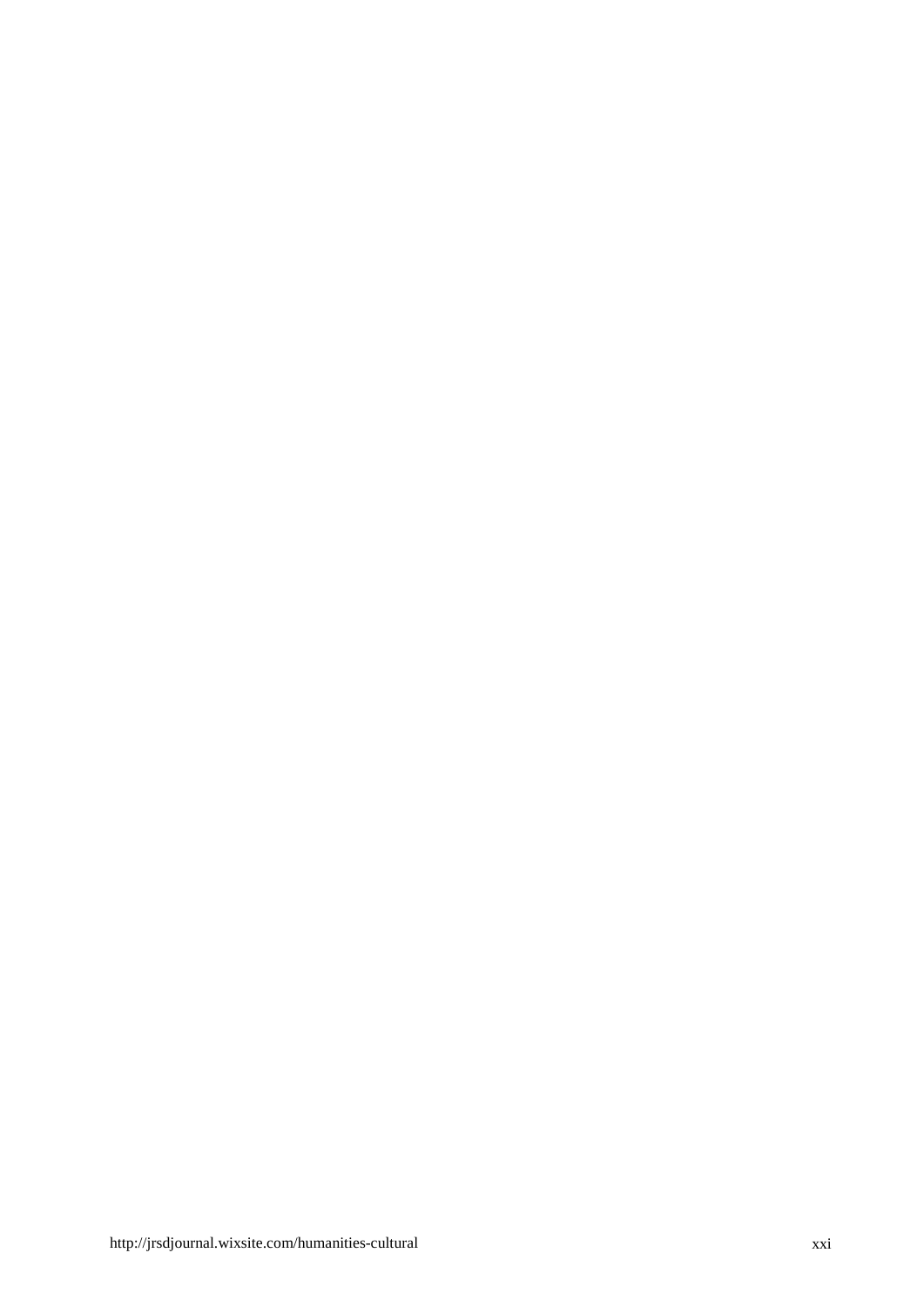The 1808 Rebellion in an Atlantic History Framework

#### **What is Oceanic History?**

The 1808 historiography leaves us with a view of slave resistance at the Cape as highly local, reactionary, and cut off from resistance activities happening across the Atlantic. It tends to uphold the dichotomy between slave-owners' absolute authority and slaves' absolute victimization. The historiography makes sense of the 1808 rebellion by suggesting that the insurrectionists' actions were couched in a mimesis of the slave-owners' power and authority and undermined by slaves' paternalistic ties to their all-powerful masters.

Oceanic history might be capable of offering a differentiated view of the rebellion, one capable of placing it in "an earth wide network of connections" and offering "a more dynamic view of the exercise of power, of the limits of power, and the contestations of power."<sup>60</sup> Known by turns as maritime, sea basin, and oceanic studies, oceanic history attempts to draw attention to "systematic and long-term interactions conducted across bodies of water."<sup>61</sup> In the aftermath of WWII, area studies programs which divided the world's regions into less-thanintuitive geopolitical units came under attack for their complicity in promoting U.S. strategic interests and for reifying geographical constructs rooted in the Western colonial project. Largely a response to criticisms of area studies programs, oceanic history views the world's various seas as important zones of connection that, when used as units of analysis, can elucidate historical processes which confound the artificial boundaries imposed by regional or

<sup>60</sup> Haraway, "Situated Knowledges": 580; Cooper, "Post colonial Studies and the Study of History": 409

<sup>&</sup>lt;sup>61</sup> Jerry H. Bentley, "Sea and Ocean Basins as Frameworks of Historical Analysis," Geographical Review, 89, no. 2 (April 1999): 215-224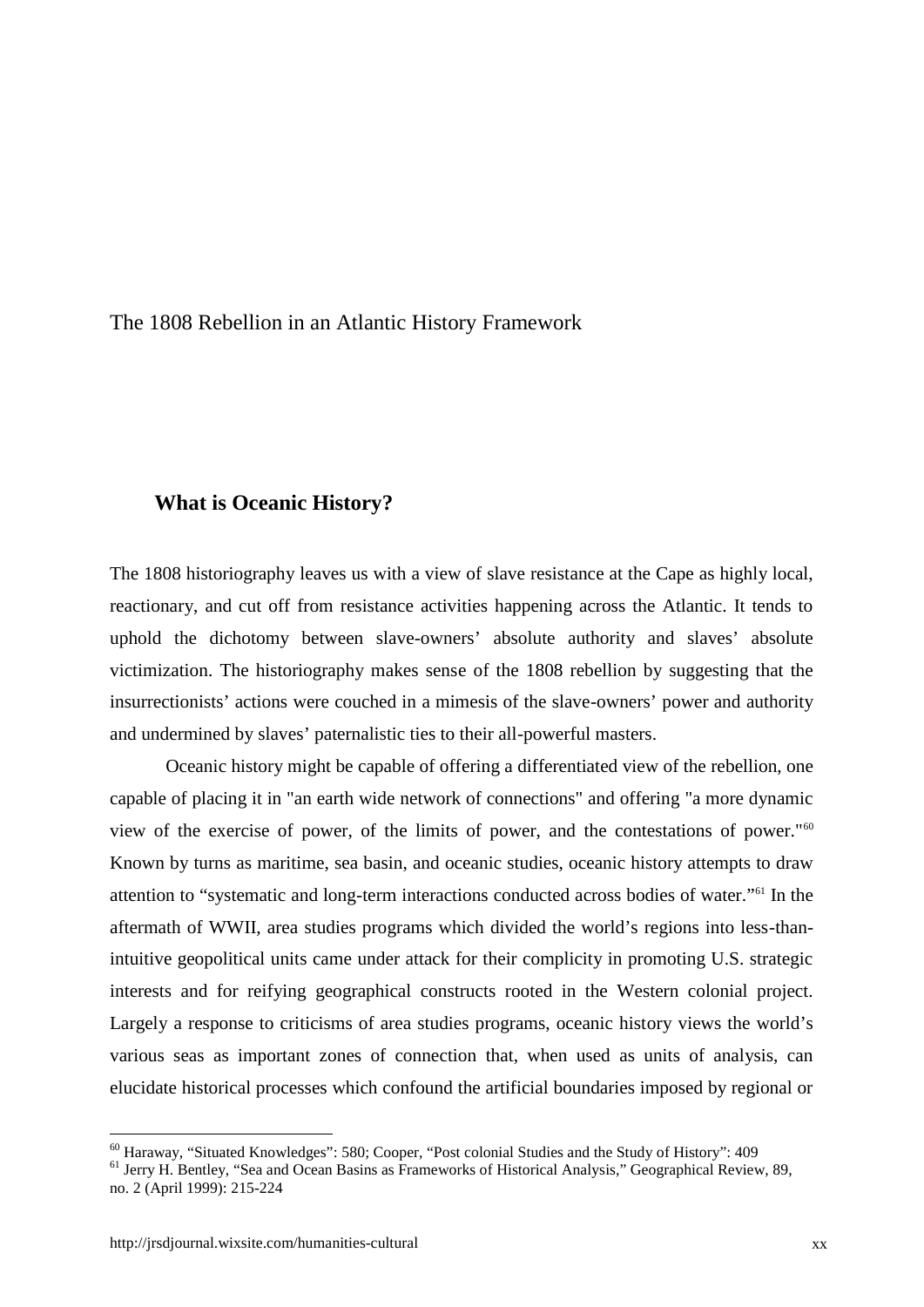national configurations of space.<sup>62</sup> Implicit in oceanic history is an awareness of the constructed-ness of spatial and temporal boundaries and their attendant units of analysis. Oceanic historians write against what Martin Lewis and Karen Wigen have described as a fundamentally static conception of global geography.<sup>63</sup> Their efforts to demonstrate that the meta-geographical concepts—continents, nation-states, East vs. West—used to organize historical investigation reflect a "jigsaw-puzzle view of the world" and an "assumption that geographic phenomena are necessarily and neatly hierarchically ordered," are prototypical of the intellectual agenda underlying oceanic history.<sup>64</sup> Like Lewis and Wigen, oceanic historians attempt to come up with an alternative meta-geography that can both "deconstruct and conserve. .highlight fluidity and indeterminacy, but also. . .map out real geographical structures that [are] independent of anyone's attempt to understand them. . .[and] point out the conventional and constructed nature of the fundamental ideas of global geography while yet denying that they are nothing but social constructs."<sup>65</sup> In this respect, oceanic history rearticulates Donna Haraway's call for a "situated knowledge."

But, as Martin Lewis reminds us, the process of dividing the sea for heuristic purposes is as fraught with difficulty as the process of erecting boundaries on the land: "Different ways of dividing and labeling the sea come in and out of fashion, each successive view reflecting the epistemic environment of its time."<sup>66</sup> The bodies of water invoked by maritime historians are constructed hydrographic full of epistemological baggage that has the propensity to obscure as much as they reveal, depending on the questions being asked. Nevertheless, oceanic history has gained prominence as a historical framework of analysis precisely because of its ability to construct hydrographical cohesion around experiences of "mass migrations, campaigns of imperial expansion, cross-cultural trade, biological exchanges, transfers of technology, and cultural exchanges" that have left a mark on the world's past.<sup>67</sup> If imperial histories run the risk of "dividing up the world in strange ways," then oceanic history creates a geographically cohesive point of reference capable of hosting cross-imperial exchanges and processes.<sup>68</sup> Most oceanic historians cite Fernand Braudel's pioneering history of the

<sup>62</sup> Martin W. Lewis and Karen Wigen, "Maritime Response to the Crisis in Area Studies," Geographical Review, 89, no. 2 (April 1999): 161-168

<sup>&</sup>lt;sup>63</sup> Martin H. Lewis and Karen Wigen, Myth of Continents: A Critique of Metageography (Berkeley: University of California Press, 1997), 11

 $64$  Lewis and Wigen, Myth of Continents, 10

<sup>&</sup>lt;sup>65</sup> Lewis and Wigen, Myth Of Continents, 17

<sup>66</sup> Martin H. Lewis, "Dividing the Ocean Sea," Geographical Review, 89, no. 2 (April 1999): 188-214

<sup>67</sup> Bentley, "Sea and Ocean Basins as Frameworks of Historical Analysis": 215

<sup>&</sup>lt;sup>68</sup> Alison Games, "AHR Forum: Atlantic History: Definitions, Challenges, and Opportunities," The American Historical Review (June 2006) http://www.historycooperative.org/journals/ahr/111.3/games.html (27 Nov. 2008): 744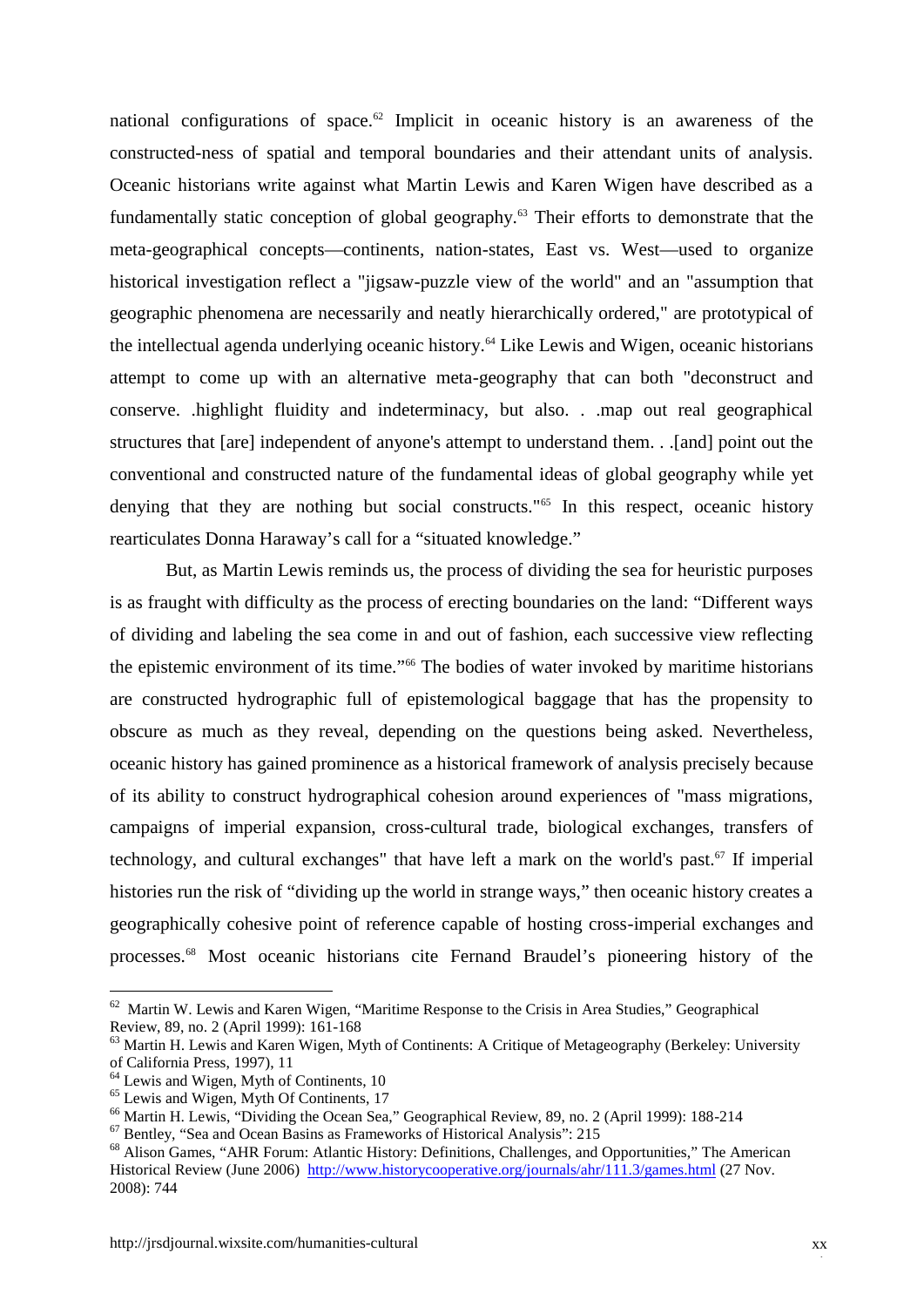Mediterranean as the progenitor of their particular mode of historical investigation. Braudel takes the unity and coherence of the Mediterranean as a starting point for his study of the common features of the kingdoms and empires it linked; his vision of the sea as an "avenue of integration" is the prototype for oceanic scholarship.<sup>69</sup> But different seas pose different challenges for an integrationist vision, and Alison Games, in an AHR Forum on Atlantic History, has observed that "the Atlantic lurks on the sidelines like a surly middle sibling, tagging along behind the Mediterranean and the Pacific."<sup>70</sup> Though any distinction between oceans may be arbitrary and is certainly slippery, Cape Town's location where the Atlantic and Indian oceans meet immediately begs the question of which sea basin framework is most capable of shedding new light on the 1808 rebellion. Louis' Mauritius background and his co-conspirators' service in the Dutch East India Company all suggest that a look east toward the Indian ocean might be just as, if not more fruitful than a look west toward the Atlantic for contextualizing their actions. While that is certainly an avenue that needs to be explored further and speaks to Lewis' point about the arbitrariness of any division of the world's seas, here I am specifically concerned with what an Atlantic lens can bring to studies of the 1808 rebellion. To that end, a brief sketch of the development of the Atlantic as a field of historical investigation is warranted.

#### **The Atlantic as a Unit of Historical Analysis**

By World War II imperial history and the history of the Exploration Age had matured as subjects. "Incremental contributions to a well-sketched scene" constituted the only new developments in these fields of study; there was no integration of the themes that existed—no general significance was proposed for the relationship between the rise of imperialism and the Exploration Age for articulating new historical motors of change.<sup>71</sup> But during WWII as the Axis Powers gained strength, a movement for U.S. intervention appeared that was couched in Atlanticist rhetoric. According to this rhetoric, the U.S. formed an "Atlantic community" with the Allied Powers and this shared heritage meant that the Axis threat to Europe was also a danger to the U.S. What was at stake was the very glue that held the fabric of Western civilization together.<sup>72</sup> This pitch for the U.S. to join forces with the Allied Powers and

<sup>69</sup> Games, "Atlantic History: Definitions, Challenges, and Opportunities": 742; Bentley, "Sea and Ocean Basins as Frameworks of Historical Analysis": 216

<sup>70</sup> Games, Atlantic History: Definitions, Challenges, and Opportunities": 746

<sup>&</sup>lt;sup>71</sup> Bernard Bailyn, Atlantic History: Concept and Contours (Cambridge: Harvard University Press, 2005), 6

<sup>72</sup> Bailyn, Atlantic History, 7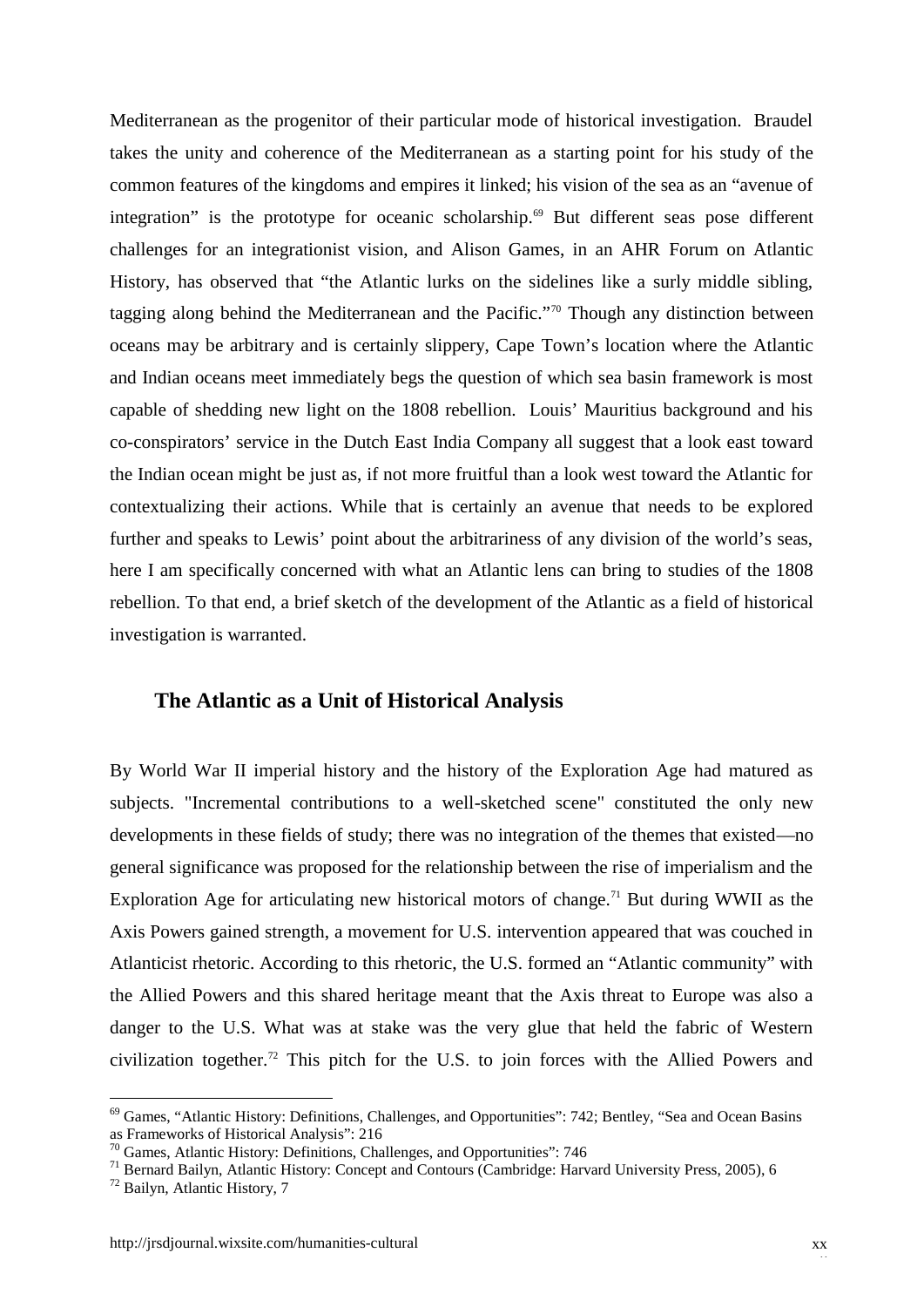consolidate their political interests reflected a number of underlying assumptions, namely that the Atlantic ocean, as the Mediterranean had once been, was the "inland sea of Western Civilization" and that the regions around the ocean formed an Atlantic civilization defined by three foundational tropes: Judeo-Christianity, Roman law, and Greek reason.<sup>73</sup> This conceptualization of an Atlantic civilization extended east into Europe, north into Scandinavia, south along West African shores all the way to Cape Town, and west across all of America, and challenged the discourse of American exceptionalism and isolationism.<sup>74</sup>

Thus, the Atlantic community was first conceptualized as a political expediency. When historians took up the charge it was to demonstrate: 1) that the notion of an Atlantic community was an everyday fact for people living in the seventeenth and eighteenth centuries and 2) that national histories which failed to take into account the integrative economic, social, and political realities of the Atlantic community grossly miscast the operations of historical processes of change.<sup>75</sup> But the idea of an Atlantic community, however commonsensical, was not unassailable. Critics pointed out that horizontal interactions between America and Europe were more continuous and significant than vertical interactions between countries in the Americas, and asked whether the conceptual reach of an Atlantic community that included all of the Americas was too ambitious.<sup>76</sup> At a post-WWII International History Congress, two early Atlantic historians presented a paper on the viability of the Atlantic community as a historical unit of analysis, noting that the 18<sup>th</sup>-century revolutionary movement was a phenomenon "more or less common to Atlantic civilization."<sup>77</sup> They concluded that Atlantic civilization was a useful, though vague, concept, and that Atlantic history would have to develop a logic to deal with the variations and multiplicities which defined it.<sup>78</sup> Their propositions were ferociously challenged, reflecting a reluctance on the part of their colleagues to get behind the idea of Atlantic history.<sup>79</sup>

Despite this cool reception, in the coming years, other disciplines emerged that helped add "substantial detail to the historical concept of a coherent Atlantic world."<sup>80</sup> Migration studies, demographic studies, slave trade studies (and especially Philip Curtin's census), all helped demonstrate the reality and coherence of an Atlantic civilization. "The shift in historical perspective was essentially spatial"; the "unit of discussion had broadened out to

<sup>73</sup> Bailyn, Atlantic History, 12, 26

<sup>74</sup> Bailyn, Atlantic History, 13

 $75$  Bailyn, Atlantic History, 15

<sup>76</sup> Bailyn, Atlantic History, 23

<sup>77</sup> quoted in Bailyn, Atlantic History, 24

<sup>78</sup> Bailyn, Atlantic History, 26-27

<sup>79</sup> Ibid

<sup>80</sup> Bailyn, Atlantic History, 32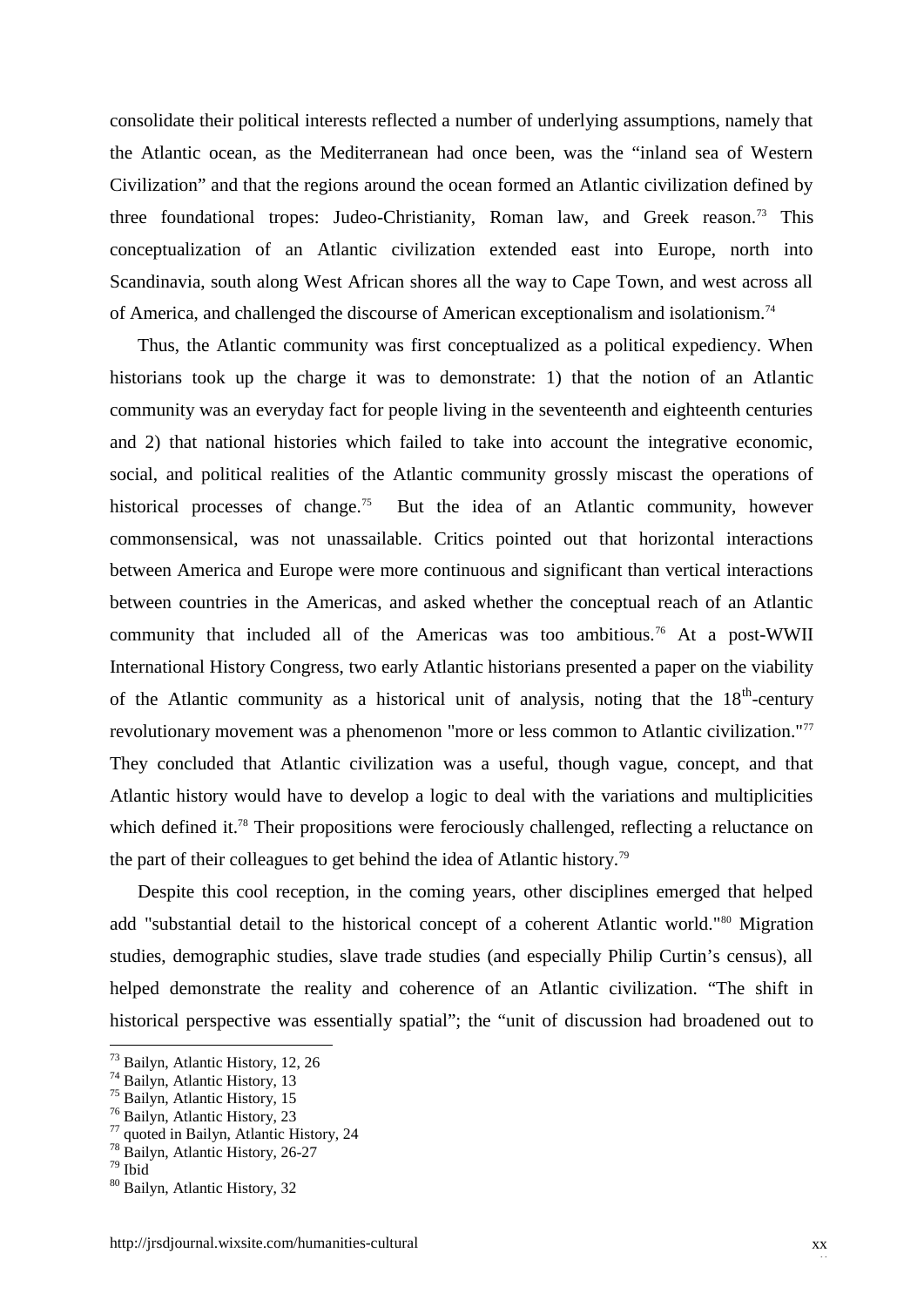encompass the entire Atlantic basin."<sup>81</sup> A vocabulary of "circuits," "networks," and "exchange" replaced old terminology that connoted a simple trajectory of progress, growth, and change. Those doing Atlantic history became concerned with tracing these transformations, "to describe not the abstracted, meta-historical structural elements but the phasing of the development of this world, its motion, and dynamics—to grasp its history as process."<sup>82</sup> Thus, the Atlantic as a unit of historical analysis emerged as a framework which appealed to the messy space between the local and the global. Atlantic history's focus on tracing networked connections makes it a good candidate for producing a history of the 1808 rebellion "tuned to resonance and not a dichotomy."<sup>83</sup> But can an Atlantic history of the 1808 rebellion truly succeed in rebutting the exceptionalism, essentialism, and erasures present in the current historiography?

#### **An Atlantic History of the 1808 Rebellion**

Given Atlantic history's commitment to comparative and connected history, interdisciplinarity, and tracing transformation through a focus on networked connections, it is no wonder that it has proven to be the richest framework for exploring experiences of slavery and slave rebellion linking the four continents of Europe, Africa, North America, and South America. The list of seminal works in this area reads like a "Who's Who" of academic luminaries: CLR James' The Black Jacobins places the Haitian Revolution in new temporal spatial perspective not only to demonstrate the impact of the revolutionaries' claims on France's articulation of nationhood and the Rights of Man but also to show that the Haitian revolution was a "modern uprising against a modern form of exploitation"; Eric Williams' Capitalism and Slavery elaborates the process by which trans-Atlantic connections—African slaves; European capital; Caribbean land—were forged in order to show how the slave trade helped bring about capitalist development in England; Sidney Mintz's landmark study of the effects of Caribbean sugar on European economy, class relations, and culture and Philip Curtin's painstaking effort to document the size of the Atlantic slave trade all demonstrate the potentialities of the Atlantic as a framework of analysis.<sup>84</sup> As an oeuvre, these works are all committed to a vision of the Atlantic as "a crossroads, a site of interaction—a space of

<sup>81</sup> Bailyn, Atlantic History, 52-53

<sup>82</sup> Bailyn, Atlantic History, 61

<sup>83</sup> Haraway, "Situated Knowledges": 588

<sup>&</sup>lt;sup>84</sup> Frederick Cooper, "What is the concept of globalization good for?" African Affairs, vol. 100 (2001): 189-213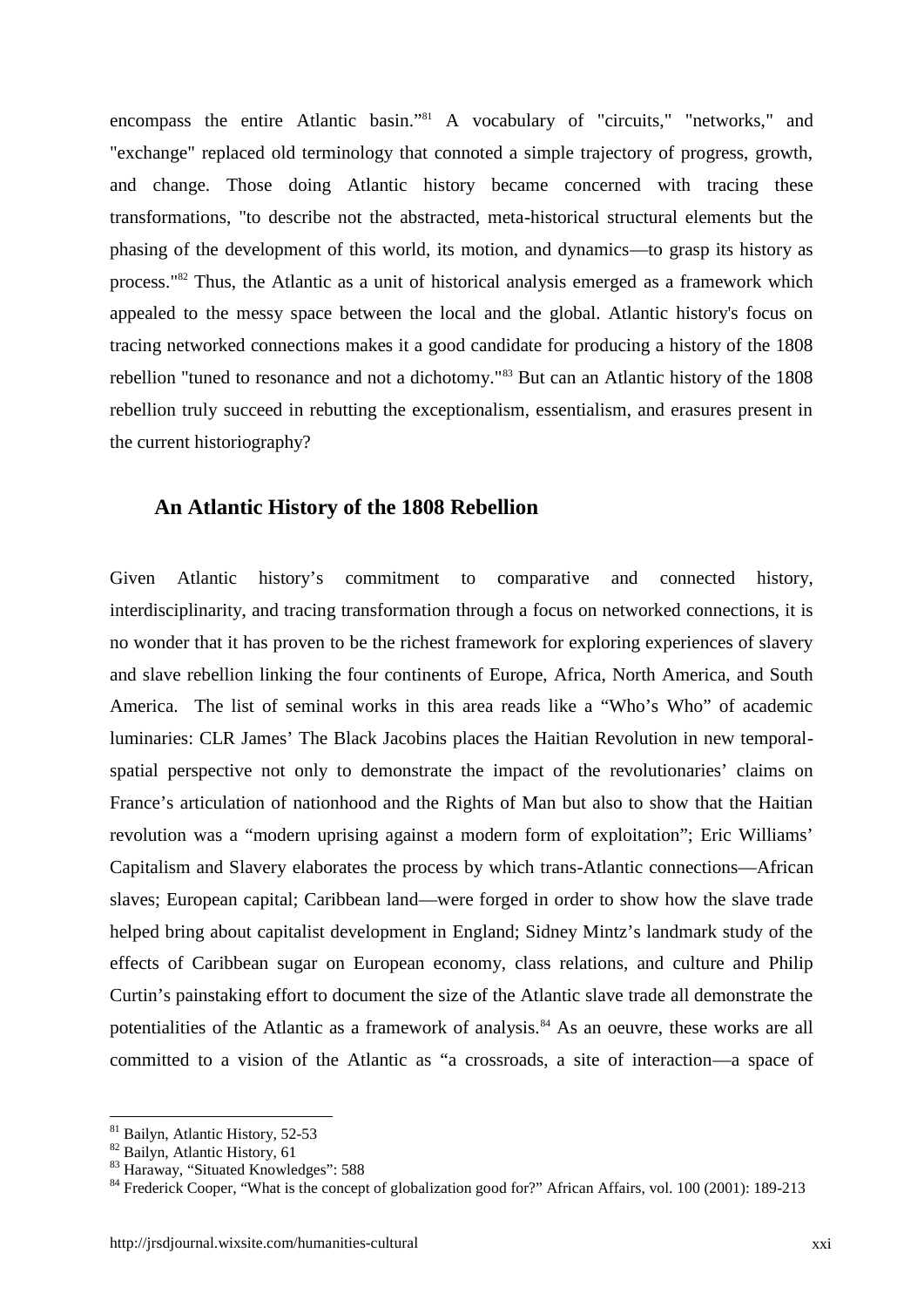passage. .with few clear boundaries."<sup>85</sup> Ships are central to this vision of the Atlantic and represent "a living, micro-cultural, micro-political system in motion. .Ships immediately focus attention on the middle passage, on the various projects for a redemptive return to an African homeland, on the circulation of ideas and activists as well as the movement of key cultural and political artifacts."<sup>86</sup>

But how do we begin to make the historiography of the 1808 rebellion pertain to an Atlantic history of the slave trade and slavery as represented by the works above? Laurent DuBois' Avengers of the New World is instructive in this regard. Dubois builds on a rich historiography of the Haitian Revolution in order to show the extent to which the revolution in Haiti contested and remade the ideological parameters of the emerging French nation-state in a dialectical relationship. In fact, the Haitian Revolution, with all of its global reverberations, provides a rich testing ground for the viability of a historical approach which places Atlantic connections front and center. But as Nigel Worden observes, "Indeed there is disappointingly little in the records to show that the 1808 rebels knew about the revolutionary slave upheaval in Haiti and other parts of the Atlantic world at this time, although its leaders were aware of a broader context."<sup>87</sup> The broader context, Worden argues, is one in which British slave reforms and recent displays of militarism by the British forces then occupying the Cape colony acted on the imagination of the insurrectionists to create the possibility and conditions of their rebellion. Worden's micro-historical look at the military discourse informing the 1808 revolt reflects a larger trend in Atlantic studies to excavate "telling examples" in hopes that the "mere demonstration of such connections [will force] readers to reconsider basic claims about the societies in which the connections were found."88

The problem arises when the micro-historical perspective mediates against the broader goal of Atlantic history to demonstrate continuities across space and time—in other words, the struggle to maintain local differences while demonstrating the existence of a "global" narrative of historical change. In the Cape case, the challenge is to plug the 1808 rebellion into a larger narrative of Atlantic revolution while keeping track of the local particularities which circumscribed the form and frequency of Cape slaves' resistance activities. The centrality of trade routes, port city communities, ships, and Middle Passages in Atlantic

<sup>85</sup> Karen Wigen, "Cartographies of Connection: Ocean Maps as Metaphors for Interarea History," in Jerry H.

Bentley, Renate Bridenthal, and Anand A. Yang, eds., Interactions: Transregional Perspectives on World History<br>(Honolulu: University of Hawaii Press, 2005), 150-166.

<sup>&</sup>lt;sup>86</sup> Paul Gilroy, The Black Atlantic: Modernity and Double Consciousness (Cambridge: Harvard University Press, 1993), 4

<sup>&</sup>lt;sup>87</sup> Worden, "Order and Disorder in the Cape slave uprising of 1808": 2

<sup>88</sup> Lara Putnam, "To Study the Fragments/Whole: Micro-history and the Atlantic World," Journal of Social History, vol. 39, no. 3 (Spring 2006): 615-630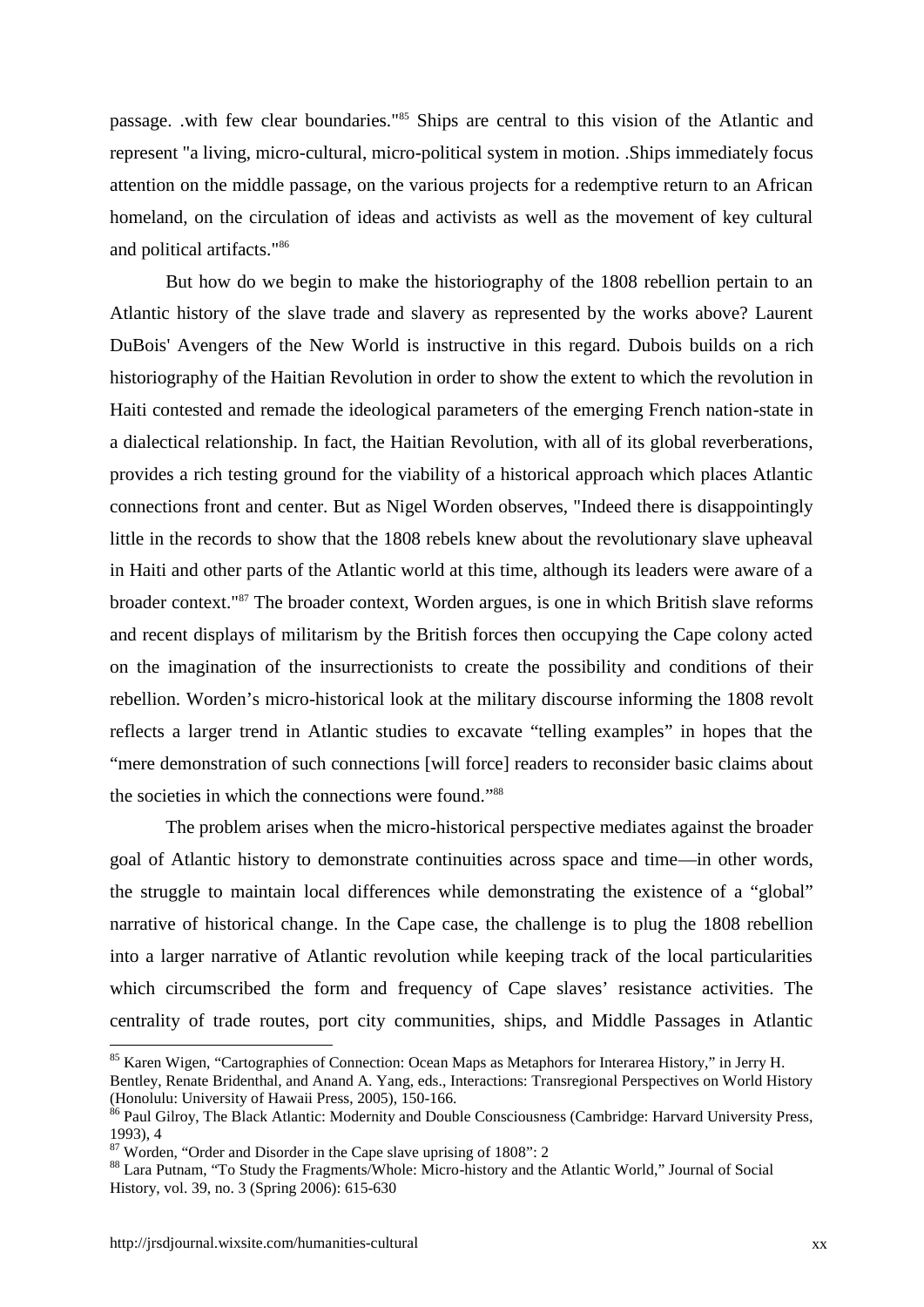history alongside the details of the 1808 rebellion which included a conspiracy concocted in collaboration with two Irish sailors, suggests that one avenue for writing the Atlantic history of the 1808 rebellion is to focus on the role of sailors and port city culture in creating the conditions for revolt. How did the Atlantic experiences of the conspirators—as sailors, port city dwellers, and slaves—influence the articulation and potentialities of their strike for freedom?

Though identified as "Englishmen" in the court records, Michael Kelly and James Hooper were both Irish nationals illegally resident in Cape Town. Though neither held a berth at the time of the insurrection their experiences as sailors provide an important subtext for understanding the uprising. Seamen were mostly male and mostly poor. They hailed from everywhere and the internationalism/heterogeneity of ships' crews is a defining feature of 18<sup>th</sup> and 19<sup>th</sup>-century maritime culture. Among the first collective workers, seamen were known for their egalitarian ethos, colorful language, unique dress, irreverence, and anti authoritarianism. The hard discipline of maritime work was compounded by a daily scepter of terror that was a part of every sailor's life. This terror was embodied in the figure of the captain whose absolute authority out at sea compelled the oppositional activities/actions that came to define maritime work. Cycles of aggression and counter-aggression were the hallmarks of shipboard life with captains administering whippings, withholding food, and defrauding sailors out of their wages with astounding frequency and almost completely without consequence.<sup>89</sup> Sailors responded in kind, with desertion, mutiny, work-stoppages, and other forms of covert and overt resistance to a "system of authority best described as violent, personal, and arbitrary."<sup>90</sup> The exploitative nature of maritime labor helped create a culture of maritime radicalism which challenged the press gangs, Navigation Acts, and various Seaman Acts of the period in a chronic struggle over freedom and money.<sup>91</sup> Black sailors were a huge component of this maritime world and its culture of resistance. Free black sailors signed articles as cabin boys and cooks on deep sea voyages and enslaved mariners worked as pilots, operating canoes and other small crafts in the shallow coastal breakwaters of Africa, the Caribbean, and the eastern United States. The rough internationalism of the ship in which men of every nation and color labored together under the captain's dictatorial authority and depended on each other for their mutual survival, helped create an egalitarian ethos among sailors that was very attractive to blacks. While racial boundaries certainly existed

<sup>&</sup>lt;sup>89</sup> Marcus Rediker, Between the Devil and the Deep Blue Sea: Merchant Seaman, Pirates, and the Anglo-American Maritime World, 1700-1750 (Cambridge: Cambridge University Press, 1987), 226 <sup>90</sup> Ibid

 $91$  Linebaugh and Rediker, The Many-Headed Hydra, 150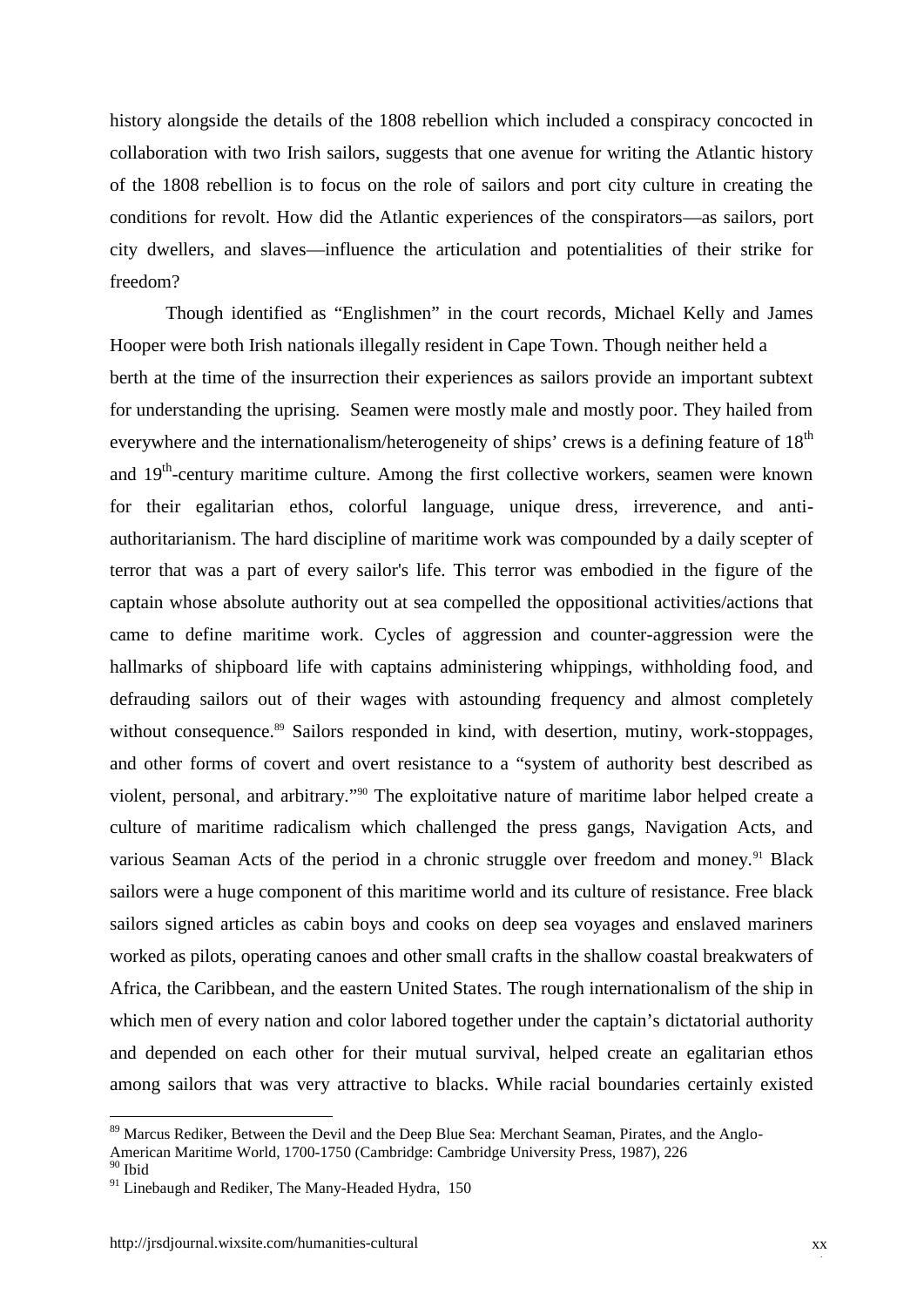aboard ship, they were secondary to the social relations determined by the ship's rigid hierarchy.<sup>92</sup> In a world where color mattered less than skill, many blacks (both free and enslaved) found opportunities to improve their condition by stealing to sea. The option to desert by sea was available to Louis, and an endemic sailor shortage ensured that not too many questions would be asked about the origins and work history of a would-be sailor willing to sign ship's articles. This begs the important question of why Louis ultimately chose another path of resistance, when another, far more likely avenue to freedom was available to him.

As a group, seamen were a hugely exploited labor force and the maritime culture they created was defined by two confrontations: man against nature and man against man. "Maritime culture, then, was fractured. The corporate culture, which grew out of the struggle with nature, was cleft by a subculture of class that emerged from the basic relations of production."<sup>93</sup> How do we place Louis' co-conspirators, Michael Kelly and James Hooper within these fragments? Hooper, at 26 years of age was the older of the two and had been living at the Cape for seven or eight months. Previously, he had worked as a captain's servant and had traveled to Portsmouth, Spithead and to Calcutta in the East Indies. Kelly, aged 24, had been a soldier in the East India Company army in India. After being invalided out, he had spent four or five months at the Cape working as a servant and on board coastal ships. At the time of the rebellion, Kelly was unemployed and homeless, sleeping in stables.<sup>94</sup> Both men had spent time crisscrossing the Atlantic and Indian oceans. Kelly was atypical of his class in that he was a soldier before he became a sailor. Soldiers and sailors were notoriously antagonistic towards each other and Kelly's change in status may have been viewed as a demotion and caused him to be an outcast in both groups. Hooper's long sojourn at the Cape probably meant that he was a fixture among "the port city institutions most basic to seafaring life: the ship, the docks, the brothel, the jail, and the pub or tavern."<sup>95</sup> How did Hooper and Kelly meet? Was it a seaman's bond that cemented their association or something else? Exploring their identities as itinerant sailors might reveal a more parochial side to the rebellion. Perhaps the plan simply began as a drunken yarn improvised by two impoverished sailors who happened to meet at Louis' wine tavern? Or it might reveal more studied action on the part of Louis: How many radical sailors did Louis encounter as the proprietor of a wine

<sup>&</sup>lt;sup>92</sup> Jeffrey Bolster, Black Jacks: African-American Seaman in the Age of Sail (Cambridge: Harvard University Press, 1997), 76-77

<sup>&</sup>lt;sup>93</sup> Rediker, Between the Devil and the Deep Blue Sea, 155

<sup>&</sup>lt;sup>94</sup> Worden, "Order and Disorder in the Cape slave uprising of 1808": 5

<sup>&</sup>lt;sup>95</sup> Rediker, Between the Devil and the Deep Blue Sea, 133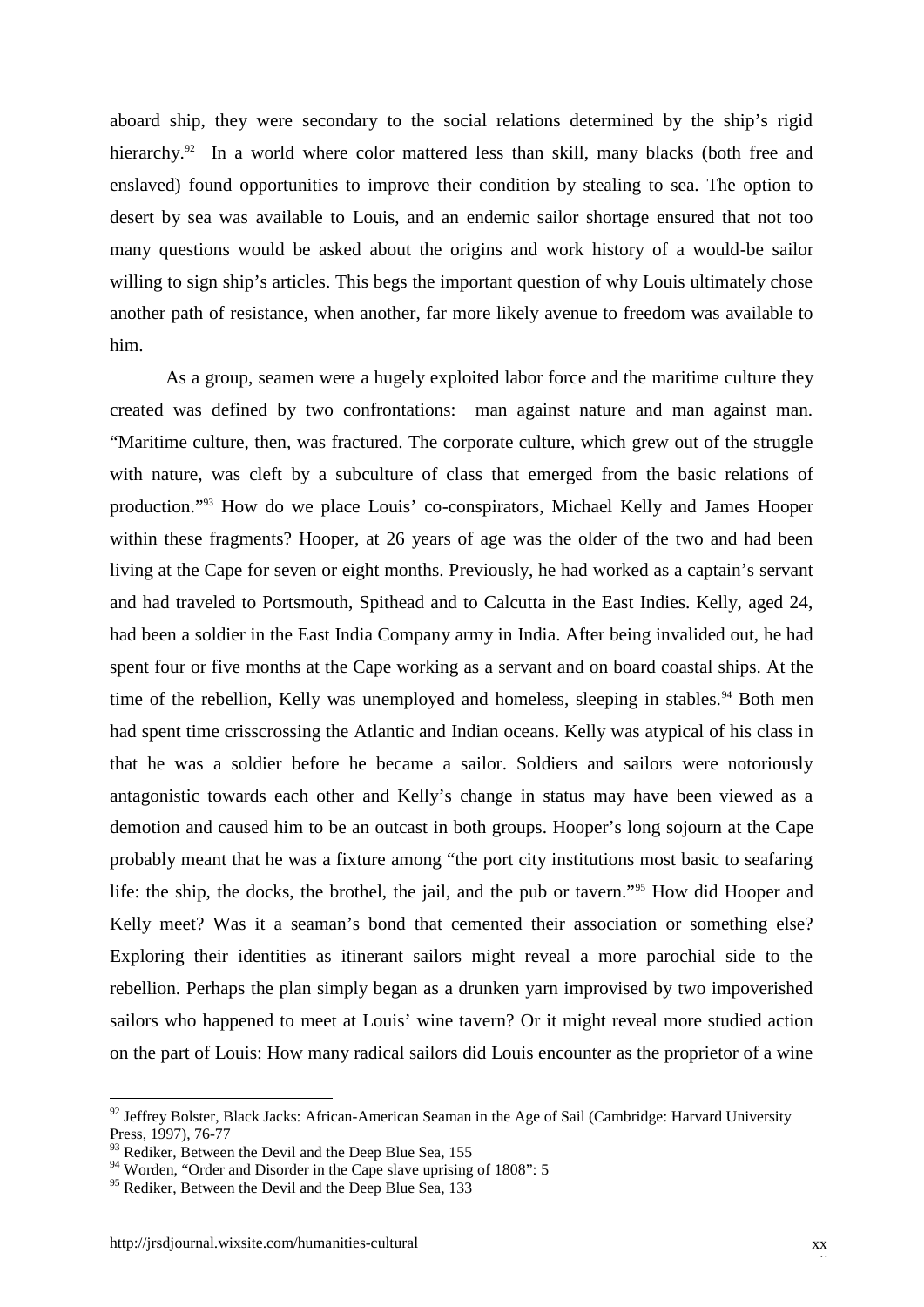tavern before meeting Kelly and Hooper? Could Louis have recruited them for a strike he had already been contemplating for months?

Seamen circulated between seasonal labor on water and on land, and dockside work had its own distinctive flavor.<sup>96</sup> Marcus Rediker writes that "One of the central features of seafaring work was its social visibility."<sup>97</sup> "As bustling centers of transatlantic trade, the seaports contained masses of workers who labored in the maritime sector of the economy, sailing, building, and repairing ships, manufacturing sail, rope, and other essentials, and moving commodities by boat, by cart, and by the strength of their backs."<sup>98</sup> Port cities had the reputation of being hard to police, and "the docks and taverns, like ships, were places where English, Irish, African, Native American, and West Indian persons could meet and explore common interests."<sup>99</sup> Seamen would have the chance to interact with a multitude of other port city dwellers including other seamen, slaves, prostitutes, colonial administrators, indentured servants, merchants, customs officials—essentially anyone who did dockside work.<sup>100</sup> Microcontacts between sailors and slaves in taverns, brothels, eateries, gaming houses and markets contributed to a subversive atmosphere around the waterfront that constantly worried colonial authorities concerned with policing these "undesirables." As a port city dweller, Louis would have been extremely cosmopolitan and mobile for someone of his status. James Hooper was in his occasional employ so it is likely that other sailors would have petitioned him for seasonal employment on land, especially given his visibility as the proprietor of a wine tavern. This raises some questions about Worden and Harris' suggestion that Louis' lacked stature in the community or that Hooper and Kelly were the first to inform him of the actions to abolish slavery elsewhere. While the unique conditions of Louis' enslavement, especially his marriage to a free black woman and the bid for respectability which accompanied it, may have limited his influence on members of his own class, he was almost certainly a person of some stature among the heterogeneous, transient community of port dwellers in Cape Town. This begs the question of why he chose to cast his lot with Hooper and Kelly—did these two Irishmen represent the extent of the community of non-slave co conspirators? Certainly, the tailor who made Louis' "Spanish sea-captain" costume would have asked pointed questions about the purpose of such an outfit. The port city milieu which provided the context for the rebellion thus raises questions about the contacts and

<sup>&</sup>lt;sup>96</sup> Rediker, Between the Devil and the Deep Blue Sea, 82-83

<sup>&</sup>lt;sup>97</sup> Rediker, Between the Devil and the Deep Blue Sea, 95

<sup>98</sup> Linebaugh and Rediker, Many-Headed Hydra, 179

<sup>&</sup>lt;sup>99</sup> Linebaugh and Rediker, Many-Headed Hydra, 181

<sup>&</sup>lt;sup>100</sup> Rediker, Between the Devil and the Deep Blue Sea, 112-113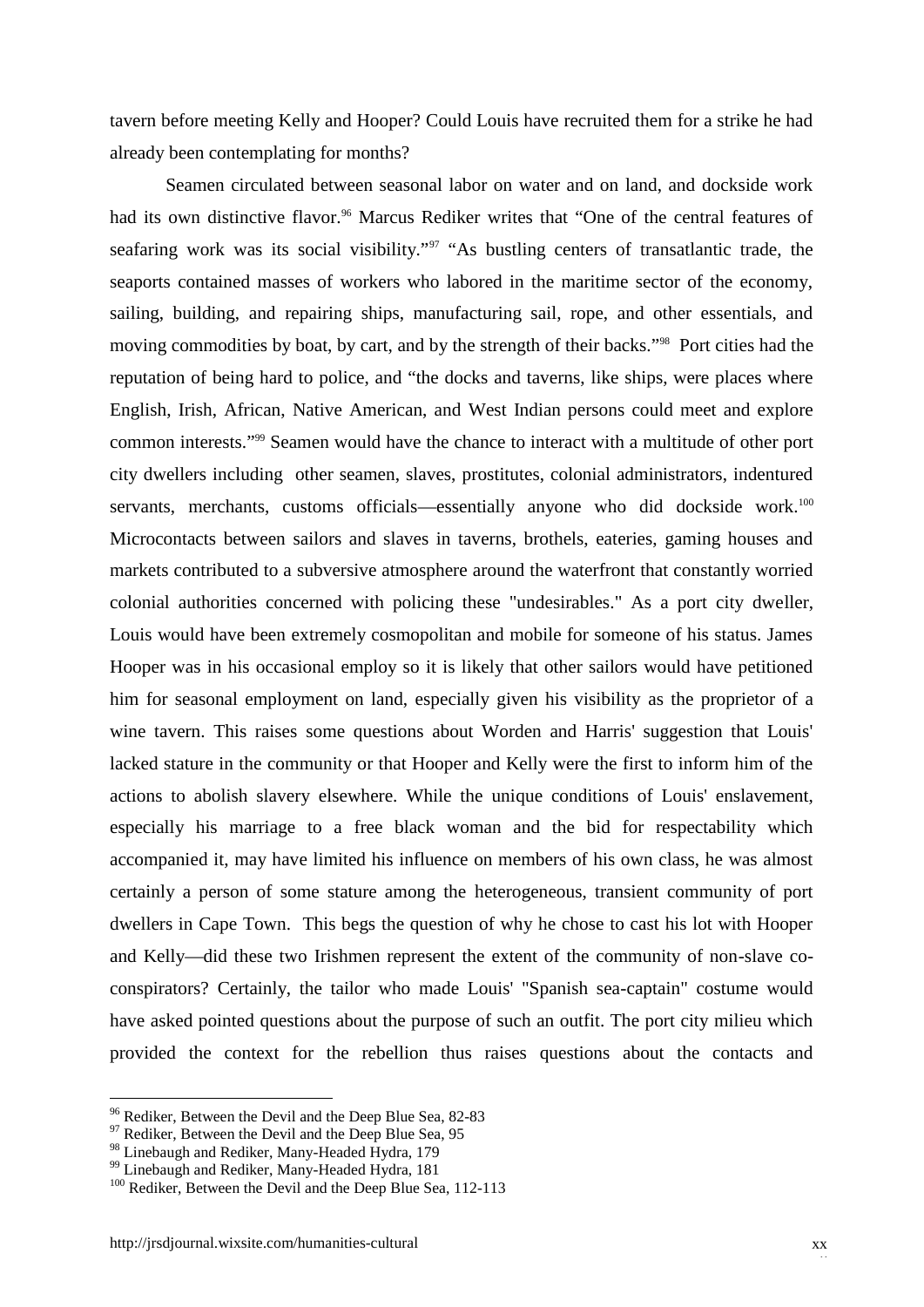conversations which inspired Louis' actions and the extent to which the plan for rebellion was known among other members of the dockside community.

Though Louis was by no means an ordinary slave, it was not unusual for slaves and sailors to have many opportunities to interact on the waterfront. Rediker and Linebaugh have not been the first to observe a kinship between the port city and the plantation, likening sailors' work to that of slaves whose "clearing of the land for commercial agriculture, was [also] essential to the new capitalist order."<sup>101</sup> In fact, the slipperiness between the condition of the sailor and the slave can be observed in this comment by Linebaugh and Rediker on slavery in the seventeenth century: "A rough definition of slavery at the time would include these features: it began as an act of expropriation and terror; it affected children and young people particularly; it compelled violent exploitation; and more often than not, it ended in death."<sup>102</sup> Each of these parameters may be used to describe maritime work conditions. Robert Ross devotes an entire chapter of his study of resistance to slavery at the Cape to a discussion of the interaction between sailors and slaves. While he convincingly argues that the opportunities for slaves to escape their bondage by sea were ubiquitous and that they did so often in concert with sailors, Ross perhaps does not devote enough attention to examining how or why these microcontacts might have compelled slaves to try to resist their bondage.

Evidence of the ongoing interactions between sailors and slaves is not hard to find: "Many popular sea shanties, maritime work songs which traveled with sailors on British ships to all parts of the globe in the nineteenth century, bear striking resemblance to Caribbean slave songs; in fact, considerable evidence exists to show that the very practice of shantying may have its roots in the interaction of sailors and black dockworkers on the shorelines of the West Indian islands."<sup>103</sup> We already know that dockside work was highly visible. Keletso Atkins asks, "How often did seafarers recount the story of the burning of Port au Prince?," perhaps in the seemingly innocuous practice of shantying while they worked?<sup>104</sup> And "what response did this and similar reports elicit from the bondsmen?"<sup>105</sup> Of course, producing archives of these conversations is impossible, and probability is no substitute for evidence. But I would argue that the reluctance to place the 1808 slave rebellion in a larger, trans- Atlantic struggle against slavery with ideological parameters that transcended local

<sup>&</sup>lt;sup>101</sup> Linebaugh and Rediker, Many-Headed Hydra, 46

<sup>&</sup>lt;sup>102</sup> Linebaugh and Rediker, Many-Headed Hydra, 111

<sup>&</sup>lt;sup>103</sup> Julius Scott, "A Common Wind: Currents of Afro-American Communication in the Age of the Haitian Revolution" (Ph.D. dissertation, Duke University, 1986): 65

<sup>&</sup>lt;sup>104</sup> Keletso Atkins, "The 'Black Atlantic Communication Network': African American Sailors and the Cape of Good Hope Connection," Issue: A Journal of Opinion, vol. 24, no. 2 (1996): 23-25

<sup>&</sup>lt;sup>105</sup> Atkins, "African American Sailors and the Cape of Good Hope Connection": 24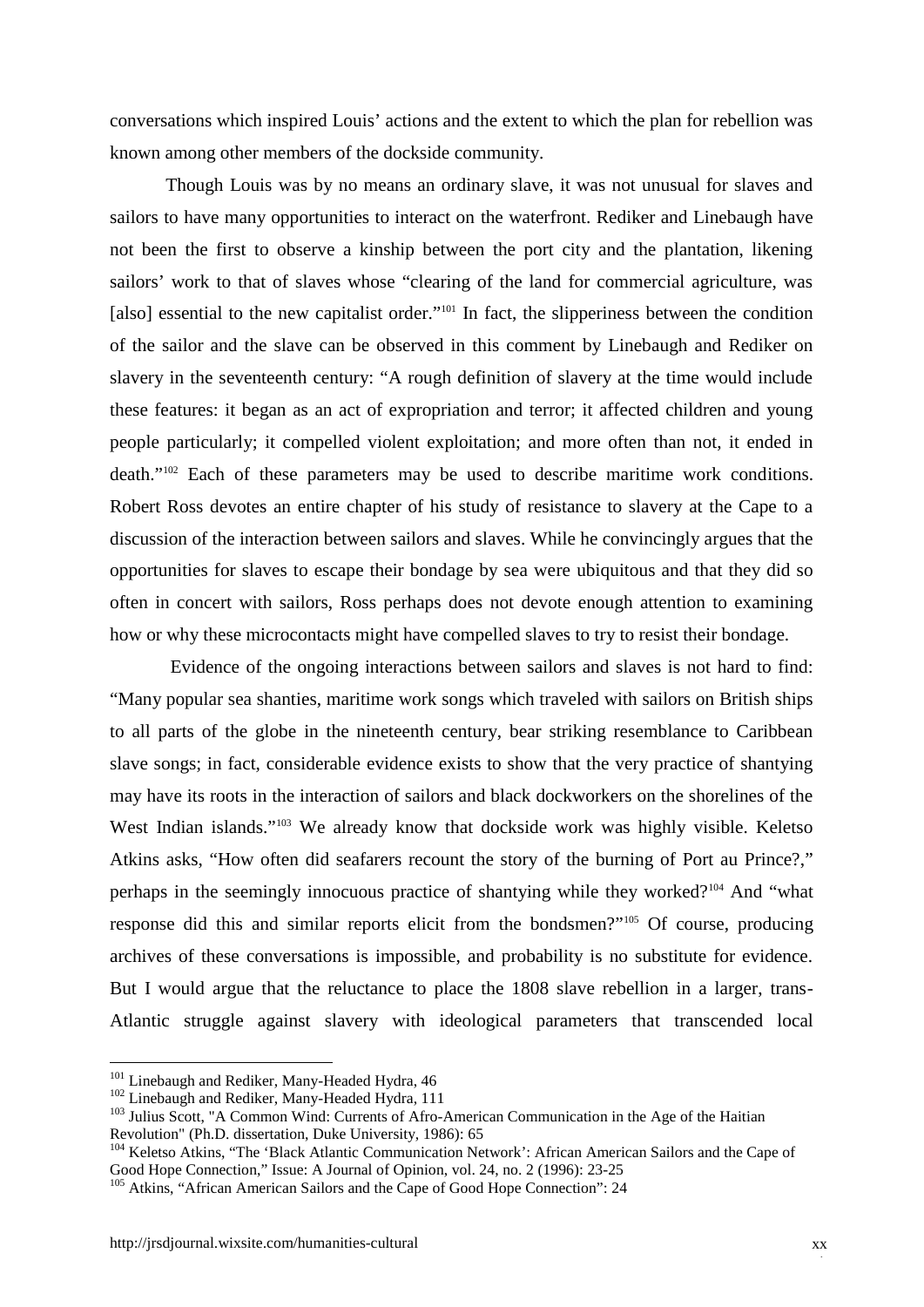conditions, has everything to do with the tenacious paradigm of South African exceptionalism pervading the historiography. Certainly, the specific attributes of Cape slavery in which ethnic, religious, and linguistic diversity among slaves, a steady stream of new slave imports to the colony to offset endemic labor shortages, the nominally "free" status of the indigenous Khoikhoi, and differential access to manumission based on ethnicity and gender, all complicate the Cape's neat fit into the narrative of Atlantic resistance.<sup>106</sup> But to isolate the Cape from larger, trans-Atlantic events is to cut off a key node in the Atlantic communication network, and to fail to recognize that "Africa was a place of rebellion, rebellion that was born of Atlantic conditions and Atlantic causes."<sup>107</sup> Atkins suggests that the years of slave unrest in South Africa coincided with the period of slave agitations in the British West Indies. In fact, "cited as a factor contributing to the Cape slave uprising in 1825 was the news of slaves taking up arms in British Guiana two years earlier," demonstrating Cape slaves' awareness of these broader developments. <sup>108</sup> Although no such evidence exists for the 1808 rebellion, what is needed is a historiography that takes seriously the notion that "far from being isolated from the broader Atlantic world during this period of immense events, the Cape of Good Hope was strategically positioned at the southernmost end of a great commercial and information highway."<sup>109</sup>

Julius Scott has written extensively on the communication network which formed within and around Atlantic port cities. His Ph.D. thesis seriously considers the way a "spicy story" or "telling anecdote" could be used to transmit news of slave unrest to would-be dissidents on the other side of the world.<sup>110</sup> "The mobility of sailors and other maritime veterans ensured that both the experience and the ideas of opposition carried fast."<sup>111</sup> Especially interesting is Scott's observation that in addition to the anti-slavery pamphlets and oral exchanges circulating as sources of information in Atlantic ports, were more "symbolic materials such as a variety of medallions and woodcuts suggesting black oppression and resistance."<sup>112</sup> Could these fetishes/effigies have been part of Cape Town's large informal market, the robustness of which caused one visitor to remark that "We had hardly come to anchor before a crowd of black slaves and Chinese came in their small boats to sell and barter, for clothes and other goods, fresh meat, vegetables, and fruit, all of which our crew was eager

 $109$  Ibid

 $106$  Ibid

<sup>&</sup>lt;sup>107</sup> Emma Christopher, "Another head of the Hydra?" Atlantic Studies, vol. 1, no 2. (2004): 145-157

<sup>&</sup>lt;sup>108</sup> Atkins, "African American Sailors and the Cape of Good Hope Connection": 24

<sup>&</sup>lt;sup>110</sup> Scott, "A Common Wind": 115

<sup>&</sup>lt;sup>111</sup> Linebaugh and Rediker, The Many-Headed Hydra, 221

 $112$  Scott, "A Common Wind": 134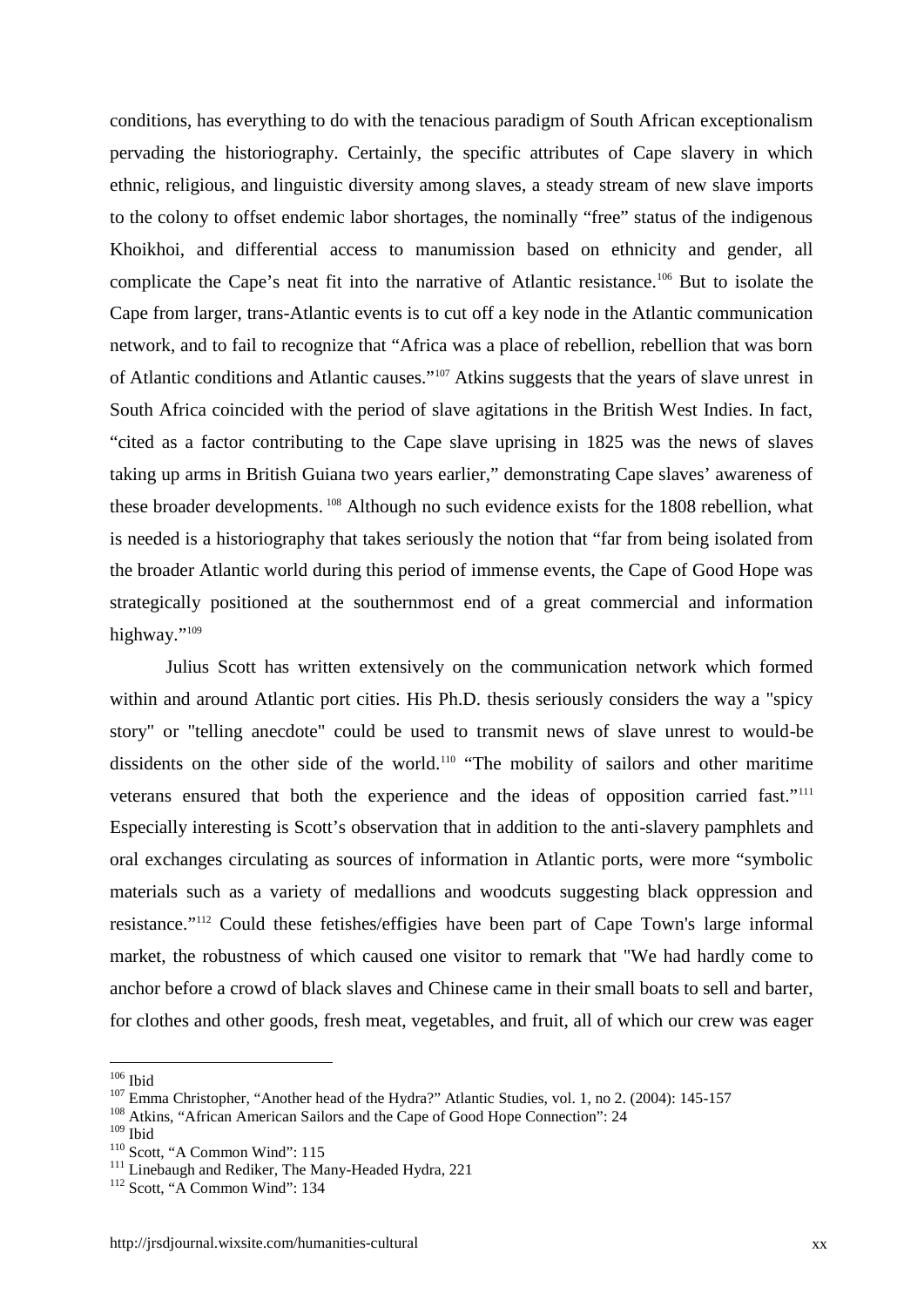to produce."<sup>113</sup> That a sailor's wages often included space in the ship's hull to store items for trading, suggests that a look at the material culture of the Atlantic communication network at the Cape and elsewhere, might go a long way toward concretizing scholars' claims that such a network was instrumental in compelling slaves' resistance activities.

Ultimately, an Atlanticist perspective raises many questions about how maritime work and its culture of resistance, the mobility of workers, free-flow of ideas, and informal communication and trade networks created the conditions for slave rebellion in Cape Town. An Atlantic history framework has the potential to raise many new and interesting questions about the rebellion, including why Michael Kelly, a "genteelly educated" captain's servant, was the only one of the leaders to have his death sentence commuted. How did the fractures of the class which defined maritime work distinguish his role in the uprising? Did lessons learned from the martyrdom of Irish Revolutionaries influence colonial officials' rather lenient prosecution of the 1808 insurrectionists? Could the informal communication network among sailors have forewarned Kelly and Hooper in some way about the betrayal of a far more extensive conspiracy to overthrow the colonial regime, inducing them to abandon Louis? And why did Louis choose to strike for freedom in this way, when he could have just "gone to sea"? The effort to answer these and other questions can lead to a new understanding of the 1808 rebellion that helps combat the essentialism and exceptionalism pervading the historiography.

#### **Limitations of an Atlantic History of the 1808 Rebellion**

An Atlantic history of the 1808 Cape rebellion would yield new insights about the role of seamen in creating a multiracial culture of underclass resistance at the Cape. It would pose crucial questions about the elasticity of the Atlantic communication network that helped foment resistance movements around the Atlantic during the eighteenth and nineteenth centuries and how that communication network transformed within the Cape's particularities where the prevalence of Islam and the presence of a non-enslaved native population provided a variegated script of resistance. Perhaps most importantly, it would probe the viability of an Atlantic history framework for hybrid territories not easily reducible to an Atlantic geography.

As titillating as these insights might be, an Atlantic history of the 1808 rebellion ultimately falls short of producing a "situated knowledge" of the rebellion where a

<sup>&</sup>lt;sup>113</sup> Quoted in Ross, Cape of Torments, 74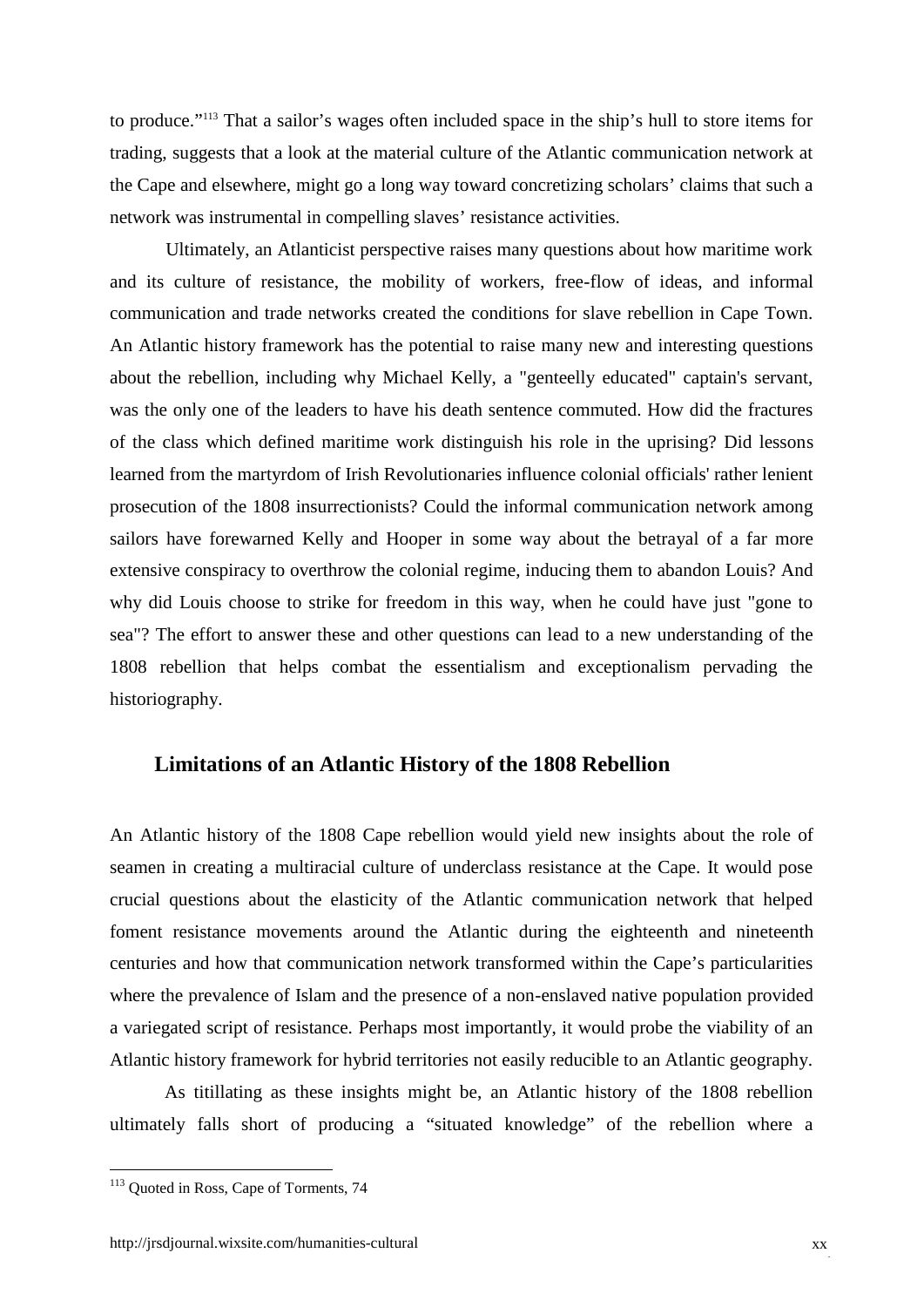multiplicity of experiences and perspectives which lie somewhere between the local and the global can be represented. For one thing, to focus solely on networks and connections fostered across the Atlantic ocean would be to absent out at least half of the story for Cape Town, a city founded by the Dutch East India Company whose circuits pertained as much to the Indian ocean as they did the Atlantic. Of the 98 insurrectionists held for further questioning, "there were 5 Khoi and 16 whose birthplace is not given. .25 had been born in the Cape, 26 in Mozambique, 5 in Madagascar, 6 in India, 8 in the Indonesian archipelago, and 1 (in addition to Louis) in Mauritius."<sup>114</sup> Clearly, an Atlantic history in which Western narratives of resistance dominate may fall short in theorizing the motives compelling this inter-ethnic, inter-religious, polyglot community of revolutionaries. While it may be true that "Atlantic demands and Atlantic institutions extended into the Indian ocean," it is not clear whether Atlantic history can cope with the challenges presented by communities with overlapping maritime regions, though it's possible that the broader parameters of oceanic history make this possible.<sup>115</sup>

Moreover, despite representing one of the most promising paradigms for producing "an account of radical historical contingency" while retaining "a no-nonsense commitment to faithful accounts of a 'real' world," Atlantic history's over-reliance on the colonial archive ends up privileging the same positivism which overdetermines the current historiography. In some ways, this is an unfair criticism. Archives are the tools historians use to do their work and it is not possible to examine slavery or slave resistance during colonialism without examining the records colonialism left behind. But a problem arises when historians fail to recognize that the archives "are themselves cultural artifacts, built on institutional structures that erased certain kinds of knowledge, secreted some, and valorized others."<sup>116</sup> The point is not just to recognize these limitations, but to make these recognitions part of the history that is produced. Hugo DeVilliers comes closest to doing this, but fails to ask what other discourses were discarded before colonial administrators settled on a militaristic discourse to interpret and record the rebellion. "In attending to dissonant voices rather than assuming coherence, we may see beyond an omniscient colonial apparatus to one shot through with conflicts. . .At the very least such a perspective should allow us to explore how limited colonial authorities may have been in putting their policies into practice, how vulnerable—and decidedly

<sup>&</sup>lt;sup>114</sup> Ross, Cape of Torments, 101

<sup>&</sup>lt;sup>115</sup> Janet Ewald. "Crossers of the Sea: Slaves, Freedman, and Other Migrants in the Northwestern Indian Ocean, 1750-1914," The American Historical Review, vol. 105, no. 1 (2000): 65-91

<sup>&</sup>lt;sup>116</sup> Frederick Cooper and Ann Laura Stoler, "Between Metropole and Colony," in Frederick Cooper and Ann Laura Stoler (eds.) Tensions of Empire: Colonial Cultures in a Bourgeois World (Berkeley/ Los Angeles/ London: University of California Press, 1997), 17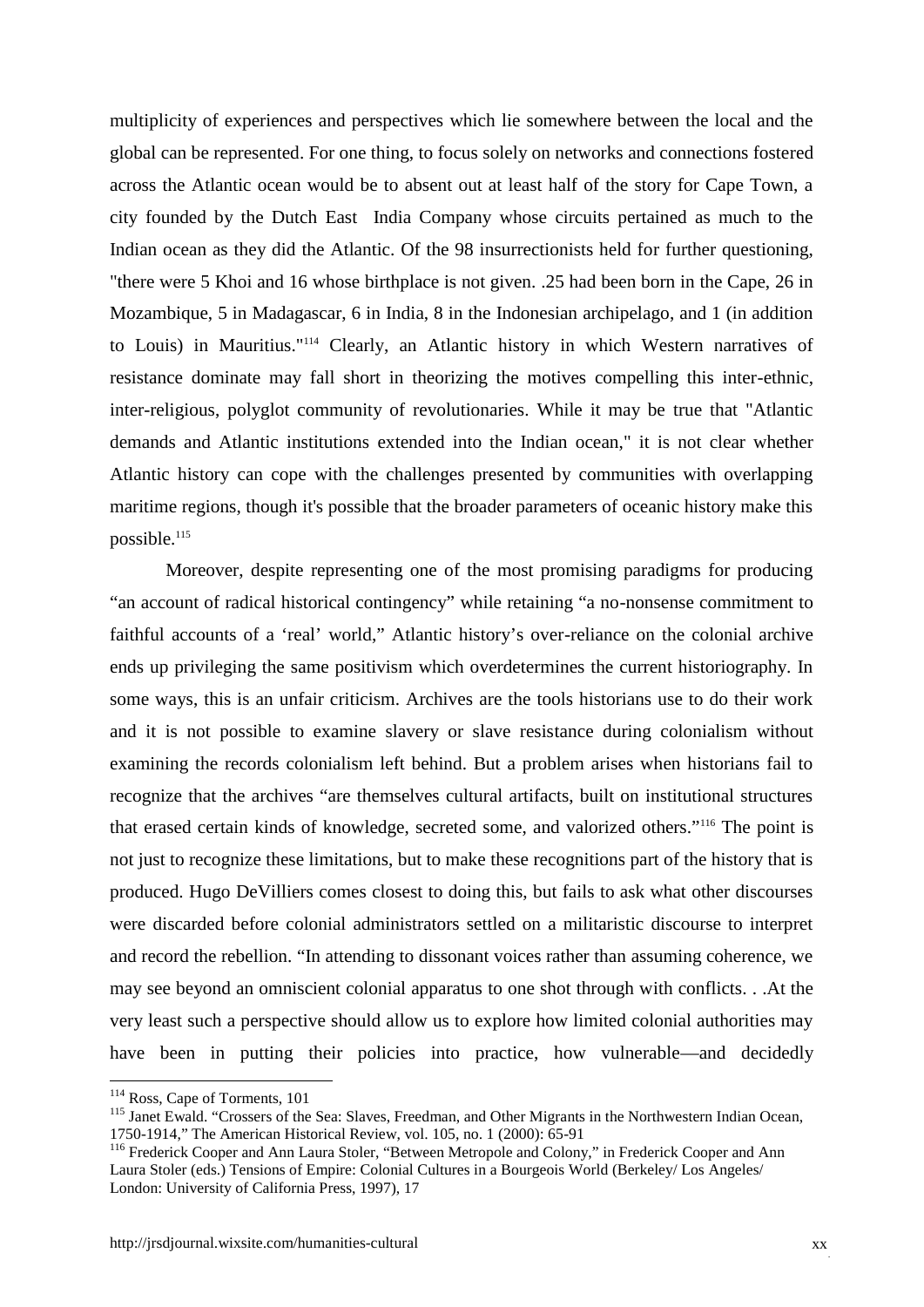nonhegemonic—their authority was to those who subverted and pushed it aside."<sup>117</sup>It means producing histories characterized by contradiction, opacity, and multiplicity.

Finally, can Atlantic history avoid re-inscribing the same spatial-thematic constructions it seeks to explode? If Atlantic history manages to tell a story of slave resistance that grows out of networks and connections among many different groups, then it may also be guilty of letting the experiences of one part of the ocean define the whole.<sup>118</sup> Atlantic history's emphasis on networks largely defined by trade routes means that reconstructive efforts are circumscribed by the availability of official records along certain routes. Detours that may have taken a person (literally and ideologically) from St. Dominigue to Ireland to Louisiana to Cape Town, are inevitably neglected and nearly impossible to reconstruct using archival based research methods. So what emerges are accounts of exchanges and contingencies unfolding along a few privileged routes that continually absent out the slaves' perspective, while remaining faithful to imperial borders.

The study of the 1808 Cape Town slave rebellion within an Atlantic history framework ultimately reproduces some of the same reifications so problematic in the existing historiography, especially over-reliance on the colonial archive and the production of a totalizing narrative of resistance that is the mirror twin of the historiography's current reductionism.<sup>119</sup> This begs the question of whether a history of the 1808 rebellion where it is possible to "see from the peripheries and the depths" is possible and/or desirable.<sup>120</sup> Certainly, there is the danger of making too much of a small slave rebellion in an unimportant colony. But the problem of historicizing the 1808 rebellion has larger implications for the way we construct knowledge about people and events invisible in the archive and the legacy of that invisibility in the present. Jean and John Comaroff have argued that we need to create new archives of our own and in the process, carve out a new terrain of history writing.<sup>121</sup> This is more than a matter of simply substituting oral sources for written ones. I pose the question of whether the particular attributes of the 1808 rebellion in which there is an absence of slaves' voices in a very limited archive means that studies of the rebellion require analytical tools and strategies that historians do not possess. Of course, any rejection of history runs the risk of

<sup>&</sup>lt;sup>117</sup> Cooper and Stoler, "Between Metropole and Colony": 23

<sup>&</sup>lt;sup>118</sup> Games, "Atlantic History: Definitions, Challenges, and Opportunities": 751-752

<sup>&</sup>lt;sup>119</sup> Haraway, "Situated Knowledges": 584

<sup>&</sup>lt;sup>120</sup> Haraway, "Situated Knowledges": 583

<sup>&</sup>lt;sup>121</sup> Jean and John Comaroff, Of Revelation and Revolution, Volume 1: Christianity, Colonialism, and

Consciousness in South Africa (Chicago: University of Chicago Press, 1991) Quoted in Cooper and Stoler, "Between Metropole and Colony": 16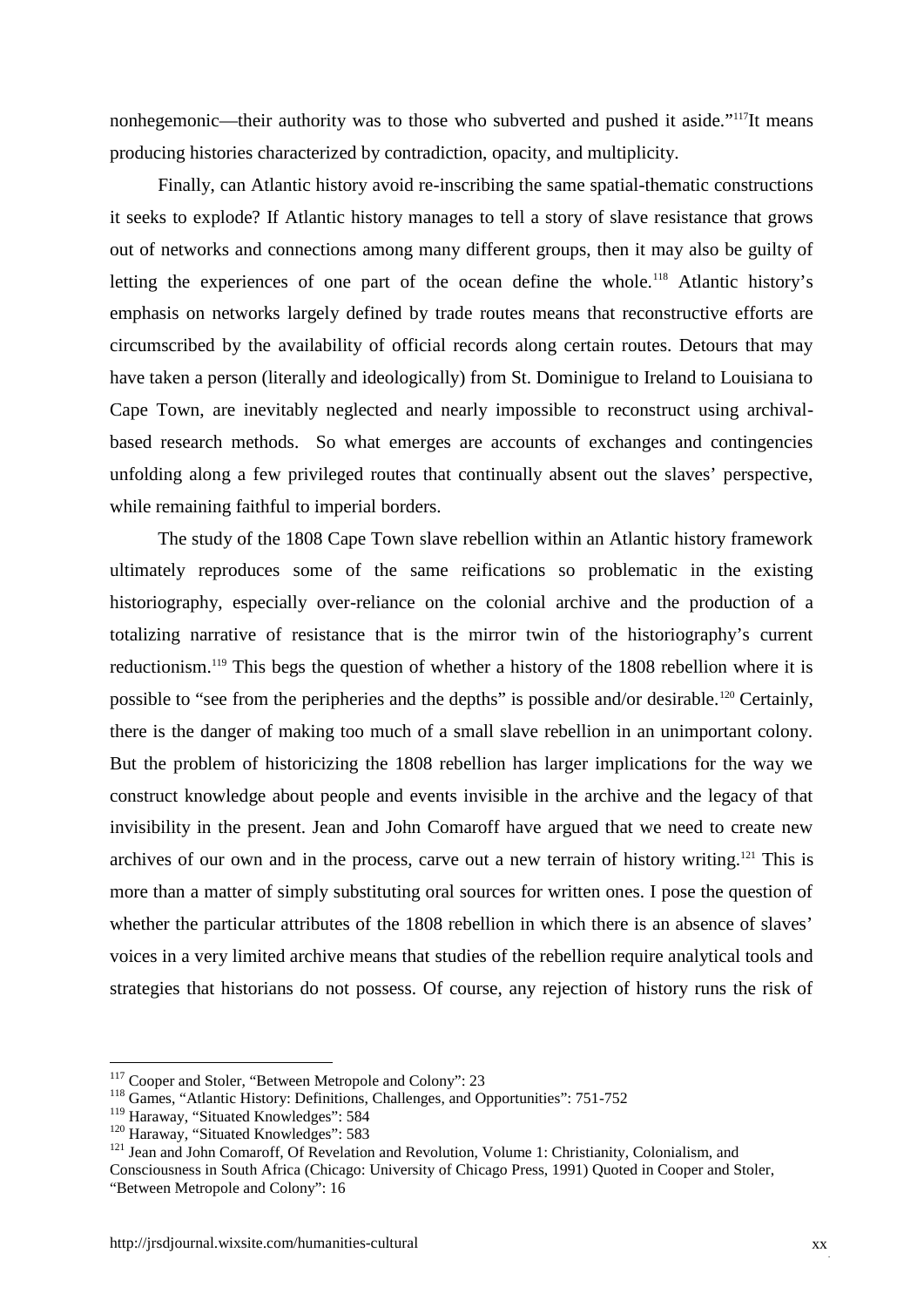"reincarnating the old saw that Africans are people without history."<sup>122</sup> But can literary studies and its exploration of reading strategies which pay attention to silences and absences, writing strategies which insist on heteroglossia readers, and discursive sites where memory, imagination, and history occupy the same space, help construct the "history" of slave resistance in Cape Town in a way that "critiques hegemony without disempowering positivisms and relativisms" in order to arrive at a "situated knowledge" that is contingent and realist at the same time?<sup>123</sup>

<sup>&</sup>lt;sup>122</sup> Cooper, "Africa's Pasts and Africa's Historians": 299

<sup>&</sup>lt;sup>123</sup> Haraway, "Situated Knowledges": 578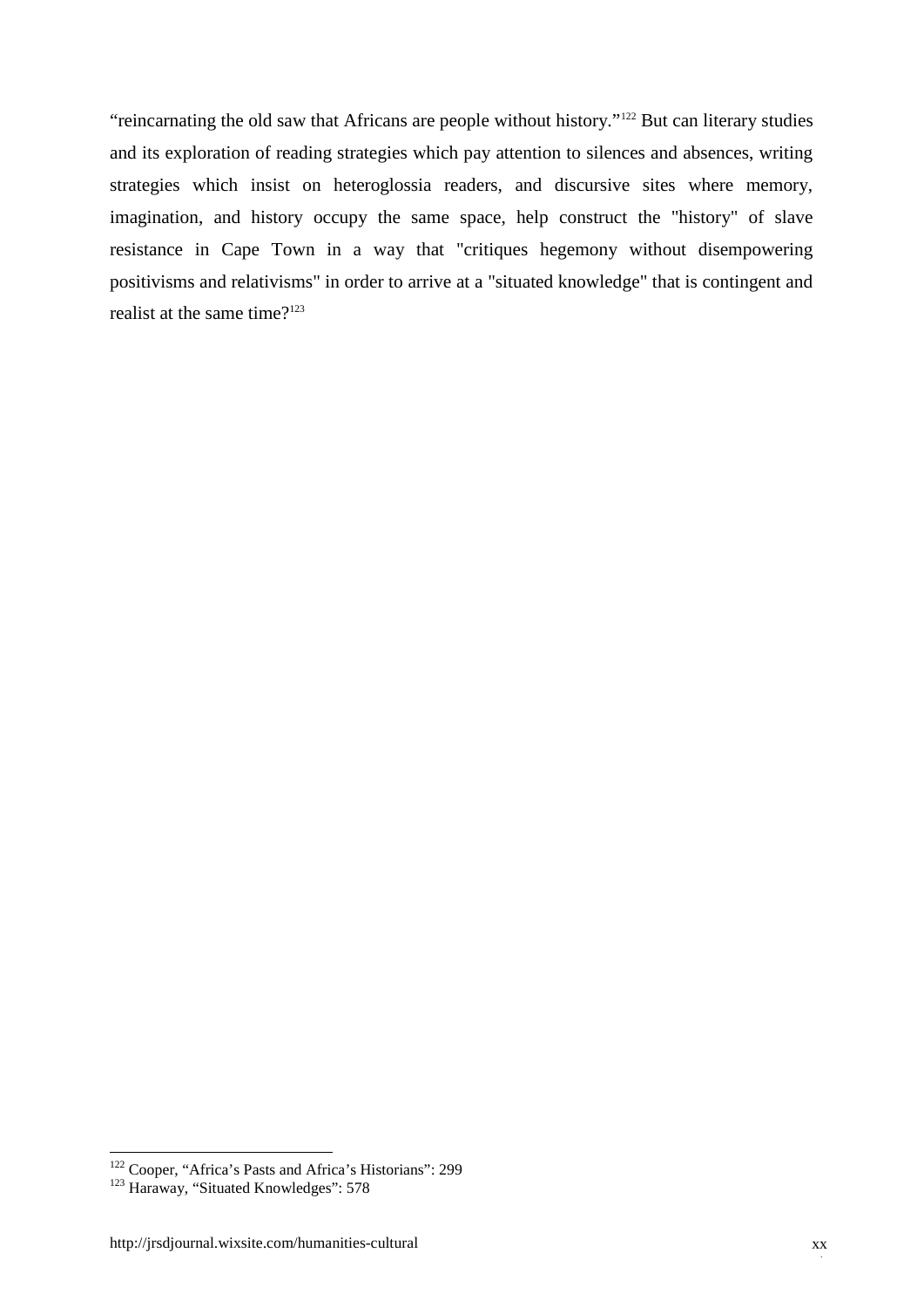The 1808 Rebellion in a Magical Realism (MR) Framework

#### **MR as a Historical Tool**

While an Atlantic history of the 1808 rebellion succeeds in placing the 1808 rebellion in a trans-Atlantic world of multiracial, interethnic, cross-imperial resistance to slavery, it is not sufficient to sustain the tension between differentiated, multiple narratives of the rebellion and a larger narrative of trans-Atlantic resistance and neither is it able to overcome its own positivism. Rather than "discovering" new archives or reinterpreting the existing ones to fill in a hazily sketched picture, the challenge is to construct other sources of knowledge of the 1808 rebellion while developing a methodology to "read" the existing archive's silences/absences. This is the space for (literary) imagination in history.

The distinction between history and literature is arbitrary, at best: "Historiography and narrative have, after all, a common hermeneutic."<sup>124</sup> The real difference lies in the perceived degree of autonomy each has in the "making, re-making, [and] un-making of material reality."<sup>125</sup> If history is preoccupied with laying bare the alternatives, choices, and consequences of the past, literature is capable of suggesting meaning potentials beyond the imagination of the scholar and invisible in the archive constructing this past. Charmaine Pereira writes that "without imagination, we cannot search for the kind of knowledge that allows us to fully understand our divided realities in order to transcend them." Given the limitations of historical writing on the 1808 rebellion, I wonder if a "history remembered

<sup>&</sup>lt;sup>124</sup> Martin Swales, "Book Review: Magical Realism: Theory, History, Community." In The Modern Language Review, vol. 93, no. 1 (Jan. 1998): 154-155

<sup>&</sup>lt;sup>125</sup> Swales, "Book Review": 155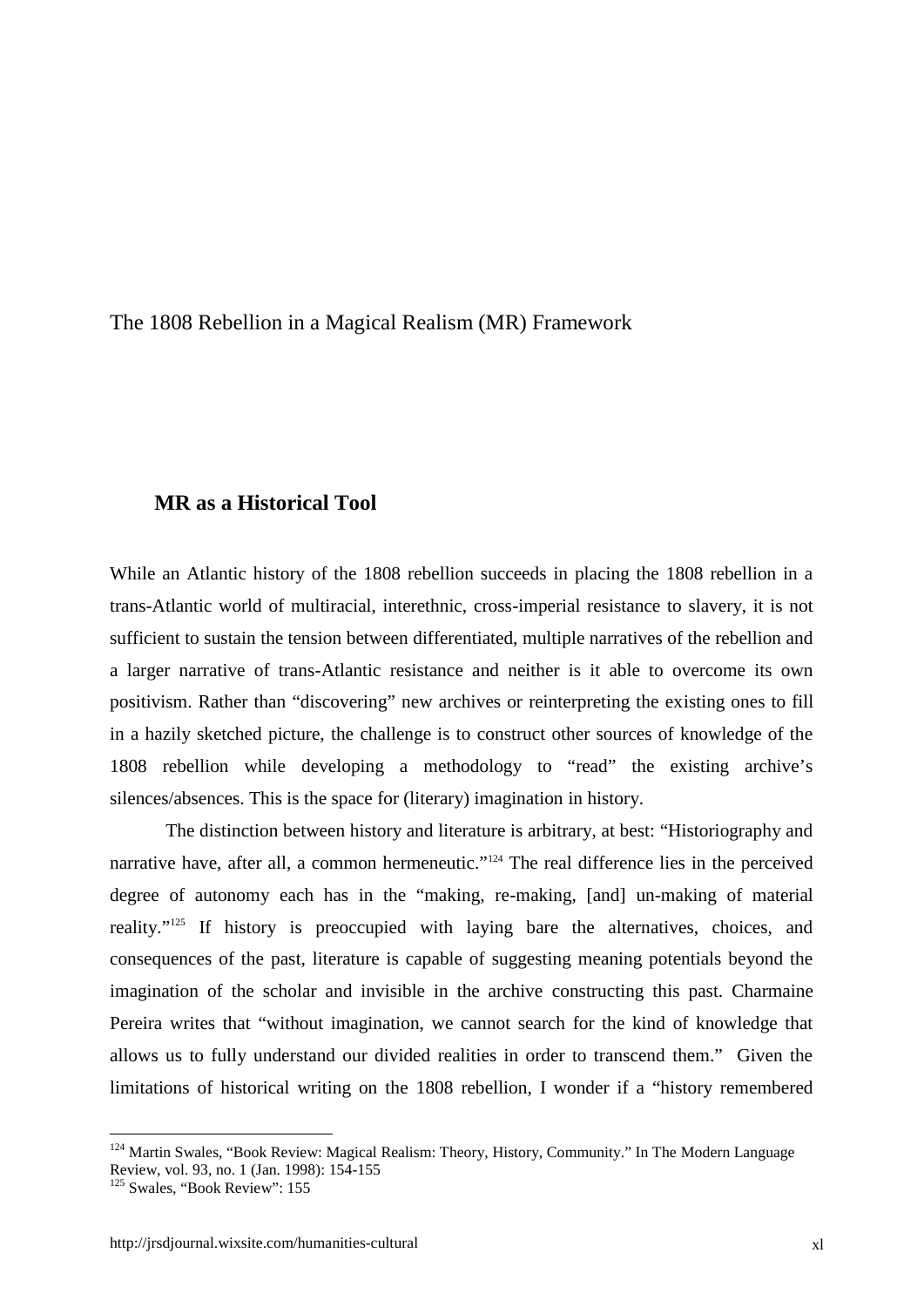through imagining" might provide a space where we can un-silence these stories of resistance. Magical realism offers both a logic and a language for this process.

Defining magical realism is not easy. Some literary theorists describe it as a particularly Latin American mode of writing whose genealogy may be traced back to the publication of Garbriel Garcia Marquez's Cien Anos de Soldedad. But a "far more encompassing perspective regards magical realism as an international mode of representation in which social realities are punctured. . .routines altered, and. . .terrors and cruelties exposed in a spirit of excess that seems driven by the same dark energies of domination it wants destroyed."<sup>126</sup> It is beyond the scope of this essay to trace the lineage of magical realism as a literary trope. However, one of the defining features of magical realism in all its incarnations is its employment as an international language of representation which "holds a broken mirror up to broken nature."<sup>127</sup>

In Caribbean Discourse, Edouard Glissant writes that "one of the results of global expansion is the presence (and weight) of an increasingly global historical consciousness."<sup>128</sup> For Caribbean poet-critic Kamau Brathwaite, the language of this "global historical consciousness" is magical realism. Brathwaite refers to magical realism as MR. I will adopt this convention if only to make the distinction between magical realism as a literary trope and the way Brathwaite stretches the concept to encompass a whole cosmology of worldviews and positions. "Not simply/only a 'genre,' a 'style,' a 'trope,' a 'lit term,'" MR is a "cultural gene produced by a certain kind of circumstance."<sup>129</sup> That circumstance is catastrophe. Catastrophe, trauma, and violence are interchangeable in Brathwaite's MR, and are referred to as salt. Though MR is not teleological, it does suggest that the salt produced by the encounter between Europeans and Africans in the New World is the meta-catastrophe from which many different experiences of salt have proliferated and that Shakespeare's Tempest provides a history of the moment of this shift. Everyone pertains to this moment of catastrophe because everyone pertains to the propaganda system (racism) used to justify exploitation. Thus the first proposition of MR is that the trauma of the slave trade and plantation complex which comes out of the encounter between Europeans and Africans in the New World is communal, trans-continental, and ongoing.

<sup>&</sup>lt;sup>126</sup> Eduardo González, MLN, vol. 110, no. 4, Comparative Literature Issue (Johns Hopkins University Press, September 1995): 999-1001

<sup>127</sup> Edward Kamau Brathwaite, Magical Realism. Vol. 1 (New York and Kingston: Savacou North, 2002), 2-23

<sup>&</sup>lt;sup>128</sup> Edouard Glissant, Caribbean Discourse, (Charlottesville: University Press of Virginia, 1989), 61

<sup>&</sup>lt;sup>129</sup> Brathwaite, Magical Realism, Vol 1, 66. Brathwaite's spellings and punctuations are reproduced here as they appear in his MR treatise and speak to what Lee Jenkins describes as his notion of the "exegesis and exemplum of MR procedures." See Lee M. Jenkins, "New World/New World Style," in Contemporary Literature, vol. XLVIII, no. 1 (2007): 165- 171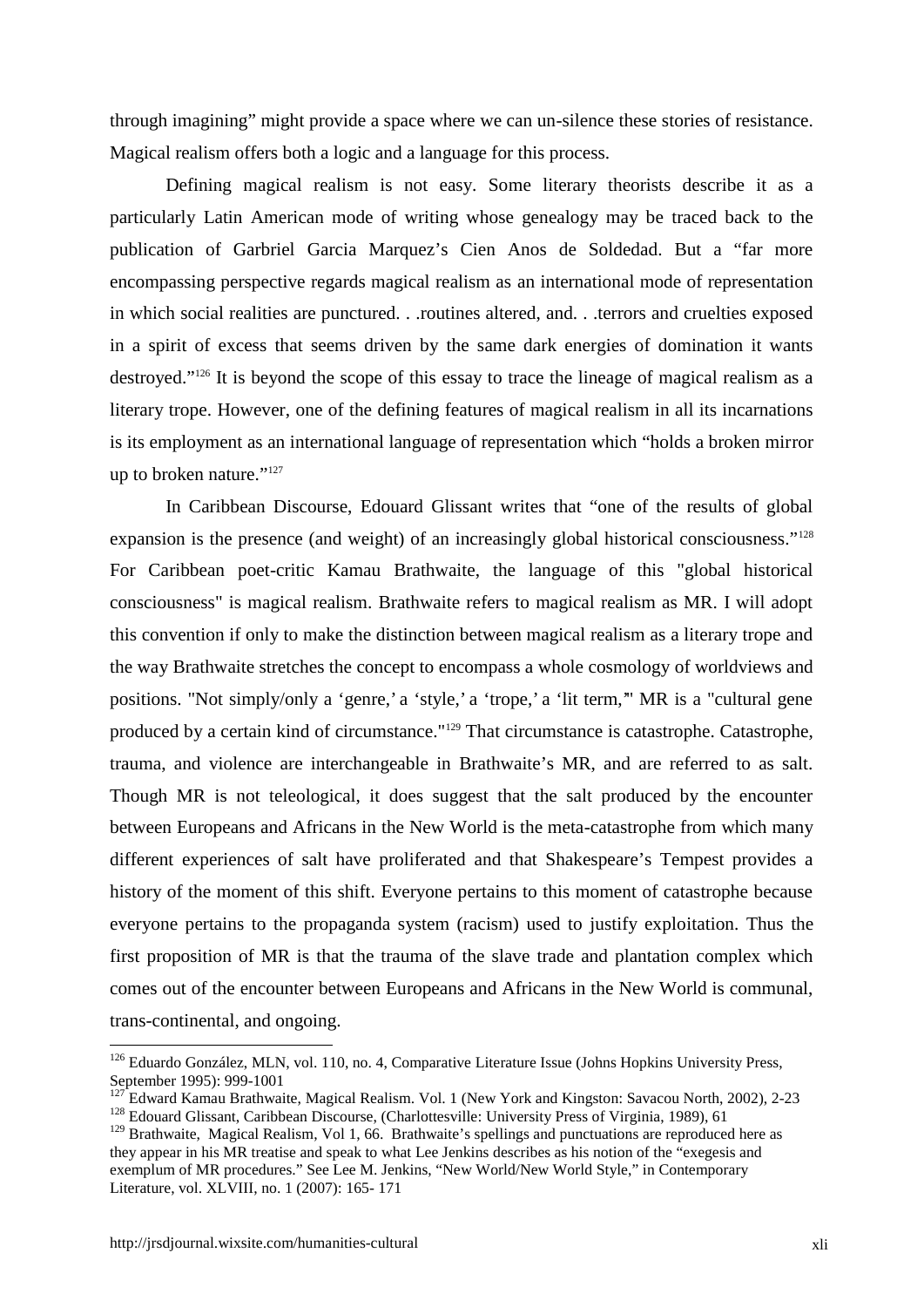The second proposition of MR is that catastrophe is a disruptive experience that leads to transformation. In his essay on lo real marvelous, Alejo Carpentier observes that "the marvelous begins to be unmistakably marvelous when it arises from an unexpected alteration of reality."<sup>130</sup> This alteration of consciousness is central to Brathwaite's MR and creates a space where it is possible to both survive catastrophe and transform. Limbo is MR's term for the alteration of consciousness experienced by people trying to survive the catastrophe and Brathwaite defines it as "the gateway or entrance into magical realism."<sup>131</sup> Limbo is a liminal, transformative space where, to borrow a phrase from Haraway, it is possible "to learn how to see faithfully from another's point of view."<sup>132</sup> It is in limbo where the slave's humanity is transformed into nam. Nam is a version of your name and the only difference between non (negation) and nam ("spirit") is one letter. Nam is also man backward and is a disguise that allows the slave to enter the plantation complex as a person who has preserved his vitality in a way that appears dumb and stupid. The many manifestations of nam, so called because they arise out of this process of transformation, include patois, ritual dance, and revolt.<sup>133</sup> Nam is just one of the many tools of survival limbo produces.

MR asserts that the shape of space is the shape of thought and that the shape of space determines the nature of knowledge. The third proposition of MR is that each culture has a geological and geographic history that determines the type of knowledge it is able to produce. For example, the missile shape is associated with "North" and the European cultural cosmology, while the capsule (or circle) shape is associated with "South" and the African cultural cosmology. The term "missile" is used to describe the worldview of people who hail from the flattest part of the world. Because they can see for a long distance it becomes an invitation to reach the horizon, leading to a horizontal vision of the world where obstacles have to be removed in pursuit of a goal. The geography of "circle" culture people is one where there are lots of forests/trees. Houses are built in a clearing and the sky is only visible by looking up—the sun comes and goes and there is no desire to follow it. The resulting worldview is one in which there is a sense of no time and encounters with others are a process of incorporating them into the circle.<sup>134</sup> MR invokes these distinctions while insisting on the slippage between them. For example, some of MR's defining MR texts and earliest

<sup>&</sup>lt;sup>130</sup> Aleio Carpentier, "On the Marvelous Real in America." Reprinted in Lois Parkinson Zamora and Wendy B. Feris, eds. Magical Realism: Theory History, Community (Durham: Duke University Press, 1995), 75-88

<sup>&</sup>lt;sup>131</sup> Edward Kamau Brathwaite, Magical Realism, Vol. 2 (New York and Kingston: Savacou North, 2002), 648

<sup>&</sup>lt;sup>132</sup> Haraway, "Situated Knowledges": 583

<sup>&</sup>lt;sup>133</sup> Edward Kamau Brathwaite, Lecture, Magical Realism graduate seminar, New York University, September 11, 2007.

<sup>&</sup>lt;sup>134</sup> Edward Kamau Brathwaite, Lecture, Magical Realism graduate seminar, New York University, September 18, 2007.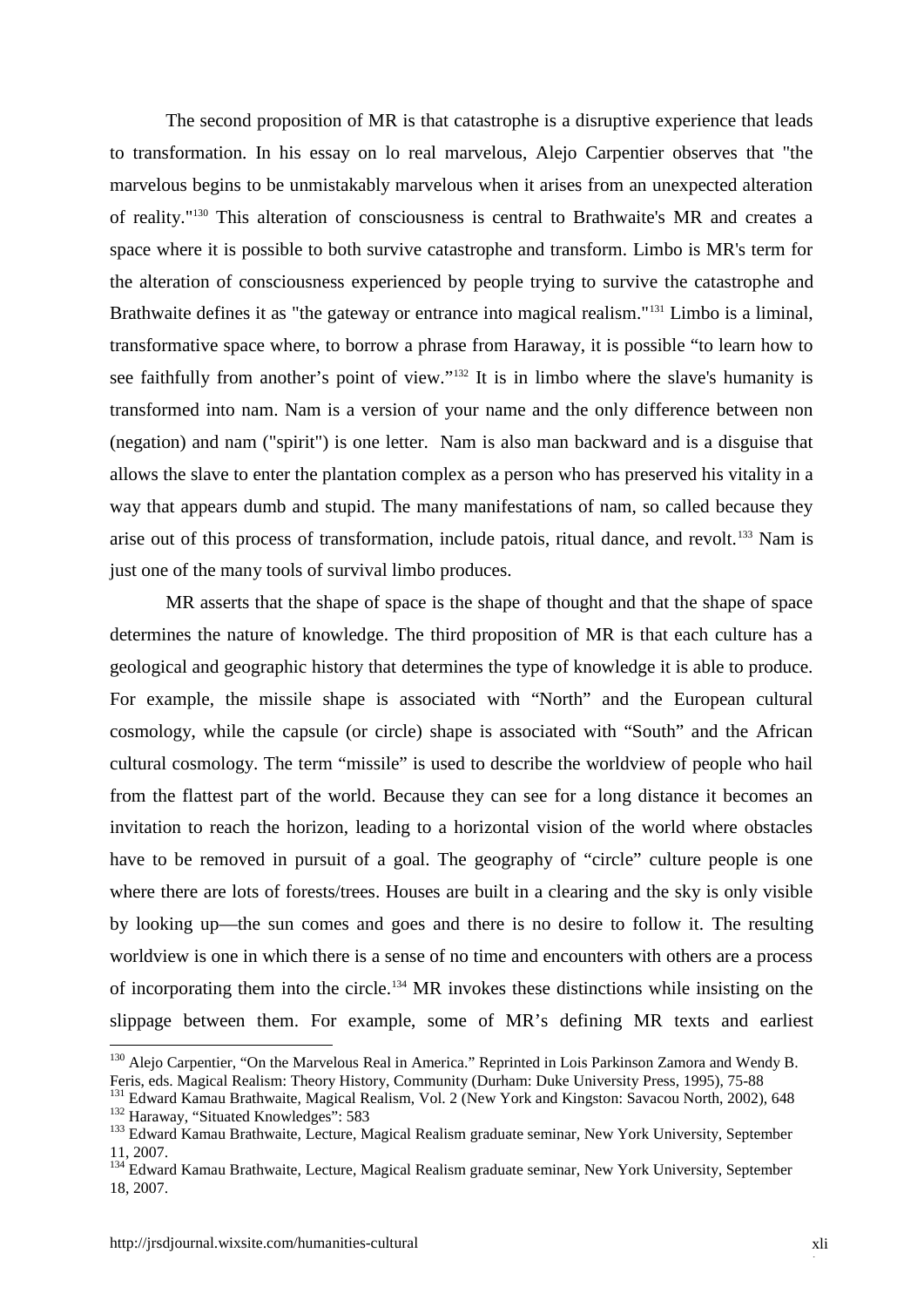visionaries come out of the "missile" culture: Shakespeare, The Tempest, Tristram Shandy, Lewis Carroll. For that reason categorical groupings based on race or even geography are ultimately meaningless in MR; in MR these dichotomies and boundaries are always shifting, and multiple, simultaneous meanings are possible. But MR acknowledges that there is a difference between the dialectical knowledge produced by the missile vision—associated with horizontal notions of progress, hierarchies, and aggression—and the dialectical knowledge produced by the capsule vision—associated with notions of circular time, equilibrium, and adaptation, in which "'success' moves outward from the centre to circumference and back again."<sup>135</sup> Crossroads is where the missile and the capsule (along with the East/West culture paradigms) meet on MR's map of the cosmos; it is the space where the different cultural cosmologies intersect. Crossroads is associated with limbo in that it is a site of violent alteration and possible illumination. If limbo makes it possible to "learn to see faithfully from another's point of view" then crossroads is the site where this shift in vision takes place.

The fourth proposition of MR is that "style" is inseparable from "history."<sup>136</sup> The twin cosmological catastrophes of colonialism and slavery have helped produce MR as a site of resistance where tools have been cultivated to preserve the humanity of the oppressed and remember their stories. The tools include "multiple representations, the plural instant, [and] collective improvisation."<sup>137</sup> But "the object of the MR narrative is not only to report the crisis—disruption of cosmos—at whatever level it has taken place. .but to x-press this disruption  $\&$  its effect(s) in language which signals  $\&$  conveys the experience of the disruption & its effects."<sup>138</sup> To that end, MR comes with specific writing strategies which push language to visually represent the dispossessions and dislocations produced by the twin catastrophes of slavery and colonialism. This "Sycorax video-style" of writing, named after Caliban's invisible mother in The Tempest, aims to narrow the gap between signs, icons, and voices in order to give the written, the oral, and the un-articulate an equal opportunity to construct meaning.<sup>139</sup> Sycorax video style (not fully reproducible here) is one of the vocabularies of disruption in which MR is composed; taken as a whole it is a visible language of catastrophe, limbo, and transformation.<sup>140</sup>

<sup>&</sup>lt;sup>135</sup> Edward Kamau Brathwaite, Missile and Capsule (New York and Kingston: Savacou North, 2004 reprint edition), 42

<sup>&</sup>lt;sup>136</sup> Jenkns, "New World/New World Style": 166

<sup>&</sup>lt;sup>137</sup>Brathwaite, Magical Realism, Vol. 1, 114; 302

<sup>&</sup>lt;sup>138</sup> Brathwaite, Magical Realism, Vol. 1, 2-23

<sup>&</sup>lt;sup>139</sup> Ngugi Thiong'o, "Oral Power and Europhone Glory: Orature, Literature, and Stolen Legacies," in Penpoints, Gunpoints, and Dreams: Towards a Critical Theory of the Arts and State in Africa (Clarendon Press, 1998), 118

<sup>&</sup>lt;sup>140</sup> Brathwaite, Magical Realism, Vol. 1, 170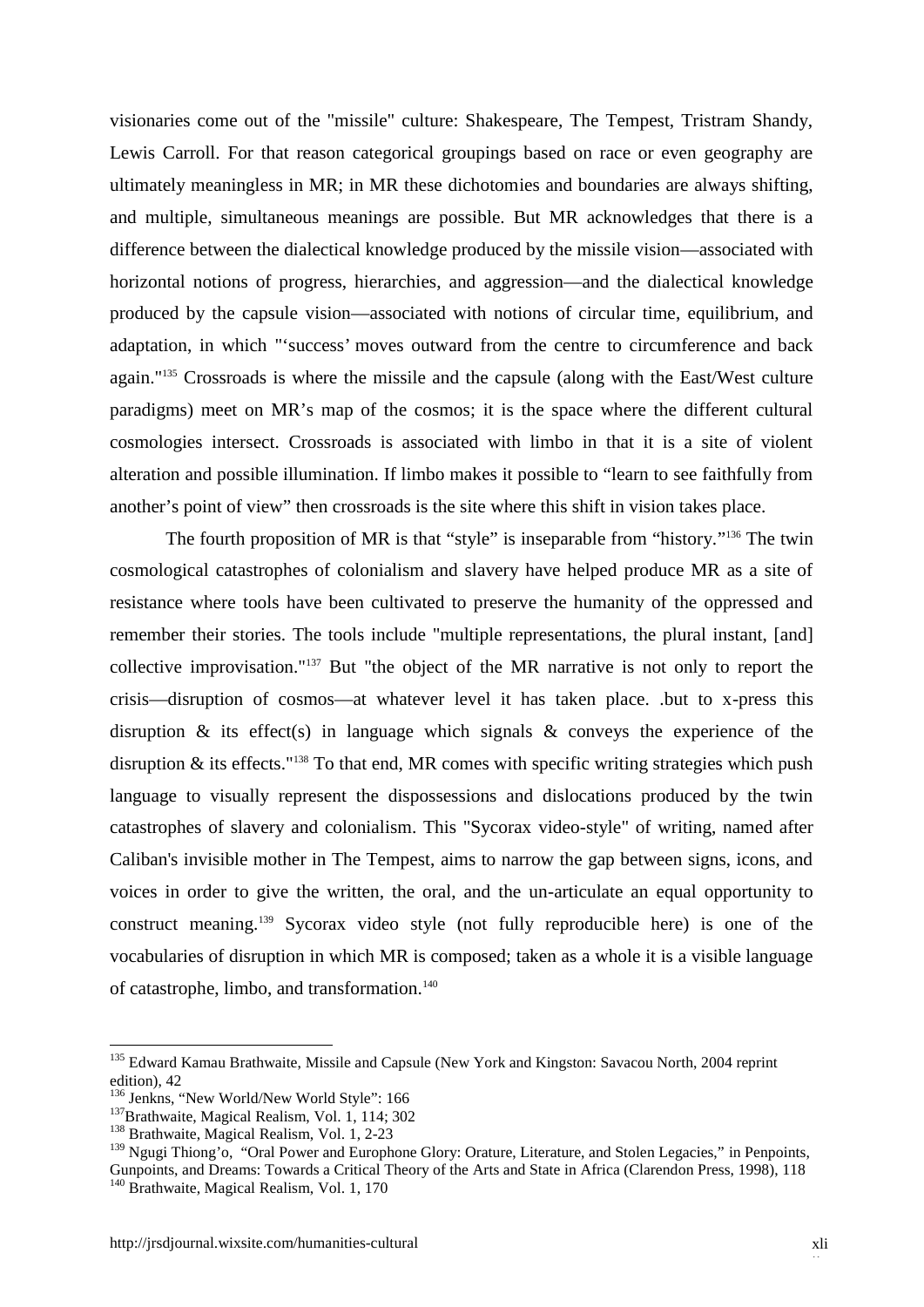#### In "X/Self's Xth Letters from the Thirteen Provinces" Brathwaite writes:

Dear mamma

i writin you dis letter/wha? guess what! Pon a computer o/kay? like I jine de mercantilists!

well not quite!

i mean de same way dem tief/in gun power from sheena & taken we blues &

gone.  $\cdot$ .  $^{141}$ 

And later in the same piece:

but is like what I tryin to sen/seh & she about muse/

in computer & learnin prospero language &

ting

not fe dem/not fe dem de way caliban done

but fe we  $fe-a-we^{142}$ 

Deliberate misspellings, unexpected line breaks, unusual punctuation—all of this contributes to a reading experience that obscures more than it reveals. That is the point. MR forces readers to have a certain humility vis a vis their text. Other works (both prose and poetry) by Brathwaite are laden with historical, literary, religious, and heteroglossic references that create multiple meaning potentials for his texts. For Brathwaite, MR is a disruption of missilic ways of organizing time and space; it teaches us to pay attention to what is on the surface as well as what is submerged.<sup>143</sup> But this is about more than the possibility of uncovering hidden

<sup>&</sup>lt;sup>141</sup> Edward Kamau Brathwaite, "X/Self's Xth Letters from the Thirteen Provinces" in X/Self (Oxford University Press: Oxford and New York, 1987), 80

<sup>&</sup>lt;sup>142</sup> Brathwaite, "X/Self's Xth Letters from the Thirteen Provinces": 85

<sup>&</sup>lt;sup>143</sup> Jenkins, "New World/New World Style": 168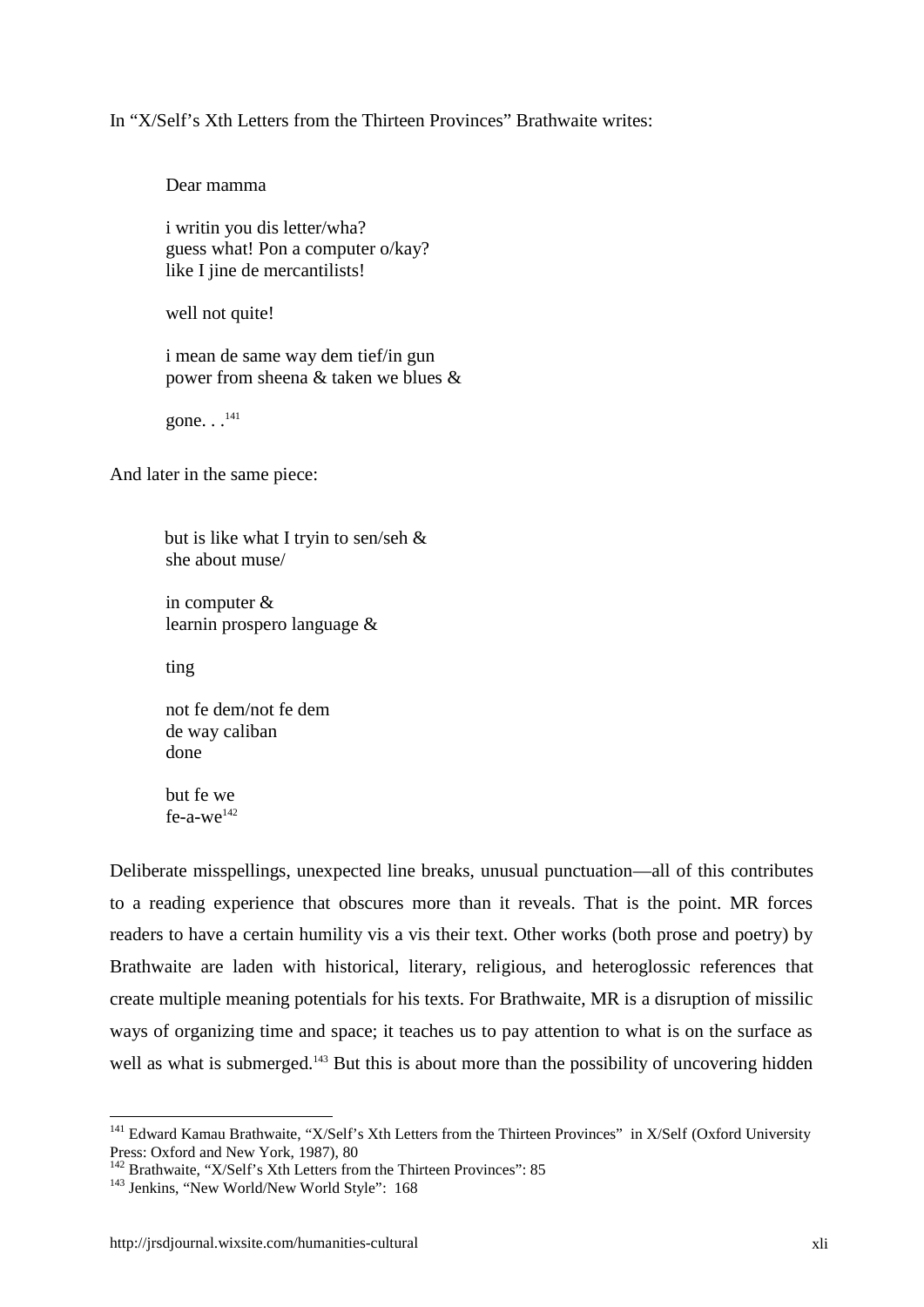pasts/meanings; Brathwaite's MR teaches that certain pasts are only recoverable by certain people and only some of the time—in MR everything is not knowable. Thus MR requires an epistemological posture more religious than scientific in nature—it places elusivity, obscurity, memory, and emotion at the center of the knowledge it produces.

If the "brutal dislocations" produced by the slave trade are the point of departure for an MR approach, then the MR historian's "vision of the world [becomes] centered on the displacement of communities, the relocation of peoples, on the individual driven across languages, frontiers, cultures. . .it [becomes] pointless to look for remote origins, to establish hierarchies of great and small civilizations, since the process of metamorphosis is unceasing and inevitable."<sup>144</sup> Nation-states, meta-geographies, and world systems cease to be the organizing tools of historical investigation, instead of giving way to the "structuring force of landscape, community, and collective consciousness."<sup>145</sup> The MR historian becomes tasked with tracing the "subterranean convergence" of diverse histories, "not fixed in one position in some primordial spot, but extending in all directions in our world through its network of branches."<sup>146</sup> Atlantic history, with its emphasis on networks and transformation, is very much in conversation with MR's focus on subterranean, constantly shifting connections. Certainly, this is not of matter of rejecting one method in order to reify another. Rather, it is an attempt to stretch the parameters of an already progressive paradigm to make it possible to produce a history of slave resistance in South Africa in which "the flight away from the plantation, the defiance of confinement, the movement away from stasis is central to the imaginative discourse" but resists the easy reductionisms and totalitarianism which delimit the experience to particular bodies, in a particular place, at a particular time. <sup>147</sup> Michele Trouillot calls for the "continuous enlargement of the physical boundaries of historical production"; MR can produce a history of slave resistance in South Africa enacted in living, dead, and as-yet unborn bodies; one that is located in both local and global geographies and resonant in 1808, 2008, and beyond.<sup>148</sup>

Ultimately, MR is a strategy for making meaning in the context of catastrophe. Intensely heteroglossic, it comes with its own vocabulary, writing, and mapping strategies. Its quality of multi-language dress in both form and content allows it be perspectival and

<sup>&</sup>lt;sup>144</sup> J. Michael Dash, "Introduction," in Caribbean Discourse, Edouard Glissant (Charlottesville: University Press of Virginia, 1989), xxxix<br><sup>145</sup>Dash, "Introduction": xiii

 $146$  Glissant, Caribbean Discourse, 66-67

<sup>&</sup>lt;sup>147</sup> See Games, "Atlantic History: Definitions, Challenges, and Opportunities": http://www.historycooperative.org/journals/ahr/111.3/games.html

 $\frac{1}{148}$  Dash, "Introduction": xli; Troulliot, Silencing the Past, 49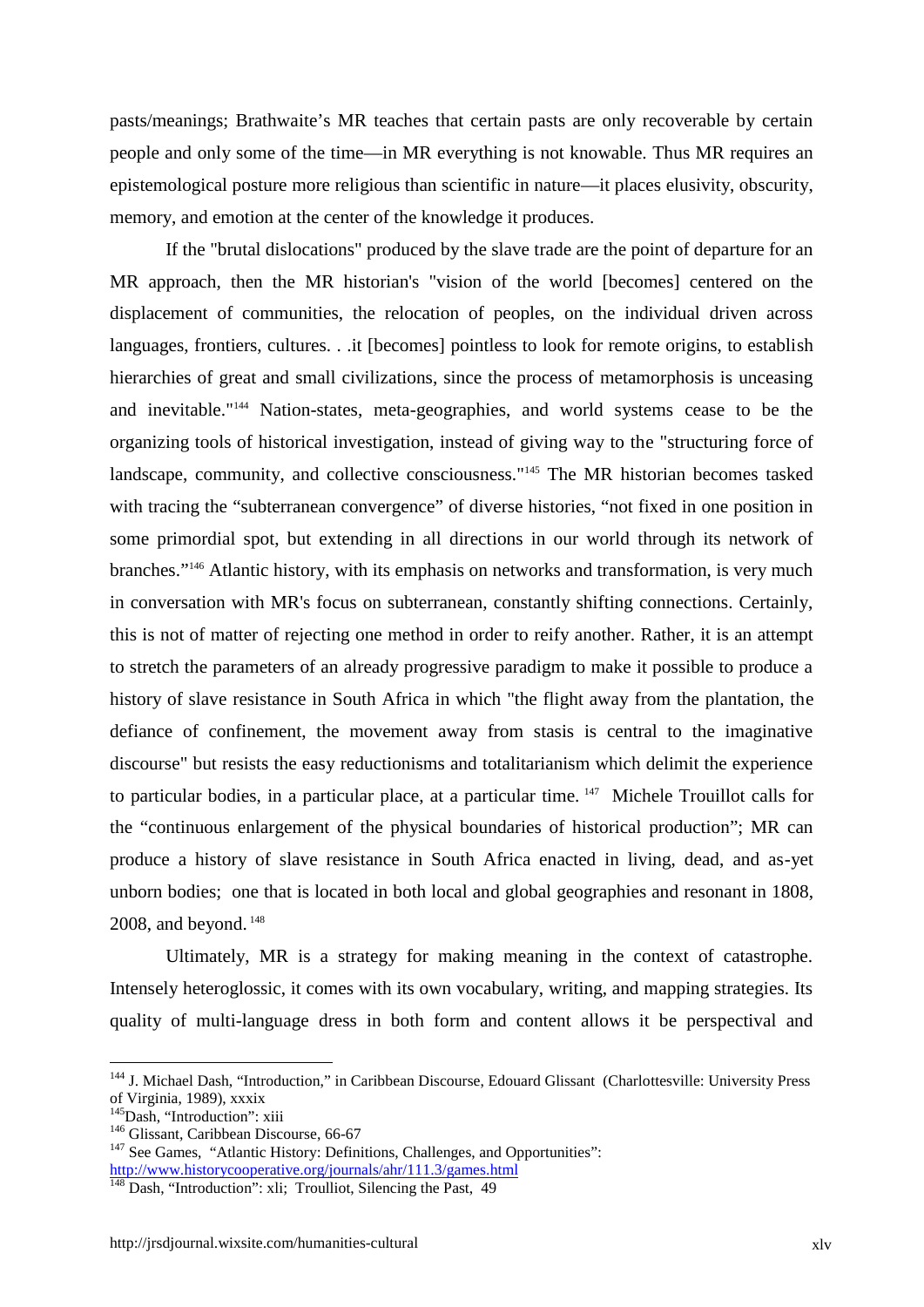embodied at the same time. The way in which language transforms in MR, creating palimpsests, obscurities, and illuminations is an analogy for the constantly moving webs of connection and provisional boundaries which construct meaning in MR, always understood to be momentary, contingent, and endlessly transforming. MR is less of a paradigm for historical writing than it is a perceptual lens. It is a choice for making meaning rather than a strategy to uncover meaning based on facts/evidence. For that reason, MR requires a suspension of "the conventions of analytical thought" and recognition that "the rigid demands made by the historical approach can constitute, if they are not restrained, a paralyzing handicap."<sup>149</sup> Lest MR be mistaken for an excuse for not dealing with the rigors of historicity, it is important to point out that implicit in MR is a consciousness of history.<sup>150</sup> The difference is that in MR, history can not be disentangled from its present or future moment and the knowledge it produces can make no truth claims couched in pretensions of positivist objectivity. Thus, MR offers a restoration of polyphony. The urgency of any project to use MR to re-imagine the history of the 1808 rebellion is rooted in Trouillot's observation that "inequalities experienced by the actors leads to uneven historical power in the inscription of traces."<sup>151</sup> MR provides South Africans living in the future moment of the 1808 rebellion a way to access this history irrespective of their visibility/invisibility in the "traces" that were left behind.

#### **An MR History of the 1808 Rebellion**

In the abstract, this all sounds very provocative. But the question remains whether MR is sustainable as a historical tool or merely an interesting theory of history. How do we go beyond mere recognition that "past-ness is a position" and that "any historical narrative is a bundle of silences" to the "manipulation of the magical. . .to recuperate areas lost through political or social injustice?" <sup>152</sup> How would we use MR to recast the historical representation of the 1808 rebellion as aberrant, local, and reactionary into a "situated knowledge" that insists on contingency even as it "appeals to real worlds?"<sup>153</sup>

<sup>&</sup>lt;sup>149</sup> Glissant, Caribbean Discourse, 61; 65

<sup>150</sup> Kelly Baker Josephs, "Versions of X/Self: Kamau Brathwaite's Caribbean Discourse." Anthurium, 1.1 (Fall 2003): http://scholar.library.miami.edu/anthurium/volume\_1/issue\_1/josephs-versions.htm

 $151$  Trouillot, Silencing the Past, 48

<sup>&</sup>lt;sup>152</sup> Trouillot, Silencing the Past, 27; Genaro J. Perez, South Central Review, Vol. 14, No. 2 (Johns Hopkins University Press, Summer, 1997): 92-94

<sup>&</sup>lt;sup>153</sup> Haraway, "Situated Knowledges": 577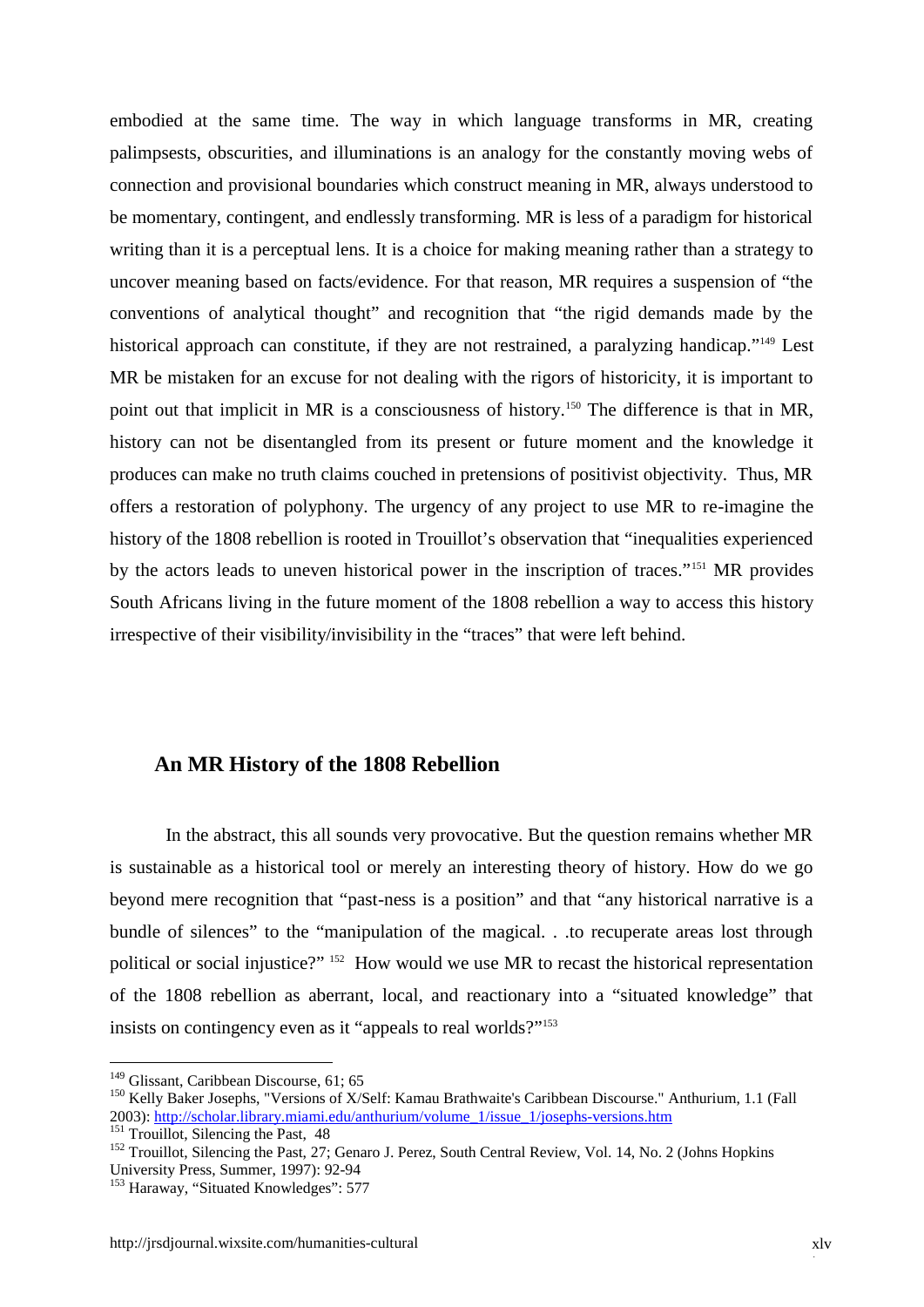The first corrective that an MR history of the rebellion offers is a disruption of the chronology that lends the 1808 rebellion the character of an unremarkable skirmish in an age of dramatic resistance to slavery. Instead, MR invokes the operation of the tidalectic to locate the 1808 event in an ongoing cycle of catastrophe-limbo-transformation. In MR terms, this means that the rebellion was both a restoration and a dislocation—the question is of and from what? In the tidalectic, positions and standpoints are always intermediate. The tidalectic allows us to construct meaning around Louis' actions as a student of Touissant, an unmarked Prestwich Street body, and an influential presence among the Cape Town underclass without necessarily having the archival evidence to do so. The point is not to discover who Louis really was or wasn't; rather, it is to envision the community which made all these meanings possible.

Secondly, an MR history of the rebellion would read webs of meaning in some of the innocuous details of the insurrection and insist on their relevance whether or not those meanings were invoked by the actual historical actors. For example, the dressing of Louis in "an imposing blue jacket with a red collar and cuffs. .epaulets and some ostrich feathers," might be read as an analogy to the red, white, and blue cockade of the French revolution.<sup>154</sup> That Louis adopted a modified version of this costume speaks to the capacity of these seemingly innocuous details to speak volumes about the ideologies and references which structured his actions. MR is elastic enough to accommodate this connection between the French Revolution and the 1808 rebellion, understanding all the while that this may be a distortion of Louis' consciously felt motives for dressing in this way. But since this connection is a possibility which emerges in the legacy of the rebellion, in MR it is no less "true" than the "fact" that British slave reforms may have made Louis' forged proclamation to free the slaves seem viable. There is room for both in the construction of an MR history of the rebellion.

Finally, an MR history would pay close attention to the non-language of the rebellion. The fact that a Mauritian slave with very little understanding of English was able to concoct a plan to free the slaves and seize the Cape colony in cahoots with two Irish sailors who only spoke English is the very definition of lo real maravilloso. Though the archive tells us that one of their number acted as an interpreter, it does not tell us anything about the transformation of words, thoughts, and deeds which inevitably happened in these acts of translation. Given the proximity of non (negation) to nam (spirit) in the MR vocabulary there can be no question

<sup>&</sup>lt;sup>154</sup> Ross, Cape of Torments, 99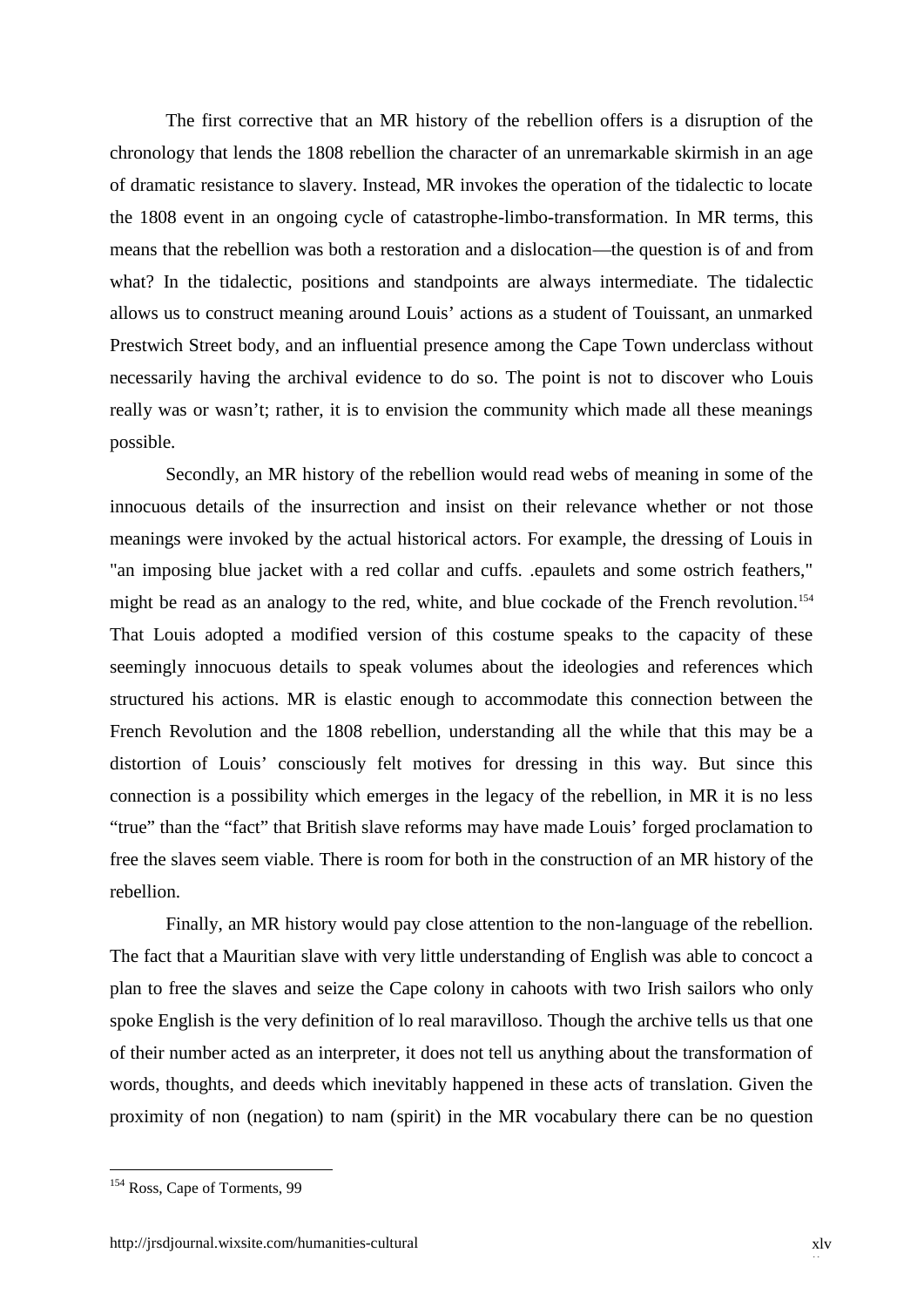about the potential impact of a slip of a vowel here or a letter there. The point is to recognize that the 1808 voices—surely halting, catachrestic, and misunderstanding as well as misunderstood—contributed to a corporate vision of the rebellion only partially beheld by any one of its members at any given time. MR can reproduce these conversations in much the same way that Glissant produces a transcript of imagined conversations between Touissant and Delgres; Toussaint and Dessalines; Touissant and Napolean, in Monsieur Toussaint. MR can create an archive of the subconscious/unspoken vocabulary of the insurrection including that "instrument of protest" among sailors known as the Round Robin in which: that the 1808 voices—surely halting, catachrestic, and misunderstanding as well as<br>misunderstood—contributed to a corporate vision of the rebellion only partially beheld by any<br>one of its members at any given time. MR can

They take a large Sheet of paper and strike two Circles, one a good distance without the other; in the inner Circle, they will write what they have a mind to have done; and between the two Circular Lines, they write their Names, in and out, against the Circles; beginning like the four Cardinal points of the Compass, right opposite each other, and so continue till the Paper is filled; which appears in a Circle, and no one can be said to be first, so that they are all equally guilty.<sup>155</sup> the other; in the inner Circle, they will write what they have a mind to have done; between the two Circular Lines, they write their Names, in and out, against Circles; beginning like the four Cardinal points of the Compas



**Figure 3.1:** Round Robin (left) and MR map of the cosmos (right) Sources: http://users.skynet.be/newyorkfoundation/Images/roundrobin.jpg; Kamau Brathwaite, Magical Realism,<br>Vol. 1 (New York and Kingston: Savacou North, 2002), 262 Vol. 1 (New York and Kingston: Savacou North, 2002), 262

Whether or not Louis and his co-conspirators drew up their own Round Robin is less Whether or not Louis and his co-conspirators drew up their own Round Robin is less important than the possibility that it was part of their subconscious knowledge about how to

<sup>&</sup>lt;sup>155</sup> Nathaniel Uring, The Voyages and Travels of Nathaniel Uring. Alfred Dewar, ed. (London, 1928), 178. Quoted in Rediker, Between the Devil and the Deep Blue Sea, 234. ity that it was part of their s<br>
—<br>
s and Travels of Nathaniel Uring.<br>
Devil and the Deep Blue Sea, 234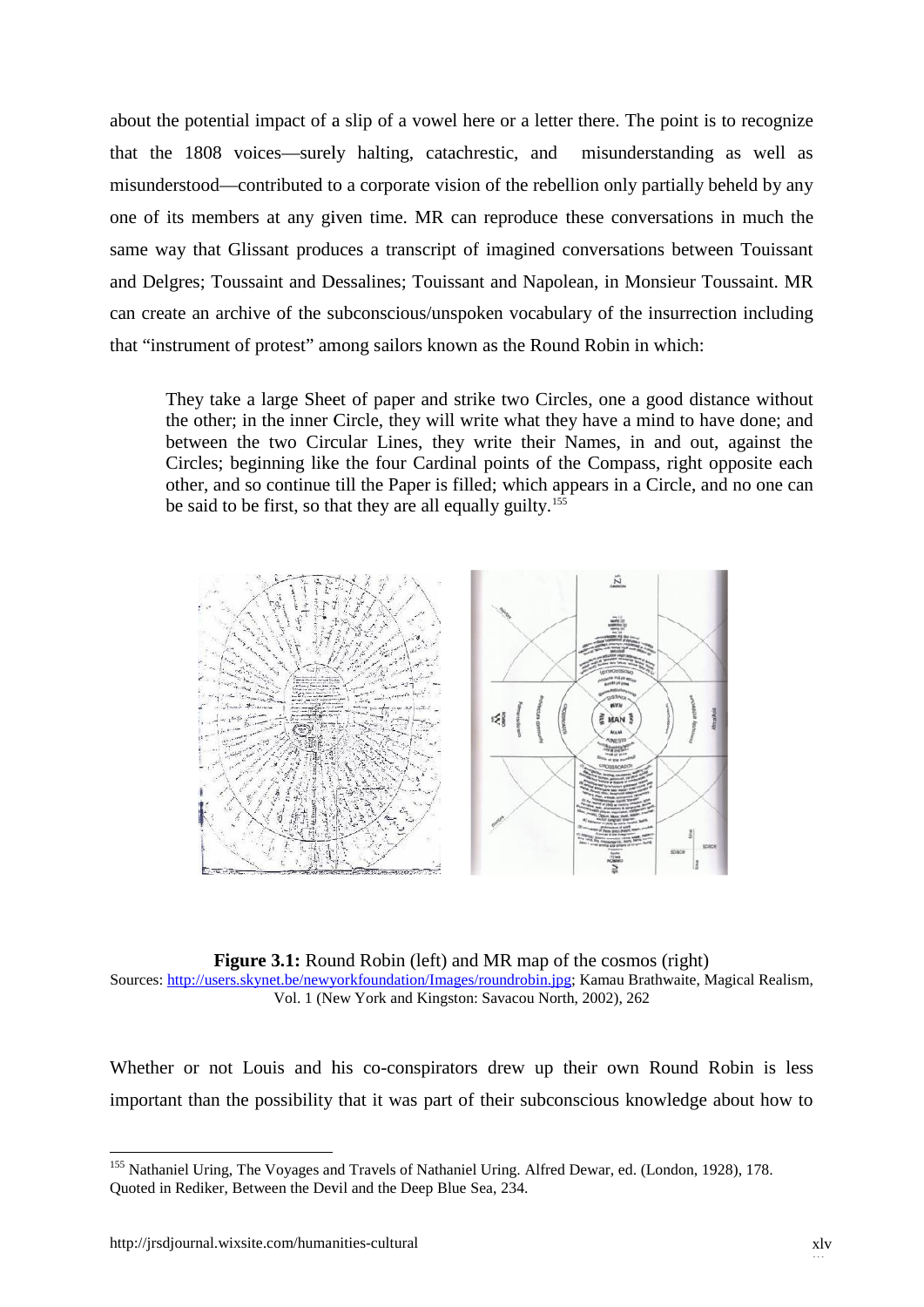organize resistance. In MR terms, the Round Robin is a namonom—a combination of nam (man's indestructible anima) and nommo (meaning, language, and culture)—in which energies spread from the center outwards before contracting back toward the center in a tidalectical movement. The Round Robin also visually represents MR's map of the cosmos. The Round Robin, like the MR cosmology, is ultimately anti-individual, anti-narrative and anti-teleological in both form and content. Its deliberate obscurity renders multiple meanings/identifications possible and helps combat the missilic impulse to fix the 1808 rebellion into a discourse of South African exceptionalism, British occupation, and/or Atlantic revolution. It suggests a more complex narrative which cannot be understood through "archaic markers such as the colour of our skin" but rather through the efforts in solidarity of a community of shared imaginations.<sup>156</sup>

Ultimately an MR history of the 1808 rebellion insists on keeping track of the event's particularities in order to construct multiple, communal meanings which resonate across space and time. MR allows us to focus on the processes and conditions which produce historical possibilities. In its most reductive sense, MR is about a different way of constructing knowledge. It is about creating an archive of the body, of memory, intuition, imagination, and desire in order to teach us that "we don't belong to exclusive fatherlands or to nations, least of all to territories, but to 'Places,' linguistic storms. . .native lands that we have chosen, languages that we have wanted to speak, geographies woven from lands, and visions that we have forged."<sup>157</sup> The 1808 historiography teaches us that the archive cannot be the sole source for evidence about slaves' resistance, the values and hopes which compelled them, or the humanity they managed to preserve against all odds. Archives render some revolutions inevitable, and others "impossible before they happened."<sup>158</sup> It is this arena of impossibility that MR may be capable of capturing.

#### **MR and the "New South Africa"**

Perhaps we have come to a point where my discussion of the 1808 slave rebellion, the promise and problems represented in Atlantic history, and the possibilities opened up by MR are too divergent to be convincing. Though he was speaking specifically of Great Britain, Paul Gilroy's description of a "postcolonial melancholia" in which a national superiority

<sup>156</sup> Edouard Glissant, "The Walls," Abitare, (October 2007): 165-170

<sup>&</sup>lt;sup>157</sup> Glissant, "The Walls": 169

<sup>&</sup>lt;sup>158</sup> Michele Trouillot, Silencing the Past: Power and the Production of History (Boston: Beacon Press, 1997), 82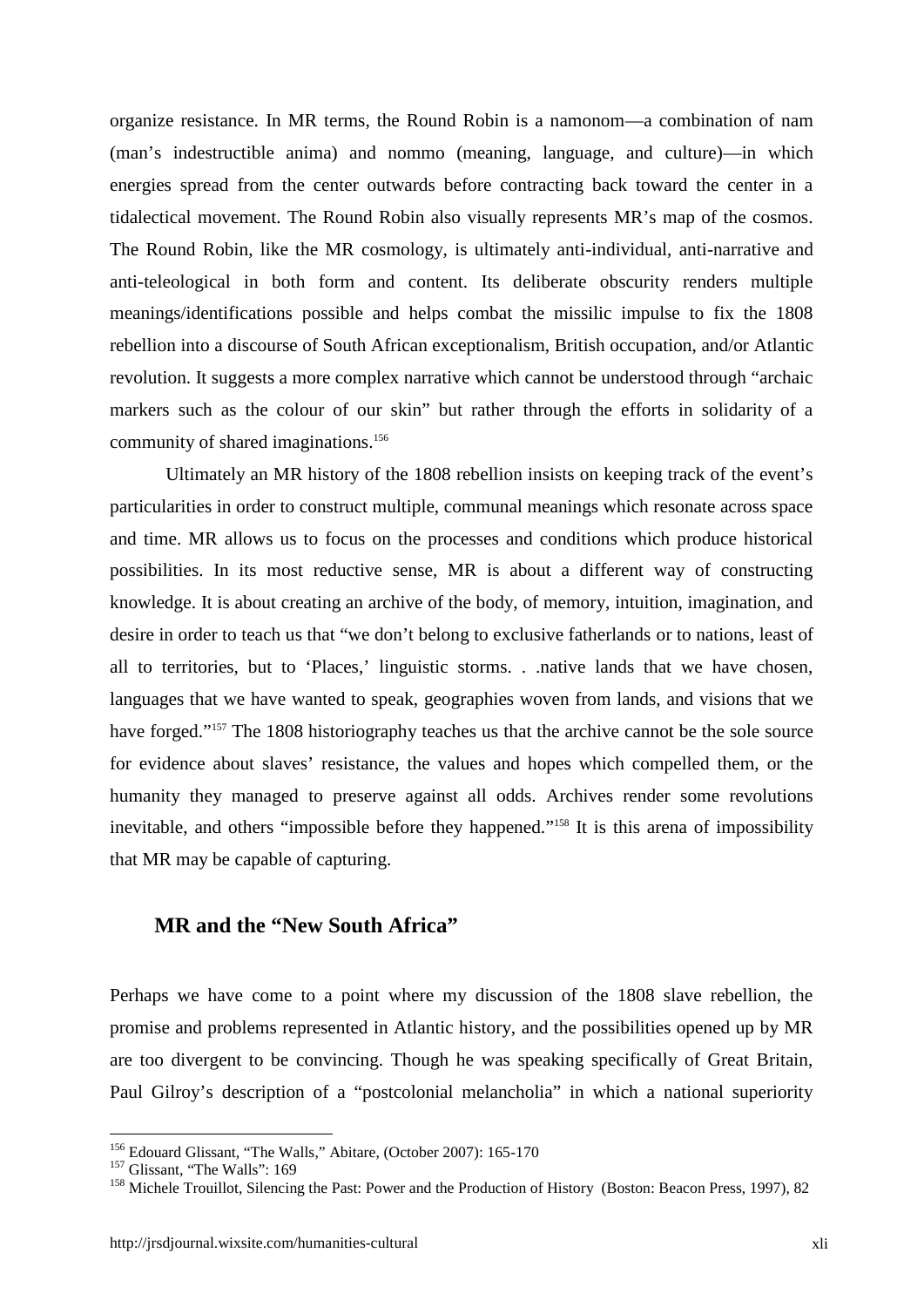complex, feelings of colonial shame, multicultural citizenry, and a persistent anxiety about race work together to produce a melancholia which manifests itself as hostility towards immigrants and non-nationals can readily be applied to South Africa.<sup>159</sup> The Prestwich Street debates are a relatively benign symptom of South Africa's melancholia, a condition which has led to the development of a national discourse defined in terms of the "Africanisation" of heritage priorities and "South Africa for the South Africans" rhetoric.<sup>160</sup> A more violent manifestation were the recent "xenophobic" attacks in South Africa which took place in May 2008 and during which dozens of non-South African blacks were killed. The victims were from countries which had been instrumental in helping South Africa overthrow the apartheid regime. These countries risked their own homeland security and the stability of their fragile democracies in order to support South Africa in its struggle. There is an urgent need to consider how the violence of erasure in South Africa's historical and national narrative makes it possible to forget these connections and debts. In absenting out trans-national histories/connections, the national discourse has cleared the way for some South Africans to pursue acts of violence against foreigners. When thinking about how to survive catastrophe of which the xenophobic attacks are just the latest iteration, MR reminds us that we are all trying to find our way out of the same cultural wreckage and our individual survivability depends on the community's survivability. In teaching us to adopt a new posture vis a vis "History" and to think of knowledge as multiple, imagined, and constantly transforming, MR teaches us to look for each other at the crossroads, and listen for one another's voices in the ever-widening circle of the namanom.

<sup>&</sup>lt;sup>159</sup> See Paul Gilroy, Postcolonial Melancholia (Oxford and New York: Oxford University Press, 2005)

<sup>&</sup>lt;sup>160</sup> Shepard, "Archaeology Dreaming": 12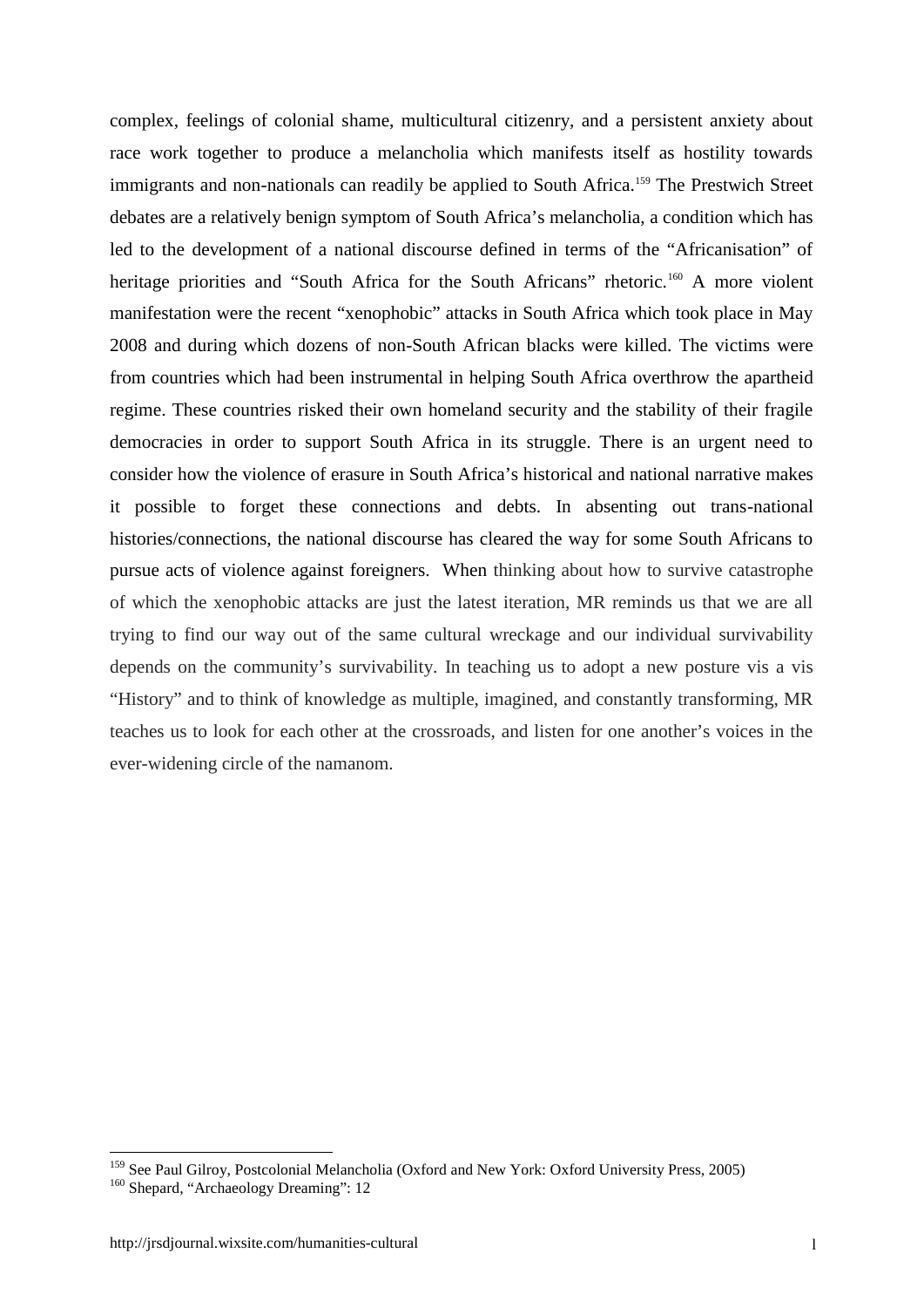## **Afterword**

I arrived at this topic from a very personal place. In 2005 I watched the effects of a national stasis devastate my hometown of New Orleans in the aftermath of Katrina. It had been about seven years since I had last lived in New Orleans so I was caught off guard by my feelings of anger and pain as I watched people from my hometown scream, weep, loot, laugh, and wonder how in the world this could happen in their United States of America. Katrina was and still is—painful in a way I wasn't prepared for. But mostly Katrina angered me because I felt I should have seen it coming. Somehow I should have known that the same force which allowed the all-black, blue-ribbon public high school I attended in New Orleans to be named after one of Louisiana's largest slave-holders, was the reason that the events of Hurricane Katrina played out the way they did. Though I didn't yet have the vocabulary to describe it, I knew this force had something to do with erasures and silencings and I could see for myself the trauma those erasures/silencings were able to produce.

So I suppose this entire project has been a gesture back to that limbo moment in which a personal catastrophe forced me to ask hard questions about a world that no longer made sense to me. In looking at the Cape Town slave rebellion of 1808 I have tried to make sense of the legacy of slavery in my own life and in my own country. Atlantic history appeals to me because of its rich contours and ability to produce connected histories which go a long way toward excavating the stories of the silenced and invisible. But MR speaks to my spirit and imagination, to my hopefulness that we can indeed "learn how to see faithfully from another's point of view."<sup>161</sup> If an MR history of the rebellion creates a liminal space for knowledge somewhere between imagination and reality then it has also taught me to stop reflexively invoking race and nation to organize my anxieties.

<sup>&</sup>lt;sup>161</sup> Haraway, "Situated Knowledges": 583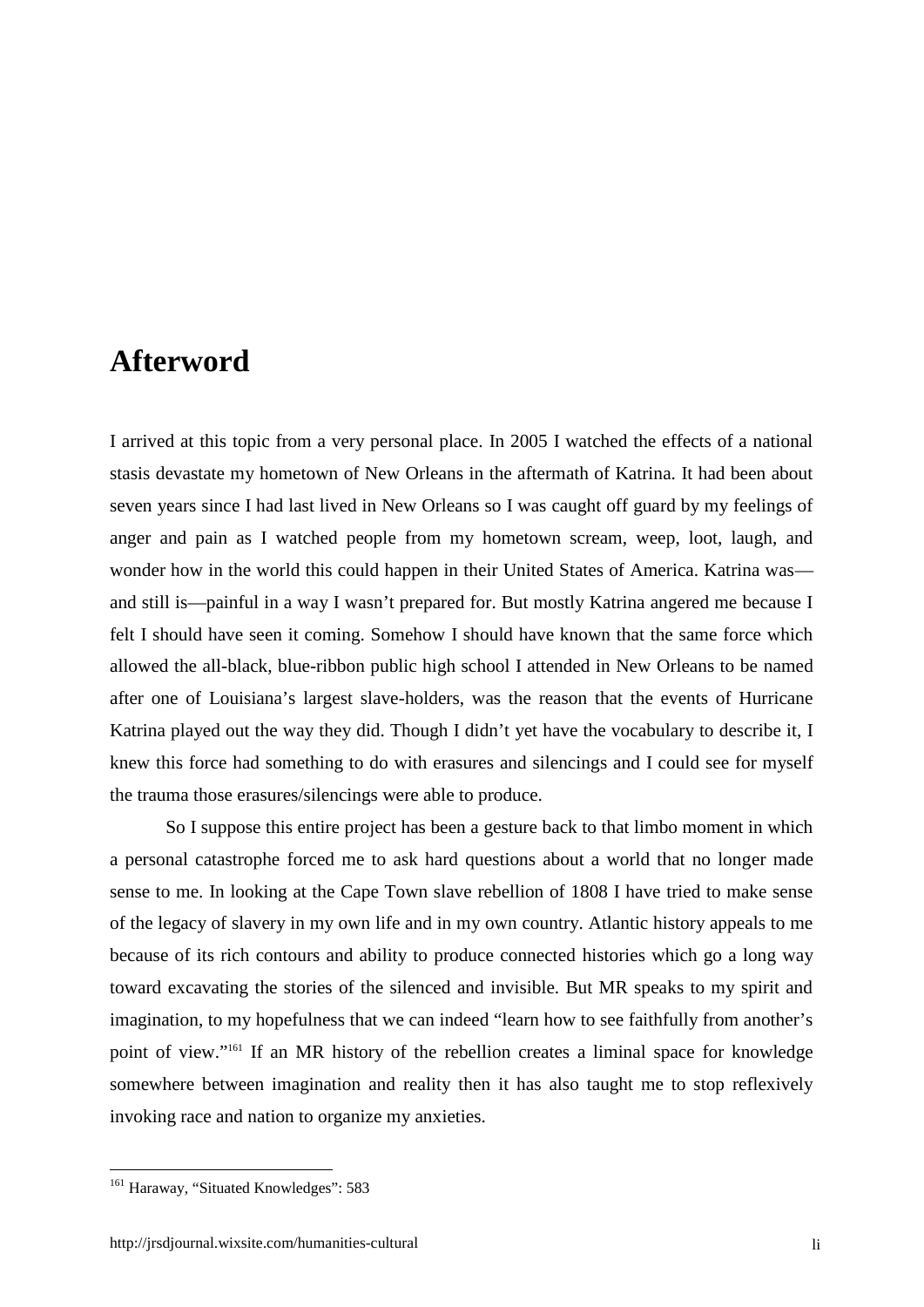There are many questions that this essay does not explore including the extent to which MR, like Atlantic history, reproduces some of the same essentialisms it seeks to rehabilitate. Moreover, a serious study of the relationship between certain constructions of South Africa's colonial past, the emerging nationalist discourse, and proliferating acts of violence against foreigners in the country needs to be undertaken by scholars more articulate than I. The fact that constructions of South Africa's past are being mobilized so aggressively in support of the national discourse makes this an especially urgent project. Finally, the very difficulty of even articulating MR, much less invoking it as a methodology for (re)constructing the past, suggests that an in-depth examination of its many tenets, vocabularies, and imageries could yield further insights about its utility as a historical tool of analysis. This essay has been an effort to return to a particular point of entanglement in order to flesh out a particular story. On the way I learned to stop looking for answers and start embracing possibilities.

..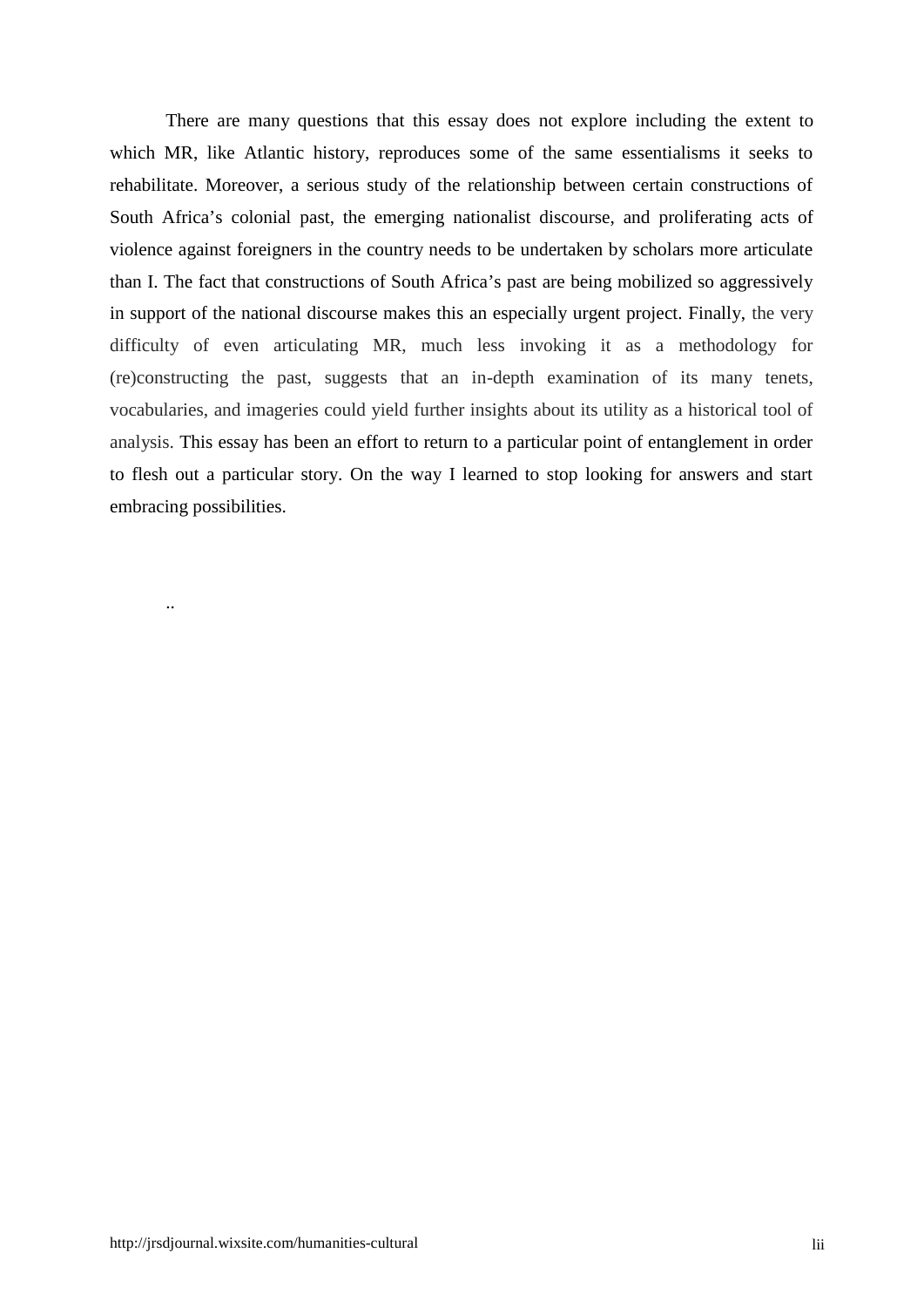## **Bibliography**

Alpers, Edward, Gwyn Campbell, and Michael Salman. Resisting Bondage in Indian Ocean Africa

and Asia (London and New York: Routledge Taylor & Francis Group, 2007)

- Atkins, Keletso. "The 'Black Atlantic Communication Network': African American Sailors and the Cape of Good Hope Connection," Issue: A Journal of Opinion, vol. 24, no. 2 (1996): 23-25
- Bailyn, Bernard. Atlantic History: Concept and Contours (Cambridge: Harvard University Press,

2005)

Bentley, Jerry H. "Sea and Ocean Basins as Frameworks of Historical Analysis," Geographical

Review, 89, no. 2 (April 1999): 215-224

Bolster, Jeffrey. Black Jacks: African-American Seaman in the Age of Sail (Cambridge: Harvard

University Press, 1997)

- Brathwaite, Edward Kamau. Magical Realism, Vol. 1 & 2 (New York and Kingston: Savacou North, 2002)
- Brathwaite, Edward Kamau. Missile and Capsule (New York and Kingston: Savacou North, 2004 reprint edition)
- Brathwaite, Edward Kamau. "X/Self's Xth Letters from the Thirteen Provinces," in X/Self (Oxford University Press: Oxford and New York, 1987)

Carpentier, Alejo."On the Marvelous Real in America." Reprinted in Lois Parkinson Zamora and

Wendy B. Feris, eds. Magical Realism: Theory History, Community (Durham: Duke University Press, 1995), 75-88

Christopher, Emma. "Another head of the Hydra?" Atlantic Studies, vol. 1, no 2. (2004): 145-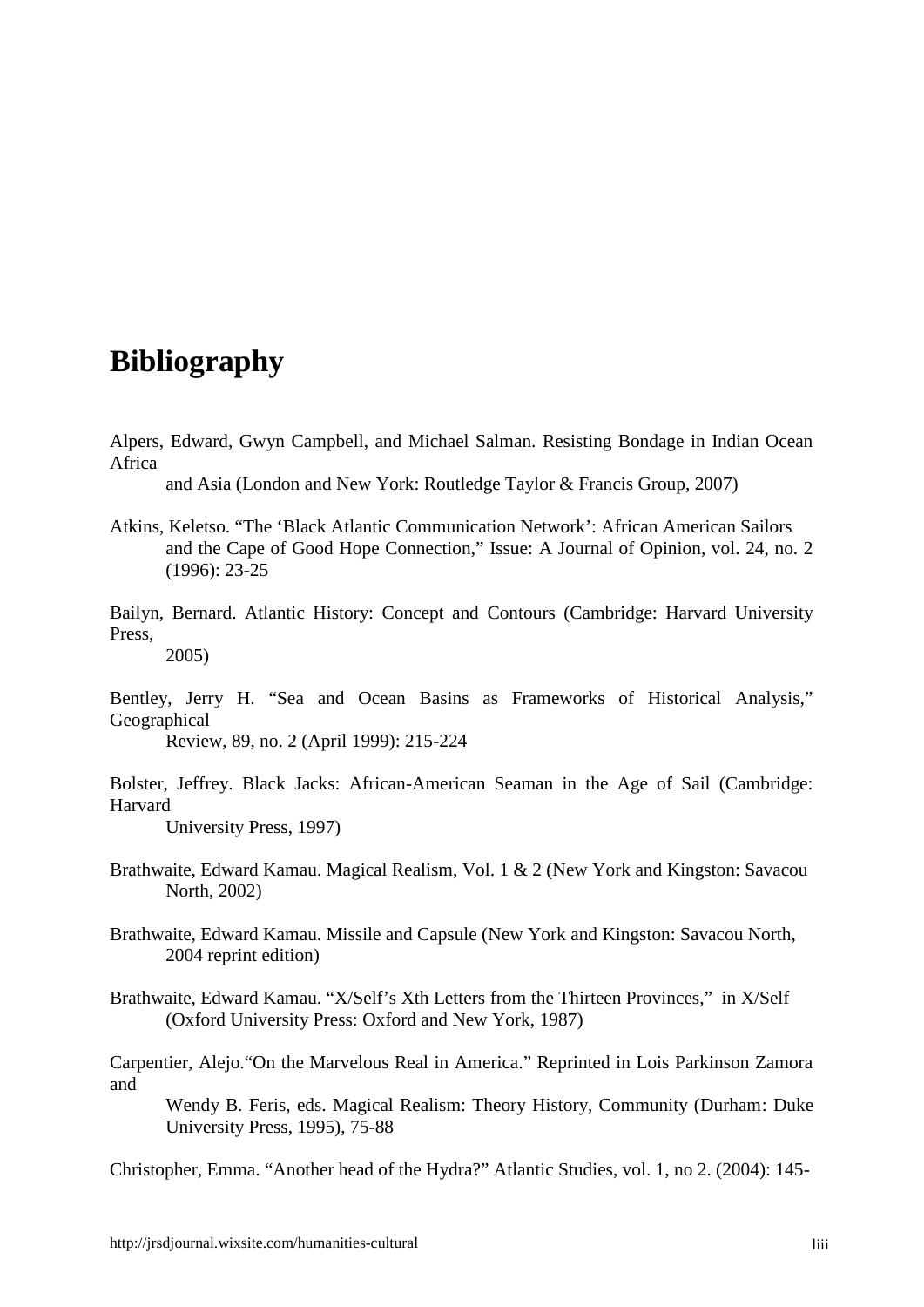Cooper, Frederick. "Africa's Pasts and Africa's Historians," Canadian Journal of African Studies,

34, no. 2 (2000): 298-336

Cooper, Frederick. "Postcolonial Studies and the Study of History" in Postcolonial Studies and

Beyond, ed. Ania Loomba and others (Duke University Press, 2005)

- Cooper, Frederick. "What is the concept of globalization good for?" African Affairs, vol. 100 (2001): 189-213
- Cooper, Frederick and Ann Laura Stoler. "Between Metropole and Colony," in Frederick Cooper and Ann Laura Stoler (eds.) Tensions of Empire: Colonial Cultures in a Bourgeois World (Berkeley/ Los Angeles/ London: University of California Press, 1997)
- Dash, J. Michael. "Introduction," in Caribbean Discourse, Edouard Glissant (Charlottesville: University Press of Virginia, 1989), xi-xlv
- DeVilliers, Hugo. "Commanding the Archives: A Discourse Analysis of the 1808 Slave Rebellion," Unpublished paper, University of Cape Town, 2007.
- Ekeh, Peter. "European Imperialism and the Ibadan School of History," Problematising History and Agency: From Nationalism to Subalternity. (State University of New York at Buffalo, October 22-24, 1997)
- Ewald, Janet. "Crossers of the Sea: Slaves, Freedman, and Other Migrants in the Northwestern Indian Ocean, 1750-1914," The American Historical Review, vol. 105, no. 1 (2000): 65-91
- Games, Alison. "AHR Forum: Atlantic History: Definitions, Challenges, and Opportunities," The American Historical Review (June 2006) http://www.historycooperative.org/journals/ahr/111.3/games.html (27 Nov. 2008)
- Gilroy, Paul. The Black Atlantic: Modernity and Double Consciousness (Cambridge: Harvard University Press, 1993)

Gilroy, Paul. Postcolonial Melancholia (Oxford and New York: Oxford University Press, 2005)

Giroux, Henry A. "Reading Hurricane Katrina: Race, Class and the Biopolitics of Disposability," College Literature, vol. 33, no.3 (Summer 2006): 171-196

Glissant, Edouard. Caribbean Discourse, (Charlottesville: University Press of Virginia, 1989)

Glissant, Edouard. "The Walls," Abitare, (October 2007): 165-170

González, Eduardo. MLN, Vol. 110, No. 4, Comparative Literature Issue (Johns Hopkins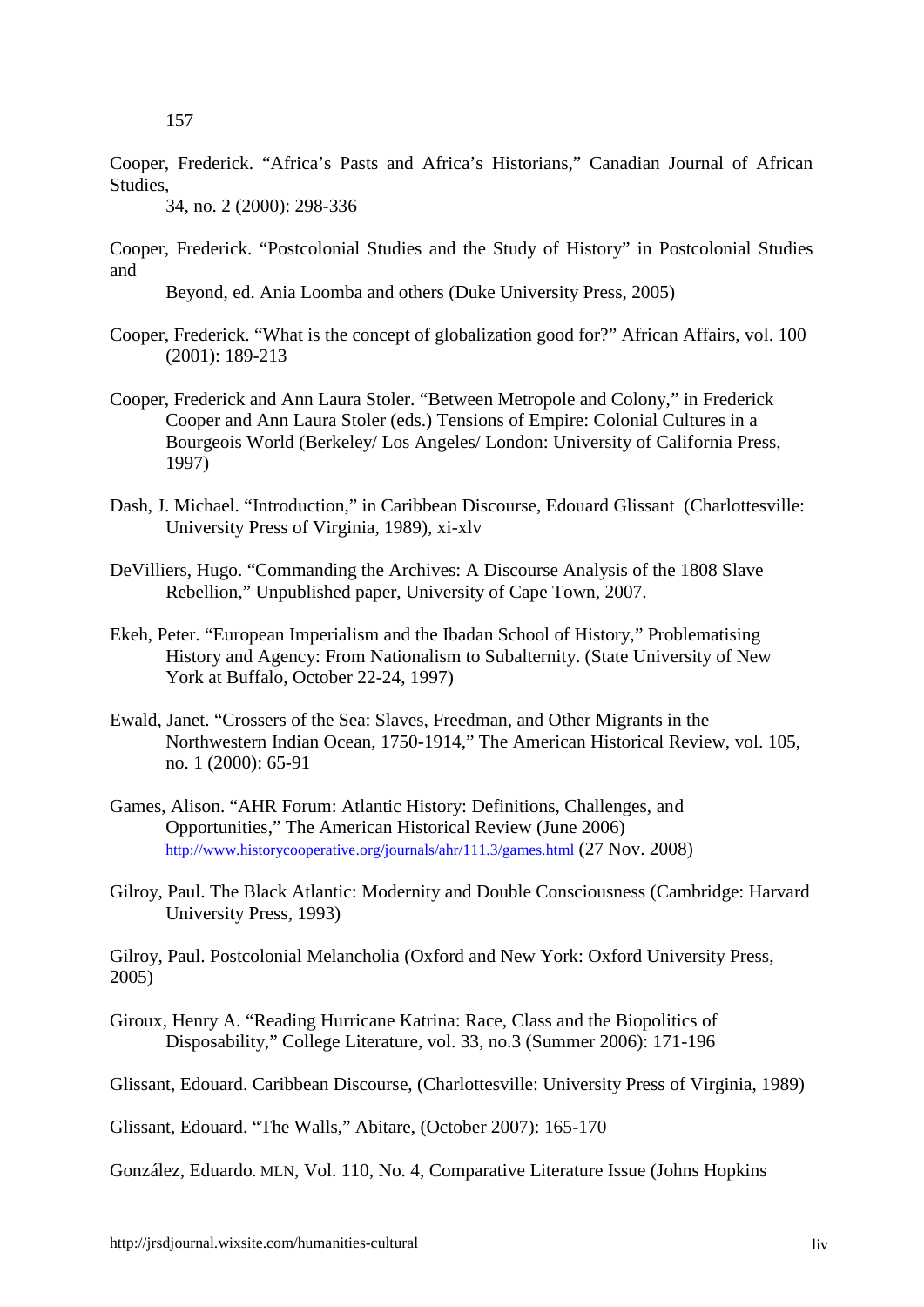University Press, September 1995): 999-1001

Haraway, Donna. "Situated Knowledges: The Science Question in Feminism and the Privilege of Partial Perspective," Feminist Studies vol 14, issue 3 (1989): 575-99

Harris, Karen. "The slave 'rebellion' of 1808" African Historical Review, 20, no. 1 (1988): 54-65

Jenkins, Lee M. "New World/New World Style," in Contemporary Literature, vol. XLVIII, no.

1 (2007): 165- 171

Josephs, Kelly Baker. "Versions of X/Self: Kamau Brathwaite's Caribbean Discourse." Anthurium, 1.1 (Fall 2003): http://scholar.library.miami.edu/anthurium/volume\_1/issue\_1/josephs-versions.htm

Lewis, Martin H. "Dividing the Ocean Sea," Geographical Review, 89, no. 2 (April 1999): 188- 214

Lewis, Martin W. and Karen Wigen. "Maritime Response to the Crisis in Area Studies," Geographical Review, 89, no. 2 (April 1999): 161-168

Lewis, Martin H. and Karen Wigen. Myth of Continents: A Critique of Metageography (Berkeley:

University of California Press, 1997)

Linebaugh, Peter and Marcus Rediker. The Many-Headed Hydra: Sailors, Slaves, Commoners and

the Hidden History of the Revolutionary Atlantic (London: Verso, 2000)

- Perez, Genaro J. South Central Review, Vol. 14, No. 2 (Johns Hopkins University Press, Summer, 1997): 92-94
- Putnam, Lara. "To Study the Fragments/Whole: Micro-history and the Atlantic World," Journal of Social History, vol. 39, no. 3 (Spring 2006): 615-630

Rediker, Marcus. Between the Devil and the Deep Blue Sea: Merchant Seaman, Pirates, and the Anglo-

American Maritime World, 1700-1750 (Cambridge: Cambridge University Press, 1987)

Ross, Robert. Cape of Torments (London, Boston: Routledge and Kegan Paul, 1983)

Ross, Robert. Status and Respectability in the Cape Colony (Cambridge: Cambridge University Press, (1999)

Scott, Julius. "A Common Wind: Currents of Afro-American Communication in the Age